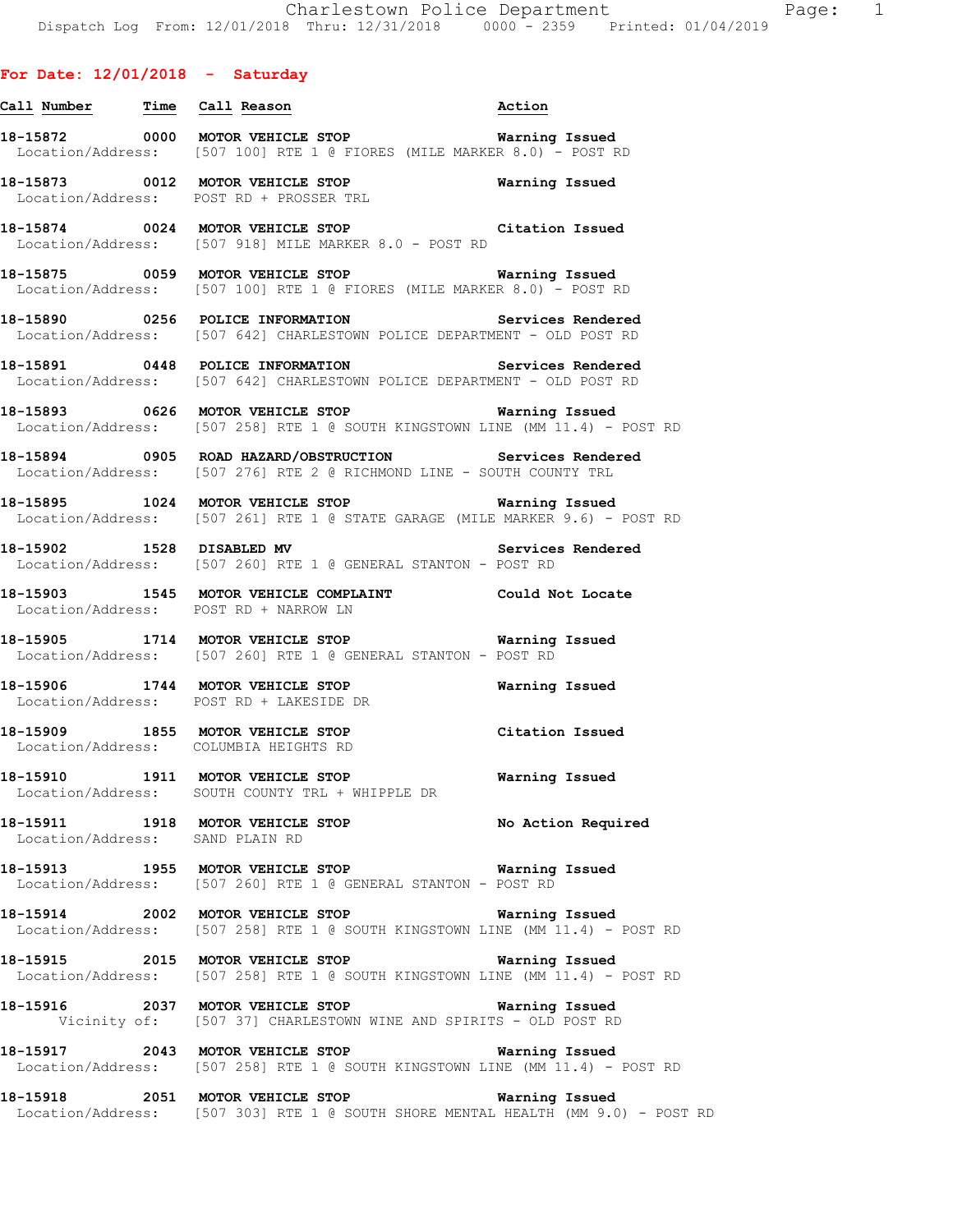| 18–15919          | 2109 | <b>DISTURBANCE/Music/Noise</b> | Peace Restored |
|-------------------|------|--------------------------------|----------------|
| Location/Address: |      | ALTON CAROLINA RD              |                |
|                   |      |                                |                |

**18-15920 2338 SUSPICIOUS ACTIVITY/VEHICLE Investigated**  Location/Address: [507 42] CHURCH OF THE HOLY SPIRIT - OLD POST RD

# **For Date: 12/02/2018 - Sunday**

**18-15924 0016 SUSPICIOUS ACTIVITY/VEHICLE Investigated**  Location/Address: [507 1] CHARLESTOWN TOWN HALL - SOUTH COUNTY TRL

- **18-15943 0057 SUSPICIOUS ACTIVITY/VEHICLE Investigated**  Location/Address: [507 46] WASHINGTON TRUST COMPANY - OLD POST RD
- **18-15945 0116 MOTOR VEHICLE STOP Warning Issued**  Location/Address: ROSS HILL RD
- **18-15948 0443 WELL BEING CHECK Could Not Locate**  Location/Address: POST RD + FALCONE LN
- **18-15949 0506 ASSAULT Transported to Hospital**  Location/Address: [507 410] DUNKIN DONUTS - OLD POST RD Refer To Incident: 18-574-OF
- **18-15951 0717 ROAD HAZARD/OBSTRUCTION Services Rendered**  Location/Address: [507 276] RTE 2 @ RICHMOND LINE - SOUTH COUNTY TRL
- **18-15956 0940 COMPLAINT Investigated**  Location/Address: ALTON CAROLINA RD
- **18-15960 1548 MOTOR VEHICLE STOP No Action Required**  Location/Address: POST RD + SCHOOLHOUSE POND RD
- **18-15961 1553 MOTOR VEHICLE STOP Warning Issued**  Location/Address: [507 260] RTE 1 @ GENERAL STANTON - POST RD
- **18-15964 1627 MOTOR VEHICLE STOP Warning Issued**  Location/Address: [507 286] RTE 112 @ RICHMOND LINE - CAROLINA BACK RD
- **18-15965 1632 911 CALLS/False/Hang-Ups/Open Investigated**  Location/Address: SOUTH COUNTY TRL
- **18-15967 1656 MVA Minor Services Rendered**  Location/Address: [507 929] CHURCHWOODS HOUSING COMPLEX - OLD POST RD
- **18-15968 1924 MOTOR VEHICLE STOP Warning Issued**  Location/Address: CAROLINA BACK RD + SOUTH COUNTY TRL
- **18-15971 2034 MOTOR VEHICLE STOP Warning Issued**  Vicinity of: [507 247] HUNGRY HAVEN RESTAURANT - SOUTH COUNTY TRL
- **18-15972 2042 MOTOR VEHICLE STOP Warning Issued**  Location/Address: [507 269] RTE 1 @ DRIVING RANGE - POST RD
- **18-15973 2218 MVA Minor Report Taken**  Location/Address: POST RD + SOUTH COUNTY TRL Refer To Incident: 18-575-OF

### **For Date: 12/03/2018 - Monday**

| 18-15978 |      | 0020 ASSIST OTHER TOWN DEPT<br>No Action Required<br>Location/Address: [507 9] BRENDA'S BEAUTY SALON - ALTON CAROLINA RD |  |
|----------|------|--------------------------------------------------------------------------------------------------------------------------|--|
| 18–15985 | 0043 | Services Rendered<br>HOUSE CHECK<br>Location/Address: [507 791] 18 WHITE TAIL CIRCLE - WHITE TAIL CIR                    |  |

**18-15987 0050 ROAD HAZARD/OBSTRUCTION Services Rendered**  Location/Address: SOUTH COUNTY TRL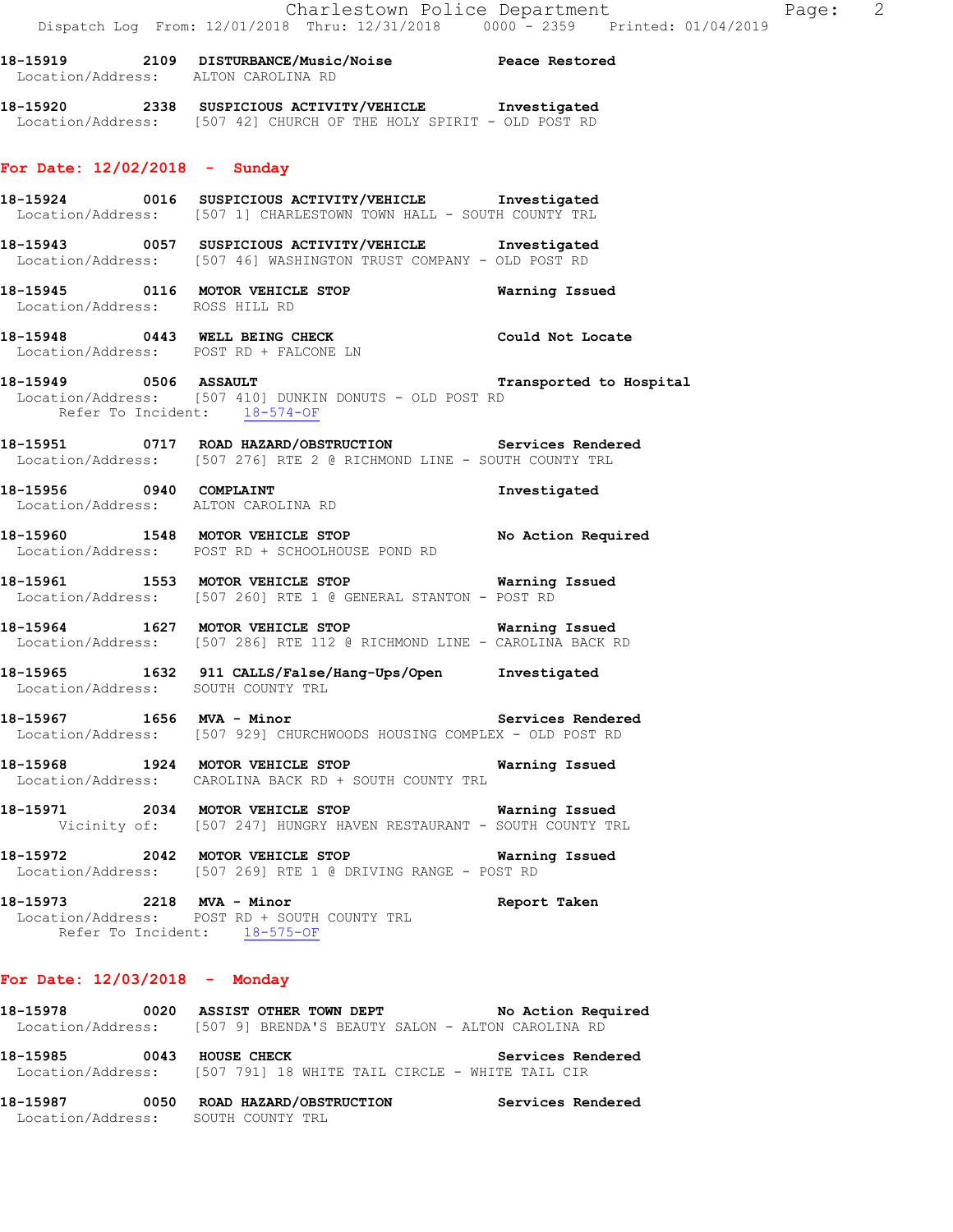**18-15988 0050 ROAD HAZARD/OBSTRUCTION Services Rendered**  Location/Address: SOUTH COUNTY TRL + NARROW LN **18-15989 0055 MOTOR VEHICLE STOP Arrest(s) Made**  Location/Address: POST RD + ROSS HILL RD Refer To Arrest: 18-282-AR Arrest: SCHROTH, NICOLE M Address: 151 SUBURBAN PKWY FL Apt. #1 WARWICK, RI Age: 26 Charges: DUI/DRUGS/ALCOHOL/1ST OFFENSE - B.A.C. UNKNOWN Refusal to Submit to Chemical Test - 1st Violation **18-15993 0117 OFFICER WANTED Could Not Locate**  Location/Address: [507 72] CUMBERLAND FARMS - OLD POST RD **18-15994 0143 MOTOR VEHICLE STOP Warning Issued**  Location/Address: POST RD + FALCONE LN **18-15995 0257 FOLLOW-UP INVESTIGATION Investigated**  Location/Address: [507 853] QUONNY BAIT AND TACKLE - OLD POST RD **18-15997 0742 ALARM, BURGLAR False Alarm**  Location/Address: BAY ST **18-15998 0748 FOLLOW-UP INVESTIGATION False Alarm**  Location/Address: JACOB PERRY DR **18-15999 0813 TRAFFIC CONTROL Services Rendered**  Location/Address: [507 19] CHARLESTOWN ELEMENTARY SCHOOL - CAROLINA BACK RD **18-16000 0813 WARRANT ARREST Arrest(s) Made**  Location/Address: [507 642] CHARLESTOWN POLICE DEPARTMENT - OLD POST RD Refer To Arrest: 18-283-AR Arrest: BATON, CARL J<br>Address: 43 WHIPPLE DR 43 WHIPPLE DR CHARLESTOWN, RI<br>73 Age: Charges: SECOND DEGREE CHILD MOLESTATION SECOND DEGREE CHILD MOLESTATION **18-16001 0920 LARCENY Report Taken**  Location/Address: OLD WEST BEACH RD Refer To Incident: 18-576-OF **18-16004 1051 MOTOR VEHICLE COMPLAINT Services Rendered**  Location/Address: POST RD + TAMANACO DR **18-16007 1243 MOTOR VEHICLE STOP Citation Issued**  Location/Address: [507 266] RTE 1 @ WILLOWS - POST RD **18-16008 1257 ANIMAL COMPLAINT No Action Required**  Location/Address: [507 469] OLD MILL DINER - SOUTH COUNTY TRL **18-16009 1302 MOTOR VEHICLE STOP Warning Issued**  Location/Address: NARROW LN + KNUDSEN DR **18-16010 1314 MOTOR VEHICLE STOP Warning Issued**  Location/Address: SOUTH COUNTY TRL + NEW BISCUIT CITY RD **18-16012 1323 MOTOR VEHICLE STOP Warning Issued**  Location/Address: SOUTH COUNTY TRL + NEW BISCUIT CITY RD **18-16013 1342 MOTOR VEHICLE STOP Arrest(s) Made**  Location/Address: CAROLINA BACK RD + ROSE CT Refer To Summons: 18-284-AR Summons: DIBENEDETTO, ATHENA E Address: 17 SARATOGA RD NORTH KINGSTOWN, RI<br>Age: 38 Age: Charges: Driving with Expired License - 1st Offense **18-16014 1359 MOTOR VEHICLE STOP Citation Issued**  Location/Address: CAROLINA BACK RD + ROSE CT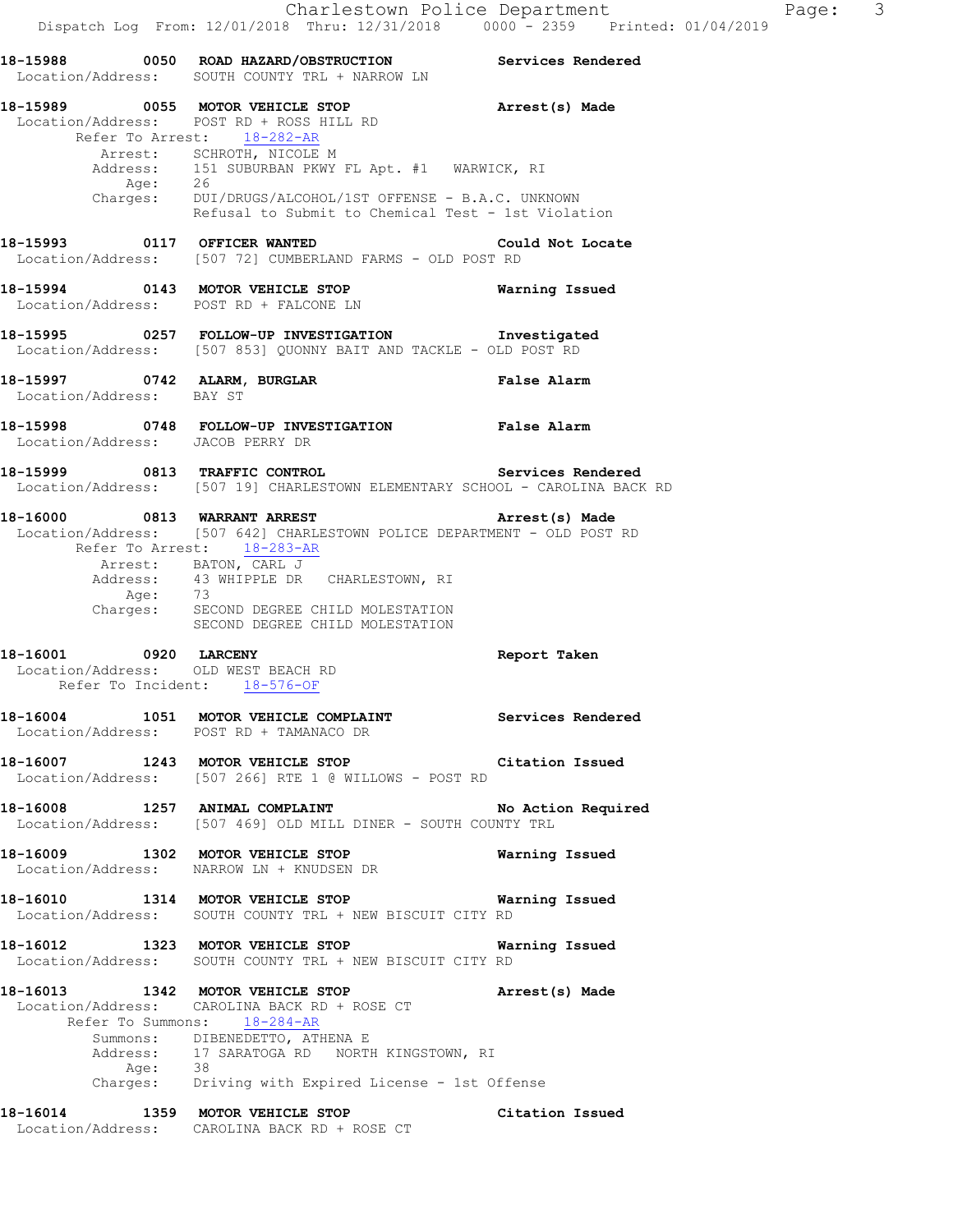**18-16016 1541 MOTOR VEHICLE COMPLAINT Could Not Locate**  Location/Address: POST RD + SOUTH COUNTY TRL **18-16017 1546 FOLLOW-UP INVESTIGATION Services Rendered**  Location/Address: [507 642] CHARLESTOWN POLICE DEPARTMENT - OLD POST RD **18-16018 1558 MVA - Minor Report Taken**  Location/Address: POST RD + NARROW LN Refer To Accident: 18-179-AC **18-16019 1617 MOTOR VEHICLE STOP Warning Issued**  Vicinity of: [507 930] NARRAGANSETT INDIAN HEALTH CENTER - OLD MILL RD **18-16021 1645 SERVE SUMMONS Services Rendered**  Location/Address: SOUTH COUNTY TRL **18-16022 1655 TRAFFIC CONTROL Services Rendered**  Location/Address: POST RD + WEST BEACH RD **18-16023 1657 MOTOR VEHICLE STOP Warning Issued**  Location/Address: CROSSLAND ST **18-16024 1703 MOTOR VEHICLE STOP Warning Issued**  Vicinity of: [507 29] ARROWHEAD DENTAL - SOUTH COUNTY TRL **18-16026 1749 MOTOR VEHICLE STOP Arrest(s) Made**  Location/Address: [507 279] RTE 2 @ CHARLESTOWN TOWN HALL - SOUTH COUNTY TRL Refer To Arrest: 18-285-AR Arrest: HOBART, LEAH L Address: 26 NIMITZ PL GREENWICH, CT Age: 50 Charges: Driving after denial, suspension or revocation of license - 3rd + Offense **18-16033 2037 MOTOR VEHICLE STOP Warning Issued**  Location/Address: SHANNOCK RD + HAWKSBILL WAY **18-16036 2104 MOTOR VEHICLE STOP Warning Issued**  Location/Address: [507 607] RTE 1 @ BESTWAY - POST RD **18-16037 2128 MOTOR VEHICLE STOP No Action Required**  Location/Address: [507 260] RTE 1 @ GENERAL STANTON - POST RD **18-16038 2339 MOTOR VEHICLE STOP Warning Issued**  Location/Address: POST RD + KING'S FACTORY RD **18-16039 2348 MOTOR VEHICLE STOP Warning Issued**  Location/Address: [507 100] RTE 1 @ FIORES (MILE MARKER 8.0) - POST RD **For Date: 12/04/2018 - Tuesday 18-16041 0147 POLICE INFORMATION Services Rendered**  Location/Address: [507 642] CHARLESTOWN POLICE DEPARTMENT - OLD POST RD **18-16042 0234 MOTOR VEHICLE STOP Warning Issued**  Location/Address: POST RD + CROSS MILLS RD **18-16043 0307 NOTIFICATION Services Rendered**  Location/Address: [507 642] CHARLESTOWN POLICE DEPARTMENT - OLD POST RD **18-16044 0315 MOTOR VEHICLE STOP Citation Issued**  Location/Address: SK LINE - POST RD **18-16057** 0448 HOUSE CHECK **Services Rendered**  Location/Address: SEA VIEW DR **18-16058 0556 TRAFFIC CONTROL Warning Issued** 

Location/Address: SOUTH COUNTY TRL + MAPLE LAKE FARM RD

**18-16059 0608 MOTOR VEHICLE STOP Warning Issued**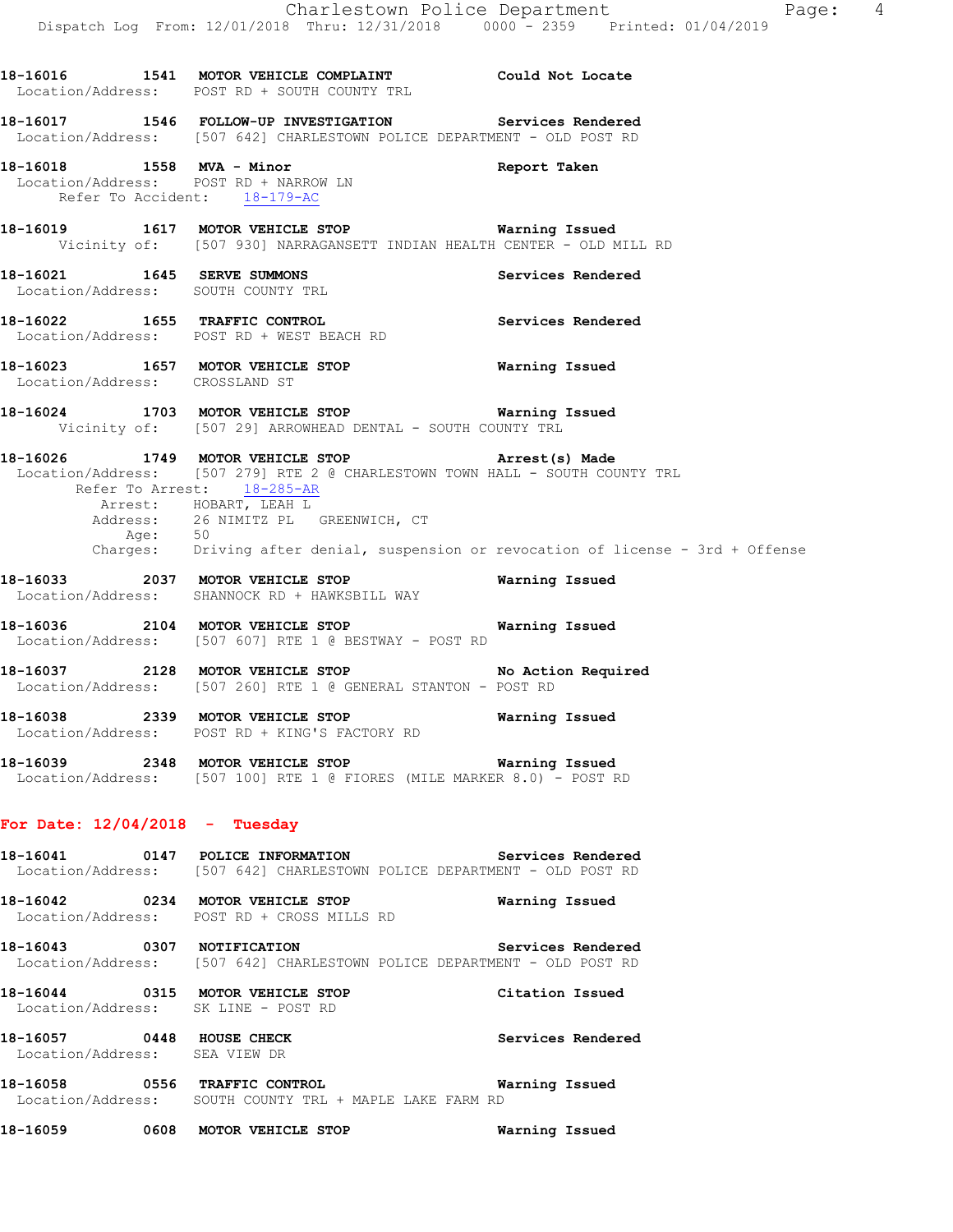|                                |                                                                                                                                                       | Charlestown Police Department The Page: 5<br>Dispatch Log From: 12/01/2018 Thru: 12/31/2018 0000 - 2359 Printed: 01/04/2019 |  |
|--------------------------------|-------------------------------------------------------------------------------------------------------------------------------------------------------|-----------------------------------------------------------------------------------------------------------------------------|--|
|                                | Location/Address: POST RD + CROSS MILLS RD                                                                                                            |                                                                                                                             |  |
|                                | 18-16060 0629 MOTOR VEHICLE STOP Warning Issued<br>Location/Address: POST RD + CROSS MILLS RD                                                         |                                                                                                                             |  |
|                                | 18-16061 0640 ALARM, BURGLAR BURGLAR Building Checked/Secured<br>Location/Address: [507 249] HATHAWAY'S BED & BREAKFAST - OLD POST RD                 |                                                                                                                             |  |
|                                | 18-16063 1101 MOTOR VEHICLE STOP 6 Warning Issued<br>Location/Address: SOUTH COUNTY TRL + NEW BISCUIT CITY RD                                         |                                                                                                                             |  |
|                                | 18-16064 1107 MOTOR VEHICLE STOP <b>WATER WATER</b><br>Location/Address: SOUTH COUNTY TRL + NEW BISCUIT CITY RD                                       |                                                                                                                             |  |
|                                | 18-16065 1111 MOTOR VEHICLE STOP 60 Warning Issued<br>Location/Address: SOUTH COUNTY TRL + MAPLE LAKE FARM RD                                         |                                                                                                                             |  |
|                                | 18-16067 1117 MOTOR VEHICLE STOP Warning Issued<br>Location/Address: [507 276] RTE 2 @ RICHMOND LINE - SOUTH COUNTY TRL                               |                                                                                                                             |  |
| Vicinity of: NARROW LN         | 18-16069 1141 MOTOR VEHICLE STOP Warning Issued                                                                                                       |                                                                                                                             |  |
|                                | 18-16070 1147 MOTOR VEHICLE STOP Citation Issued<br>Location/Address: NARROW LN + GENERAL STANTON LN                                                  |                                                                                                                             |  |
| Location/Address: TOWN DOCK RD | 18-16071 1202 ANNOYING PHONE CALLS No Action Required                                                                                                 |                                                                                                                             |  |
|                                | 18-16072 1312 MOTOR VEHICLE STOP Citation Issued<br>Location/Address: POST RD + LAKESIDE DR                                                           |                                                                                                                             |  |
|                                | 18-16073 1343 MOTOR VEHICLE STOP Warning Issued<br>Location/Address: [507 276] RTE 2 @ RICHMOND LINE - SOUTH COUNTY TRL                               |                                                                                                                             |  |
|                                | 18-16075 1557 MOTOR VEHICLE STOP 6 Warning Issued<br>Location/Address: [507 607] RTE 1 @ BESTWAY - POST RD                                            |                                                                                                                             |  |
|                                | 18-16076 1612 MVA - Minor<br>Vicinity of: [507 845] FIXED RITE AUTO REPAIR - KLONDIKE RD<br>Refer To Accident: 18-180-AC                              | Report Taken                                                                                                                |  |
| Location/Address: OLD POST RD  | 18-16078   1638   OFFICER WANTED<br>Refer To Arrest: 18-286-AR<br>Juvenile Arrest<br>Age: 15<br>Charges: BENCH WARRANT ISSUED FROM 4TH DISTRICT COURT | Arrest(s) Made                                                                                                              |  |
| Location/Address: HILLTOP DR   | 18-16079 1830 SUSPICIOUS ACTIVITY/VEHICLE Investigated                                                                                                |                                                                                                                             |  |
|                                | 18-16081 1947 MOTOR VEHICLE STOP<br>Location/Address: SOUTH COUNTY TRL + LAURI DR<br>Refer To Incident: 18-578-OF                                     | Report Taken                                                                                                                |  |
|                                | 18-16082 2142 MOTOR VEHICLE STOP 6 Warning Issued<br>Location/Address: [507 269] RTE 1 @ DRIVING RANGE - POST RD                                      |                                                                                                                             |  |
|                                | 18-16083 2151 MOTOR VEHICLE STOP 6 Warning Issued<br>Location/Address: [507 278] RTE 2 @ RIPPY'S MARKET - SOUTH COUNTY TRL                            |                                                                                                                             |  |
|                                | 18-16084 2202 MOTOR VEHICLE STOP<br>Location/Address: SOUTH COUNTY TRL + CAROLINA BACK RD                                                             | Warning Issued                                                                                                              |  |
| Location/Address: WEST WAY     | 18-16085 2309 ALARM, CO DETECTOR False Alarm                                                                                                          |                                                                                                                             |  |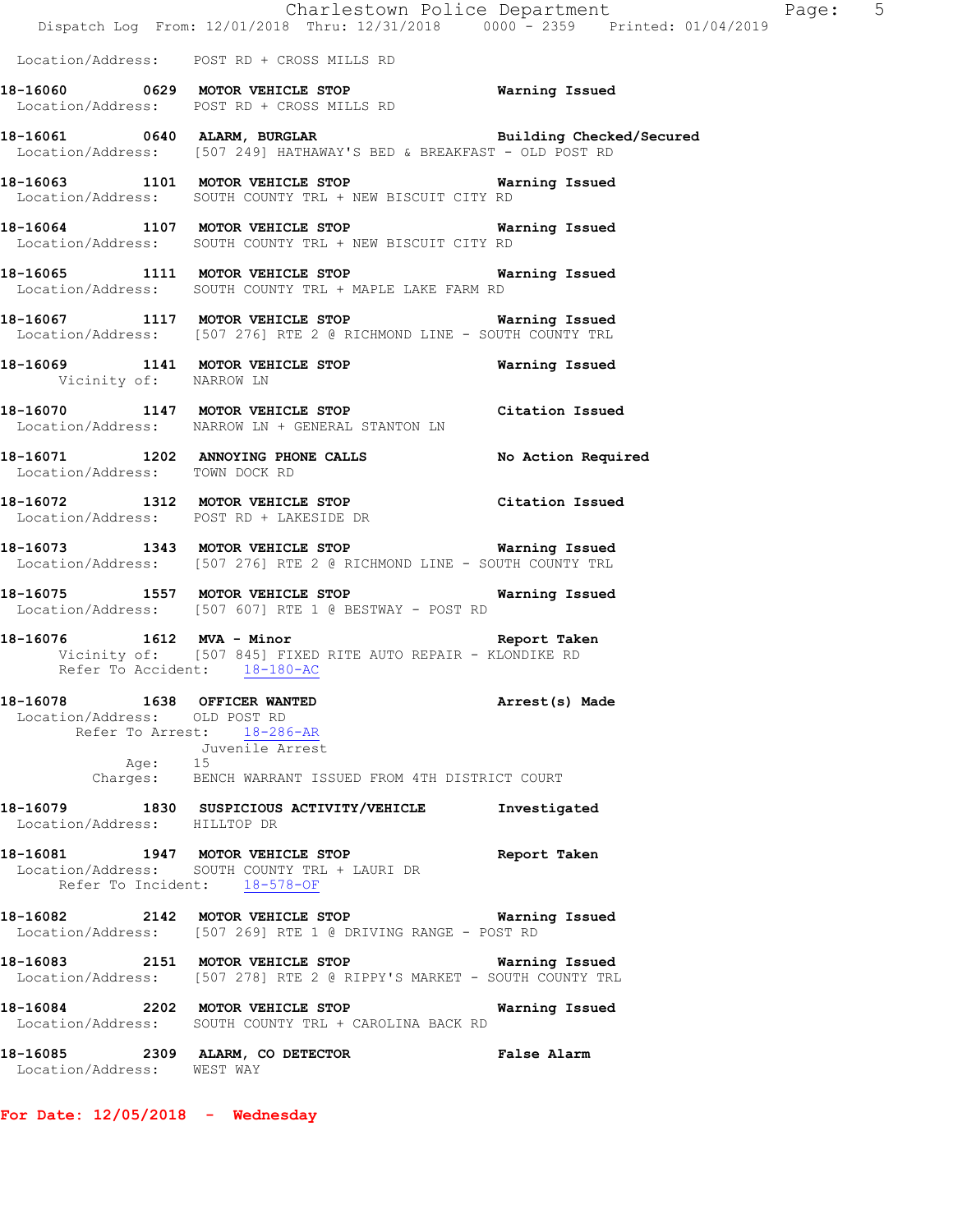**18-16086 0013 OFFICER WANTED Investigated**  Location/Address: [507 72] CUMBERLAND FARMS - OLD POST RD

**18-16090 0125 HOUSE CHECK Services Rendered**  Location/Address: SHIRLEY DR

**18-16096 0203 MOTOR VEHICLE STOP Warning Issued**  Location/Address: DRIVING RANGE - POST RD

**18-16101 0229 MOTOR VEHICLE STOP Warning Issued**  Location/Address: WESTERLY LINE - POST RD

**18-16110 0700 ANIMAL COMPLAINT Unfounded**  Location/Address: ALTON CAROLINA RD + HILLTOP DR

**18-16111 0722 MOTOR VEHICLE STOP Warning Issued**  Location/Address: [507 284] RTE 91 @ RICHMOND LINE - ALTON CAROLINA RD

**18-16112 0729 MOTOR VEHICLE STOP Warning Issued**  Vicinity of: ALTON CAROLINA RD

**18-16113 0740 MOTOR VEHICLE STOP Citation Issued**  Location/Address: [507 284] RTE 91 @ RICHMOND LINE - ALTON CAROLINA RD

**18-16114 0752 MOTOR VEHICLE STOP Warning Issued**  Vicinity of: ALTON CAROLINA RD

**18-16115 0801 MOTOR VEHICLE STOP Warning Issued**  Location/Address: CAROLINA BACK RD + ALTON CAROLINA RD

**18-16116 0830 SERVE WARRANT Arrest(s) Made**  Location/Address: LAURI DR Refer To Arrest: 18-287-AR Arrest: BOCK, ROBERT L Address: 19 LAURI DR Apt. #A CHARLESTOWN, RI Age: 43 Charges: BENCH WARRANT ISSUED FROM 4TH DISTRICT COURT

**18-16117 0849 ALARM, FIRE Services Rendered**  Location/Address: [507 201] KENYON INDUSTRIES - SHERMAN AVE

**18-16118 0955 WELL BEING CHECK False Alarm**  Location/Address: [507 420] ARNOLDA ROUND RD

**18-16119 1002 ALARM, FIRE False Alarm**  Location/Address: [507 939] WEST WAY

**18-16120** 1007 COMPLAINT Services Rendered Location/Address: QUAIL LN

**18-16122 1158 OFFICER WANTED Report Taken**  Location/Address: [507 364] CROTTY AND SONS AUTO BODY - SOUTH COUNTY TRL Refer To Incident: 18-579-OF

**18-16123 1216 MOTOR VEHICLE STOP Warning Issued**  Location/Address: CAROLINA BACK RD

**18-16125 1334 OFFICER WANTED False Alarm**  Location/Address: KENNEDY LN

**18-16126 1345 ASSIST OTHER AGENCY Services Rendered**  Location/Address: WEST BEACH RD

18-16128 1537 DISABLED MV **No Action Required** Location/Address: POST RD + PROSSER TRL

**18-16131 1629 DISABLED MV Unfounded**  Location/Address: [507 263] RTE 1 @ TOURIST INFO (MILE MARKER 7.6) - POST RD

**18-16132 1648 MOTOR VEHICLE COMPLAINT Could Not Locate**  Location/Address: POST RD + PROSSER TRL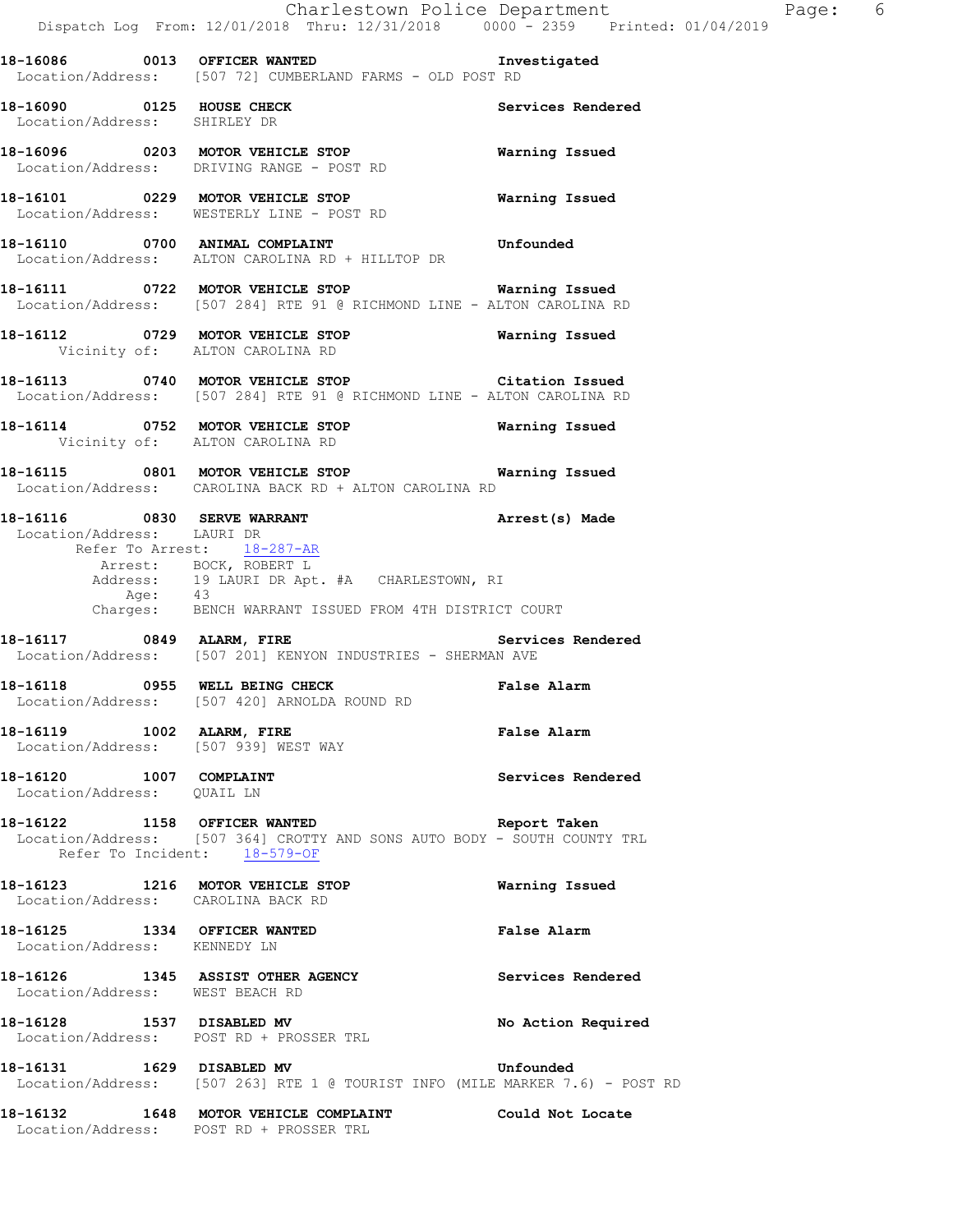**18-16133 1733 TRAFFIC CONTROL Services Rendered**  Location/Address: [507 9] BRENDA'S BEAUTY SALON - ALTON CAROLINA RD **18-16134 1757 OFFICER WANTED Services Rendered**  Location/Address: SAND HILL RD Refer To Incident: 18-580-OF **18-16135 1852 WELL BEING CHECK Could Not Locate**  Location/Address: SAND HILL RD **18-16136 2138 MVA - Minor No Action Required**  Vicinity of: [507 1] CHARLESTOWN TOWN HALL - SOUTH COUNTY TRL **18-16137 2326 MOTOR VEHICLE STOP Warning Issued**  Location/Address: POST RD + CROSS MILLS RD **For Date: 12/06/2018 - Thursday 18-16141 18-16141 18-16141 18-16141 18-16141 18-16141 18-16141 18-16141 18-16141 18-16141 18-16141 18-16141 18-16141 18-16141 18-16141 18-16141 18-16141 18-16141 18-16141 18-16141 1**  Location/Address: [507 791] 18 WHITE TAIL CIRCLE - WHITE TAIL CIR **18-16142 0008 HOUSE CHECK Services Rendered** 

 Location/Address: [507 804] BEAVER LN **18-16144 0028 POLICE TRANSPORT Services Rendered**  Location/Address: CROSS MILLS RD

**18-16145 0036 MOTOR VEHICLE STOP Warning Issued**  Location/Address: POST RD + NARROW LN

**18-16150 0113 MOTOR VEHICLE STOP Warning Issued**  Location/Address: SOUTH COUNTY TRL + CAROLINA BACK RD

**18-16161 0154 POLICE INFORMATION Services Rendered**  Location/Address: TOWN LINE - ALTON CAROLINA RD

**18-16163 0221 MOTOR VEHICLE STOP Arrest(s) Made**  Location/Address: MAPLE LAKE FARM RD Refer To Arrest: 18-288-AR Arrest: HALL, ACACIA L Address: 4189 COUNTY TRL CHARLESTOWN, RI Age: 36

 Charges: DUI/DRUGS/ALCOHOL/1ST OFFENSE - B.A.C. UNKNOWN Refusal to Submit to Chemical Test - 1st Violation

**18-16164 0229 ALARM, BURGLAR Building Checked/Secured**  Location/Address: MIDLAND RD **18-16165 0608 MOTOR VEHICLE STOP No Action Required**  Location/Address: [507 66] WILLOWS RESORT - POST RD

**18-16167 1028 EMBEZZELMENT/FRAUD/FORGERY Services Rendered**  Location/Address: WEST CASTLE WAY

**18-16170 1706 MOTOR VEHICLE STOP Warning Issued**  Location/Address: [507 45] RIPPY'S LIQUOR MART - SOUTH COUNTY TRL

**18-16171 1726 MOTOR VEHICLE STOP Warning Issued**  Location/Address: SOUTH COUNTY TRL + LAURI DR

**18-16172 1736 MOTOR VEHICLE STOP Warning Issued**  Location/Address: [507 45] RIPPY'S LIQUOR MART - SOUTH COUNTY TRL

**18-16173 1819 ASSIST OTHER TOWN DEPT No Action Required**  Location/Address: HOLIDAY LIGHT SHOW - ALTON CAROLINA RD

**18-16174 2116 MOTOR VEHICLE STOP Warning Issued**  Location/Address: POST RD + SCHOOLHOUSE POND RD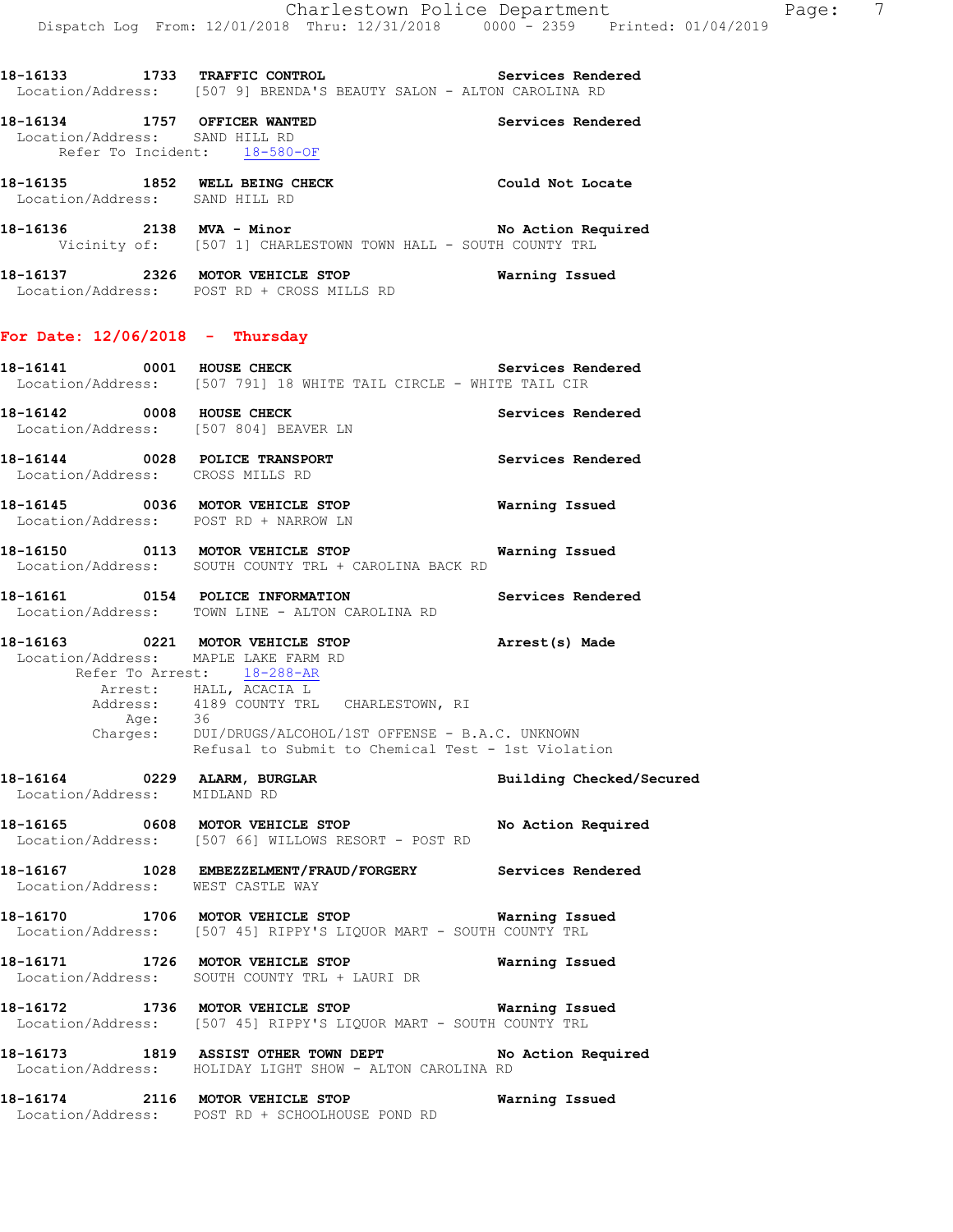|                                                         | 18-16183 0058 MOTOR VEHICLE STOP<br>Location/Address: POST RD + BEND RD                                                      | Citation Issued          |
|---------------------------------------------------------|------------------------------------------------------------------------------------------------------------------------------|--------------------------|
| 18-16187 0127 HOUSE CHECK                               | Location/Address: NORTH NIANTIC DR                                                                                           | Building Checked/Secured |
| 18-16189 0133 HOUSE CHECK<br>Location/Address: WALSH RD |                                                                                                                              | Building Checked/Secured |
|                                                         | 18-16194 0144 HOUSE CHECK<br>Location/Address: [507 813] NANCY LN                                                            | Building Checked/Secured |
|                                                         | 18-16200 0211 SUSPICIOUS ACTIVITY/VEHICLE Investigated<br>Location/Address: [507 841] BREACHWAY GRILL - CHARLESTOWN BEACH RD |                          |
| Location/Address: NARROW LN                             | 18-16201 0216 HOUSE CHECK                                                                                                    | Building Checked/Secured |
|                                                         | 18-16206 0601 ALARM, BURGLAR 1nvestigated<br>Location/Address: [507 64] RATHSKELLER RESTAURANT - OLD COACH RD                |                          |
| 18-16207 0636 DISABLED MV<br>Vicinity of: POST RD       |                                                                                                                              | Investigated             |
|                                                         | 18-16208 0721 NOTIFICATION<br>Location/Address: SOUTH COUNTY TRL                                                             | Unfounded                |
|                                                         | 18-16209 0722 MVA - Minor<br>Vicinity of: KING'S FACTORY RD + PROSSER TRL                                                    | Services Rendered        |
|                                                         | 18-16210 0809 NOTIFICATION 2000 Services Rendered<br>Location/Address: [507 64] RATHSKELLER RESTAURANT - OLD COACH RD        |                          |
|                                                         | 18-16212 0952 REGISTERED SEX OFFENDER Report Taken<br>Refer To Incident: 18-581-OF                                           |                          |
| Location/Address: FLORENCE RD                           | 18-16214 1130 ALARM, BURGLAR                                                                                                 | Building Checked/Secured |
|                                                         | 18-16216 1339 POLICE INFORMATION<br>Location/Address: NARROW LN + ACORN VALLEY WAY                                           | Investigated             |
|                                                         | 18-16217 1457 MVA - Minor<br>Location/Address: CROSSLAND ST<br>Refer To Accident: 18-181-AC                                  | Report Taken             |
| 18-16219 1539 MVA - Minor                               | Location/Address: [507 876] RICAN - ALTON CAROLINA RD<br>Refer To Incident: 18-582-OF                                        | Report Taken             |
| 18-16220    1618 LARCENY                                | Location/Address: OLD SHANNOCK RD<br>Refer To Incident: 18-583-OF                                                            | Report Taken             |
|                                                         | 18-16221 1621 FOLLOW-UP INVESTIGATION Services Rendered<br>Location/Address: [507 876] RICAN - ALTON CAROLINA RD             |                          |
|                                                         | 18-16222 1621 POLICE INFORMATION<br>Location/Address: SOUTH COUNTY TRL                                                       | Services Rendered        |
|                                                         | 18-16224 1626 MOTOR VEHICLE STOP<br>Location/Address: KING'S FACTORY RD + POST RD                                            | Citation Issued          |
| 18-16226 1652 MVA - Minor                               | Location/Address: [507 369] WILCOX TAVERN - OLD POST RD                                                                      | Investigated             |
|                                                         | 18-16228 1715 MOTOR VEHICLE STOP 6 Warning Issued<br>Location/Address: [507 278] RTE 2 @ RIPPY'S MARKET - SOUTH COUNTY TRL   |                          |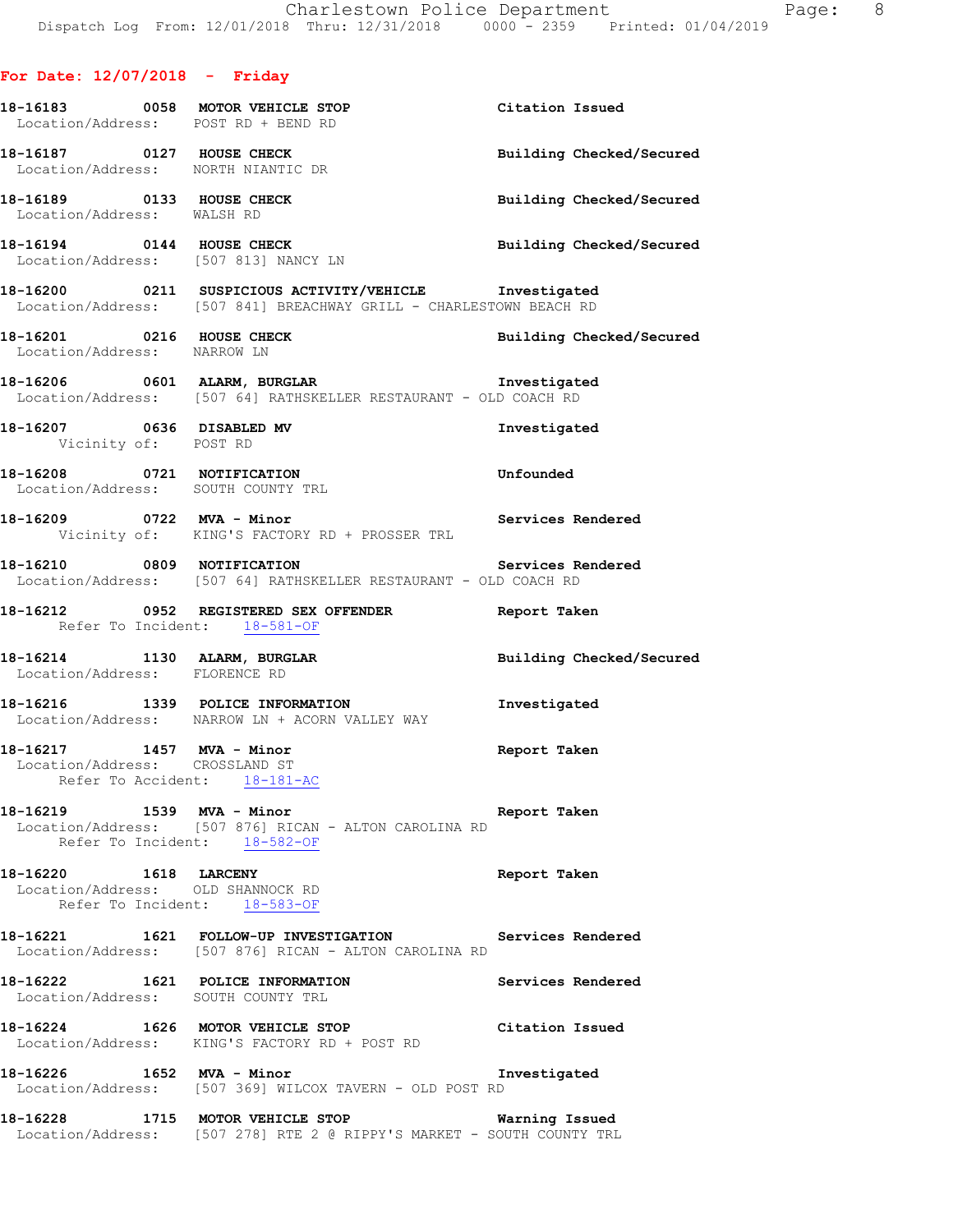**18-16229 1720 MOTOR VEHICLE STOP Warning Issued** 

**18-16230 1725 TRAFFIC CONTROL Services Rendered**  Location/Address: [507 1] CHARLESTOWN TOWN HALL - SOUTH COUNTY TRL

**18-16232 1801 TOWN COUNCIL DOCKET DELIVERY Services Rendered** 

Location/Address: SOUTH COUNTY TRL + EAST CHARLES ST

Location/Address: LAGOON AVE

**18-16233 1802 TOWN COUNCIL DOCKET DELIVERY Building Checked/Secured**  Location/Address: BLUE RIDGE DR **18-16234 1820 ASSIST OTHER POLICE DEPT Services Rendered**  Location/Address: [507 45] RIPPY'S LIQUOR MART - SOUTH COUNTY TRL **18-16235 1829 MOTOR VEHICLE STOP Warning Issued**  Location/Address: POST RD + FALCONE LN **18-16236 1839 TOWN COUNCIL DOCKET DELIVERY Services Rendered**  Location/Address: LAKESIDE DR **18-16237 1840 TOWN COUNCIL DOCKET DELIVERY Services Rendered**  Location/Address: AUBURN DR **18-16238 1938 POLICE INFORMATION Services Rendered**  Vicinity of: [507 309] RTE 1A @ CROSS MILLS FIRE DEPARTMENT - OLD POST RD **18-16240 2210 MOTOR VEHICLE STOP Citation Issued**  Location/Address: POST RD **18-16241 2225 MOTOR VEHICLE STOP Warning Issued**  Vicinity of: POST RD **For Date: 12/08/2018 - Saturday 18-16245 0115 PSYCHOLOGICAL EMERGENCY Transported to Hospital**  Location/Address: NARRAGANSETT TRL Refer To Incident: 18-584-OF **18-16248 0405 ANIMAL COMPLAINT Services Rendered**  Location/Address: POST RD + WEST BEACH RD **18-16249 0748 MOTOR VEHICLE STOP Warning Issued**  Location/Address: [507 260] RTE 1 @ GENERAL STANTON - POST RD **18-16250 0801 MOTOR VEHICLE STOP Warning Issued**  Location/Address: [507 260] RTE 1 @ GENERAL STANTON - POST RD **18-16251 0822 OFFICER WANTED Investigated**  Location/Address: SOUTH COUNTY TRL 18-16252 1051 ALARM, BURGLAR **False Alarm** Location/Address: TOCKWOTTEN COVE RD

**18-16253 1108 OFFICER WANTED Services Rendered**  Location/Address: CROSSLAND ST

**18-16254 1241 ALARM, BURGLAR Building Checked/Secured**  Location/Address: [507 791] 18 WHITE TAIL CIRCLE - WHITE TAIL CIR

**18-16255 1252 MOTOR VEHICLE STOP Warning Issued**  Location/Address: [507 29] ARROWHEAD DENTAL - SOUTH COUNTY TRL

**18-16256 1329 ALARM, BURGLAR False Alarm**  Location/Address: CHARTER CT

18-16257 1331 ANIMAL COMPLAINT **18-16257** Services Rendered Location/Address: KLONDIKE RD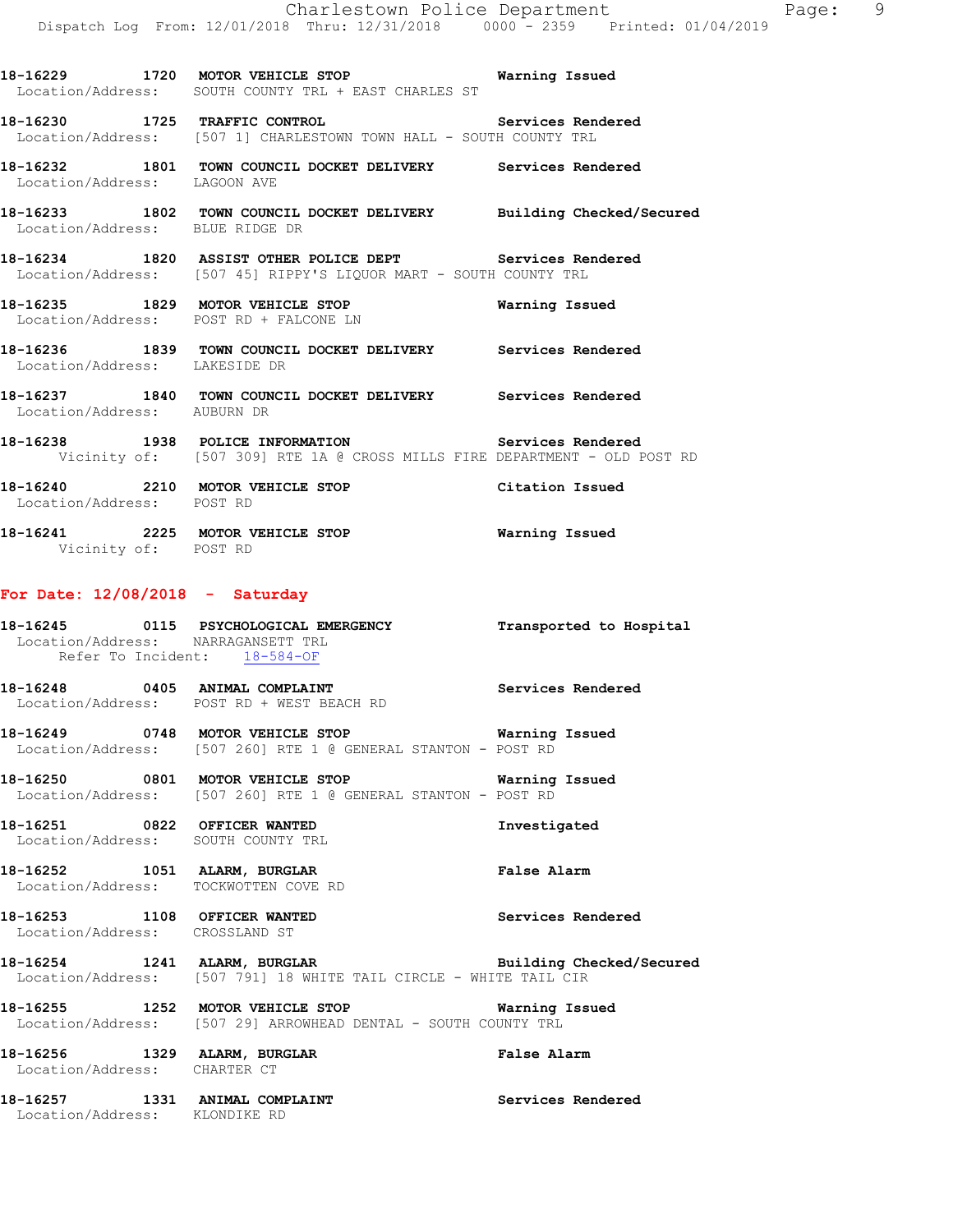Charlestown Police Department Fage: 10 Dispatch Log From: 12/01/2018 Thru: 12/31/2018 0000 - 2359 Printed: 01/04/2019 **18-16258 1425 MVA - Minor Arrest(s) Made**  Location/Address: [507 36] CHARLESTOWN MINI-SUPER - OLD POST RD Refer To Accident: 18-182-AC Refer To Arrest: 18-289-AR Arrest: CASE, MARIE C Address: 1023 MATUNUCK BEACH RD WAKEFIELD, RI Age: 50 Charges: DUI/DRUGS/ALCOHOL/2ND OFFENSE - B.A.C. UNKNOWN Refusal to Submit to Chemical Test - 1st Violation **18-16260 1621 MOTOR VEHICLE STOP Arrest(s) Made**  Vicinity of: [507 357] K&S PIZZA - CAROLINA BACK RD Refer To Summons: 18-290-AR Summons: HARVEY, NICOLE L Address: 913 LIBERTY LN WEST KINGSTON, RI Age: 39 Charges: Driving after denial, suspension or revocation of license - 3rd + Offense **18-16261 1701 TRAFFIC CONTROL Services Rendered**  Location/Address: [507 9] BRENDA'S BEAUTY SALON - ALTON CAROLINA RD **18-16262 1751 TRAFFIC CONTROL Services Rendered**  Location/Address: POST RD + PROSSER TRL **18-16263 1759 MOTOR VEHICLE STOP Arrest(s) Made**  Location/Address: [507 260] RTE 1 @ GENERAL STANTON - POST RD Refer To Arrest: 18-291-AR Arrest: LAFOUNTAIN, FRANCIS M Address: 24 WALTS WAY NARRAGANSETT, RI Age: 60 Charges: DUI OF LIQUOR OR DRUGS-1ST OFFENSE .15/GREATER **18-16264 2105 SUSPICIOUS ACTIVITY/VEHICLE Unfounded**  Location/Address: BASKETBALL COURT AREA - COLUMBIA HEIGHTS RD **18-16265 2202 OFFICER WANTED Investigated**  Location/Address: TUCKER ST **18-16266 2213 FIRE, STRUCTURE Extinquished**  Location/Address: KICKAPOO RUN **For Date: 12/09/2018 - Sunday 18-16273 0136 MOTOR VEHICLE STOP Warning Issued**  Location/Address: DRIVING RANGE - POST RD **18-16286 0436 MOTOR VEHICLE STOP Warning Issued**  Location/Address: POST RD + KING'S FACTORY RD **18-16288 0842 ALARM, BURGLAR False Alarm**  Location/Address: CAROLINA BACK RD **18-16290 0922 MOTOR VEHICLE STOP Warning Issued**  Location/Address: POST RD + CROSS MILLS RD **18-16291 0948 MOTOR VEHICLE STOP Warning Issued**  Location/Address: [507 266] RTE 1 @ WILLOWS - POST RD **18-16292 1156 OFFICER WANTED Transported to Hospital**  Location/Address: SCAPA FLOW RD **18-16293 1233 MOTOR VEHICLE STOP Warning Issued**  Location/Address: SOUTH COUNTY TRL + NEW BISCUIT CITY RD **18-16294 1411 MOTOR VEHICLE STOP Warning Issued**  Location/Address: POST RD + PROSSER TRL **18-16295 1518 MOTOR VEHICLE STOP Warning Issued** 

Location/Address: [507 924] MILE MARKER 10.6 - NARROW LN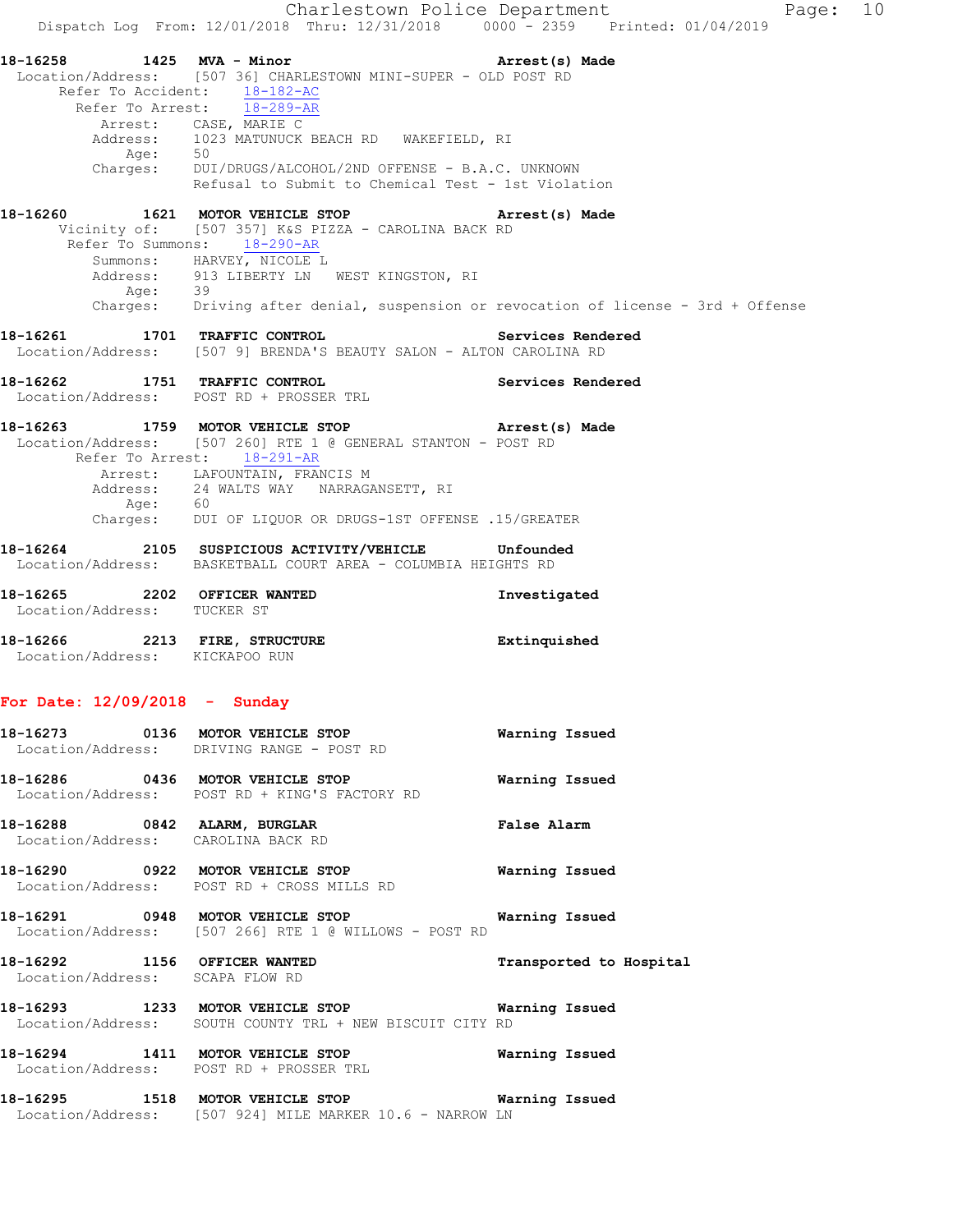|                                       | Dispatch Log From: 12/01/2018 Thru: 12/31/2018 0000 - 2359 Printed: 01/04/2019                                                                                                                                                        | Charlestown Police Department<br>Page: 11                                        |
|---------------------------------------|---------------------------------------------------------------------------------------------------------------------------------------------------------------------------------------------------------------------------------------|----------------------------------------------------------------------------------|
|                                       | 18-16296 1531 MOTOR VEHICLE STOP 6 Citation Issued<br>Location/Address: [507 258] RTE 1 @ SOUTH KINGSTOWN LINE (MM 11.4) - POST RD                                                                                                    |                                                                                  |
|                                       | 18-16297 1547 MOTOR VEHICLE STOP Citation Issued<br>Location/Address: E BEACH RD + POST RD                                                                                                                                            |                                                                                  |
| Age: 38                               | 18-16298 1551 MOTOR VEHICLE STOP Arrest(s) Made<br>Location/Address: [507 276] RTE 2 @ RICHMOND LINE - SOUTH COUNTY TRL<br>Refer To Summons: 18-292-AR<br>Summons: UNDERWOOD, MEGAN L<br>Address: 115 BISCUIT CITY RD CHARLESTOWN, RI | Charges: Driving after denial, suspension or revocation of license - 2nd Offense |
|                                       | 18-16299 1611 MOTOR VEHICLE STOP Citation Issued<br>Vicinity of: [507 215] SAINT ANDREW LUTHERAN CHURCH - EAST BEACH RD                                                                                                               |                                                                                  |
| Refer To Incident: 18-585-OF          | 18-16300 1617 LARCENY Report Taken<br>Location/Address: SHANNOCK BAPTIST CHURCH - SHANNOCK RD                                                                                                                                         |                                                                                  |
| Location/Address: POST RD + BEND RD   | 18-16301 1626 MOTOR VEHICLE STOP 5 Warning Issued                                                                                                                                                                                     |                                                                                  |
|                                       | 18-16302 1711 MOTOR VEHICLE STOP <b>Warning Issued</b><br>Location/Address: [507 100] RTE 1 @ FIORES (MILE MARKER 8.0) - POST RD                                                                                                      |                                                                                  |
|                                       | 18-16303 1733 MOTOR VEHICLE STOP Citation Issued<br>Location/Address: NEW BISCUIT CITY RD + SOUTH COUNTY TRL                                                                                                                          |                                                                                  |
|                                       | 18-16304 1740 TRAFFIC CONTROL 18-16304 Services Rendered<br>Location/Address: [507 9] BRENDA'S BEAUTY SALON - ALTON CAROLINA RD                                                                                                       |                                                                                  |
| Location/Address: NEW BISCUIT CITY RD | 18-16305 1742 SUSPICIOUS ACTIVITY/VEHICLE Investigated                                                                                                                                                                                |                                                                                  |
| 18-16306 1746 DISABLED MV             | Location/Address: POST RD + KING'S FACTORY RD                                                                                                                                                                                         | Investigated                                                                     |
|                                       | 18-16308 1806 MOTOR VEHICLE STOP 6 Warning Issued<br>Location/Address: [507 272] RTE 1 @ WILCOX TAVERN - POST RD                                                                                                                      |                                                                                  |
|                                       | 18-16310 2054 MOTOR VEHICLE STOP<br>Location/Address: POST RD + KING'S FACTORY RD                                                                                                                                                     | Warning Issued                                                                   |
|                                       | 18-16311 2209 MOTOR VEHICLE STOP 6 Warning Issued<br>Location/Address: KING'S FACTORY RD + PROSSER TRL                                                                                                                                |                                                                                  |
|                                       | 18-16312 2221 MOTOR VEHICLE STOP<br>Location/Address: PROSSER TRL + POST RD                                                                                                                                                           | Warning Issued                                                                   |
|                                       | 18-16313 2237 MOTOR VEHICLE STOP 5 20 Warning Issued<br>Location/Address: [507 100] RTE 1 @ FIORES (MILE MARKER 8.0) - POST RD                                                                                                        |                                                                                  |
| For Date: $12/10/2018$ - Monday       |                                                                                                                                                                                                                                       |                                                                                  |
|                                       | 18-16316 0002 MOTOR VEHICLE STOP<br>Location/Address: POST RD + CROSS MILLS RD                                                                                                                                                        | Warning Issued                                                                   |
|                                       | 18-16317 6006 MOTOR VEHICLE STOP 6 Warning Issued<br>Location/Address: [507 1] CHARLESTOWN TOWN HALL - SOUTH COUNTY TRL                                                                                                               |                                                                                  |
|                                       | 18-16318 0016 MOTOR VEHICLE STOP<br>Location/Address: DRIVING RANGE - POST RD                                                                                                                                                         | Warning Issued                                                                   |

**18-16320 0104 MOTOR VEHICLE STOP Arrest(s) Made**  Location/Address: SOUTH COUNTY TRL + EAST CHARLES ST Refer To Arrest: 18-293-AR Arrest: MARINARO, DANTE A Address: 86 DOVER LN RICHMOND, RI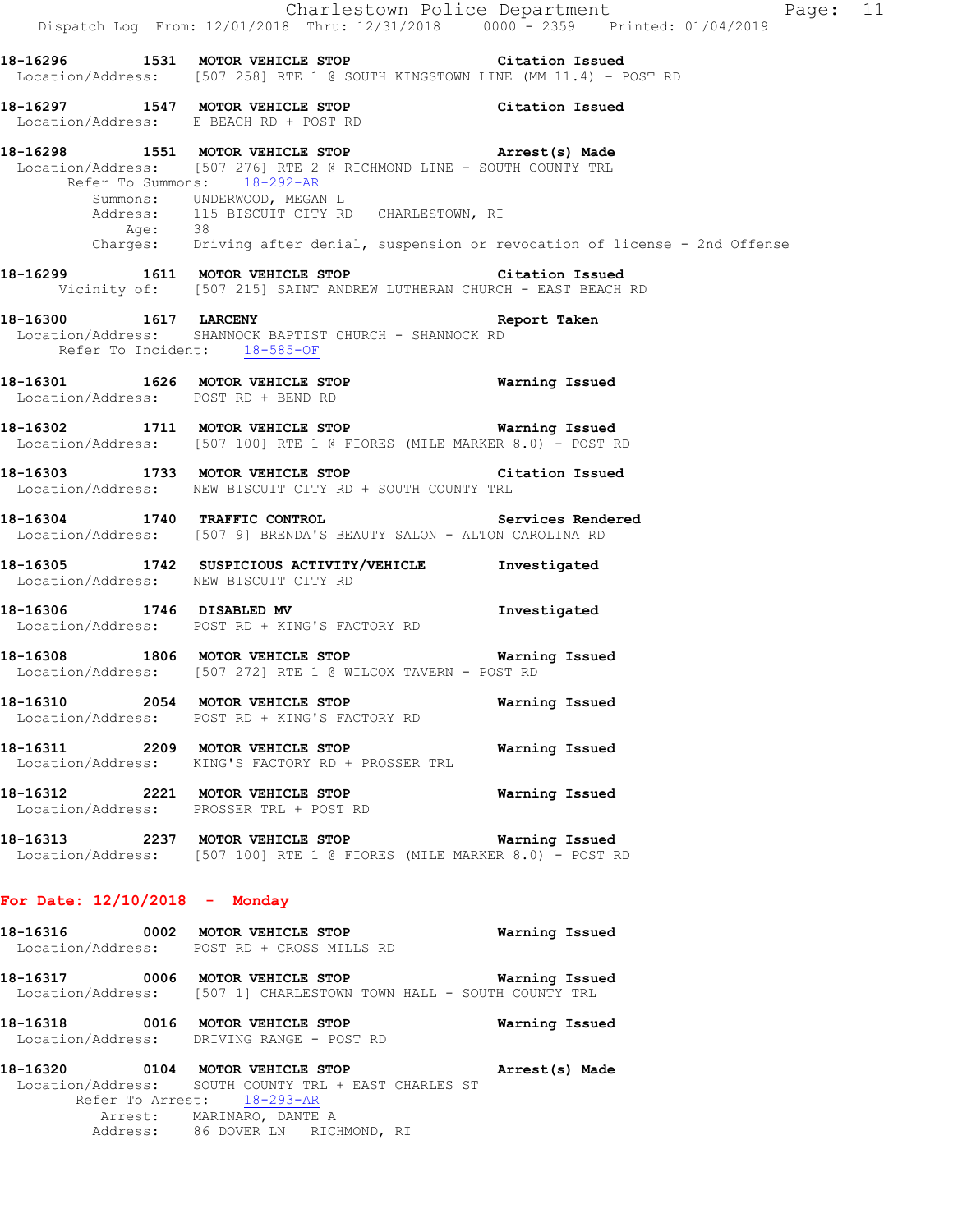|                                                           |         | Dispatch Log From: 12/01/2018 Thru: 12/31/2018 0000 <sup>-</sup> 2359 Printed: 01/04/2019                                                                                                                                                                                                | Charlestown Police Department<br>Page: 12 |  |
|-----------------------------------------------------------|---------|------------------------------------------------------------------------------------------------------------------------------------------------------------------------------------------------------------------------------------------------------------------------------------------|-------------------------------------------|--|
|                                                           | Age: 22 | Charges: DUI OF LIQUOR OR DRUGS-1ST OFFENSE .10-.15                                                                                                                                                                                                                                      |                                           |  |
| Location/Address: CHARTER CT                              |         | 18-16321 0128 ALARM, BURGLAR                                                                                                                                                                                                                                                             | Building Checked/Secured                  |  |
| 18-16323 0315 HOUSE CHECK<br>Location/Address: SHIRLEY DR |         |                                                                                                                                                                                                                                                                                          | Building Checked/Secured                  |  |
|                                                           |         | 18-16328 0354 MOTOR VEHICLE STOP<br>Location/Address: POST RD + PROSSER TRL                                                                                                                                                                                                              | Warning Issued                            |  |
|                                                           |         | 18-16331 0549 MOTOR VEHICLE STOP<br>Location/Address: OLD SHANNOCK RD + SAND PLAIN RD                                                                                                                                                                                                    | Warning Issued                            |  |
|                                                           |         | 18-16332 0550 MOTOR VEHICLE STOP 6 Warning Issued<br>Location/Address: POST RD + BEND RD                                                                                                                                                                                                 |                                           |  |
|                                                           |         | 18-16333 6619 MOTOR VEHICLE STOP 6 Warning Issued<br>Location/Address: POST RD + BEND RD                                                                                                                                                                                                 |                                           |  |
|                                                           |         | 18-16334 1007 POLICE INFORMATION Services Rendered<br>Location/Address: [507 38] CHARLESTOWN POST OFFICE - OLD POST RD<br>Refer To Arrest: 18-293-AR<br>Arrest: MARINARO, DANTE A<br>Address: 86 DOVER LN RICHMOND, RI<br>Age: 22<br>Charges: DUI OF LIQUOR OR DRUGS-1ST OFFENSE .10-.15 |                                           |  |
|                                                           |         | 18-16335 1015 ANNOYING PHONE CALLS Report Taken<br>Location/Address: [507 642] CHARLESTOWN POLICE DEPARTMENT - OLD POST RD<br>Refer To Incident: 18-587-OF                                                                                                                               |                                           |  |
|                                                           |         | 18-16336 1021 FOLLOW-UP INVESTIGATION 1nvestigated<br>Location/Address: SOUTH COUNTY TRL<br>Refer To Incident: 18-586-OF                                                                                                                                                                 |                                           |  |
|                                                           |         | 18-16337 1220 MVA - Minor<br>Vicinity of: [507 79] ECKEL INSURANCE INC - OLD POST RD<br>Refer To Accident: 18-183-AC                                                                                                                                                                     | Report Taken                              |  |
|                                                           |         | 18-16338 1253 MOTOR VEHICLE STOP Citation Issued<br>Location/Address: POST RD + SCHOOLHOUSE POND RD                                                                                                                                                                                      |                                           |  |
|                                                           |         | 18-16340 1453 SUSPICIOUS ACTIVITY/VEHICLE Services Rendered<br>Location/Address: SOUTH COUNTY TRL                                                                                                                                                                                        |                                           |  |
|                                                           |         | 18-16342 1550 DISABLED MV<br>Location/Address: [507 261] RTE 1 @ STATE GARAGE (MILE MARKER 9.6) - POST RD                                                                                                                                                                                | Services Rendered                         |  |
|                                                           |         | 18-16343 1604 MOTOR VEHICLE STOP<br>Location/Address: [507 266] RTE 1 @ WILLOWS - POST RD                                                                                                                                                                                                | Warning Issued                            |  |
|                                                           |         | 18-16344 1616 DISABLED MV Services Rendered<br>Location/Address: [507 278] RTE 2 @ RIPPY'S MARKET - SOUTH COUNTY TRL                                                                                                                                                                     |                                           |  |
|                                                           |         | 18-16346 1635 MOTOR VEHICLE STOP No Action Required<br>Location/Address: SAND PLAIN RD + SOUTH COUNTY TRL                                                                                                                                                                                |                                           |  |
|                                                           |         | 18-16347 1637 MOTOR VEHICLE STOP 18 Warning Issued<br>Location/Address: SAND PLAIN RD + SOUTH COUNTY TRL                                                                                                                                                                                 |                                           |  |
|                                                           |         | 18-16348 1655 DISABLED MV 3ervices Rendered<br>Location/Address: [507 923] MILE MARKER 10.2 - FALCONE LN                                                                                                                                                                                 |                                           |  |
|                                                           |         | 18-16349 1733 TRAFFIC CONTROL 18-16349 Services Rendered<br>Location/Address: [507 9] BRENDA'S BEAUTY SALON - ALTON CAROLINA RD                                                                                                                                                          |                                           |  |
|                                                           |         | 18-16353 1830 TRAFFIC CONTROL<br>Location/Address: [507 1] CHARLESTOWN TOWN HALL - SOUTH COUNTY TRL                                                                                                                                                                                      | Services Rendered                         |  |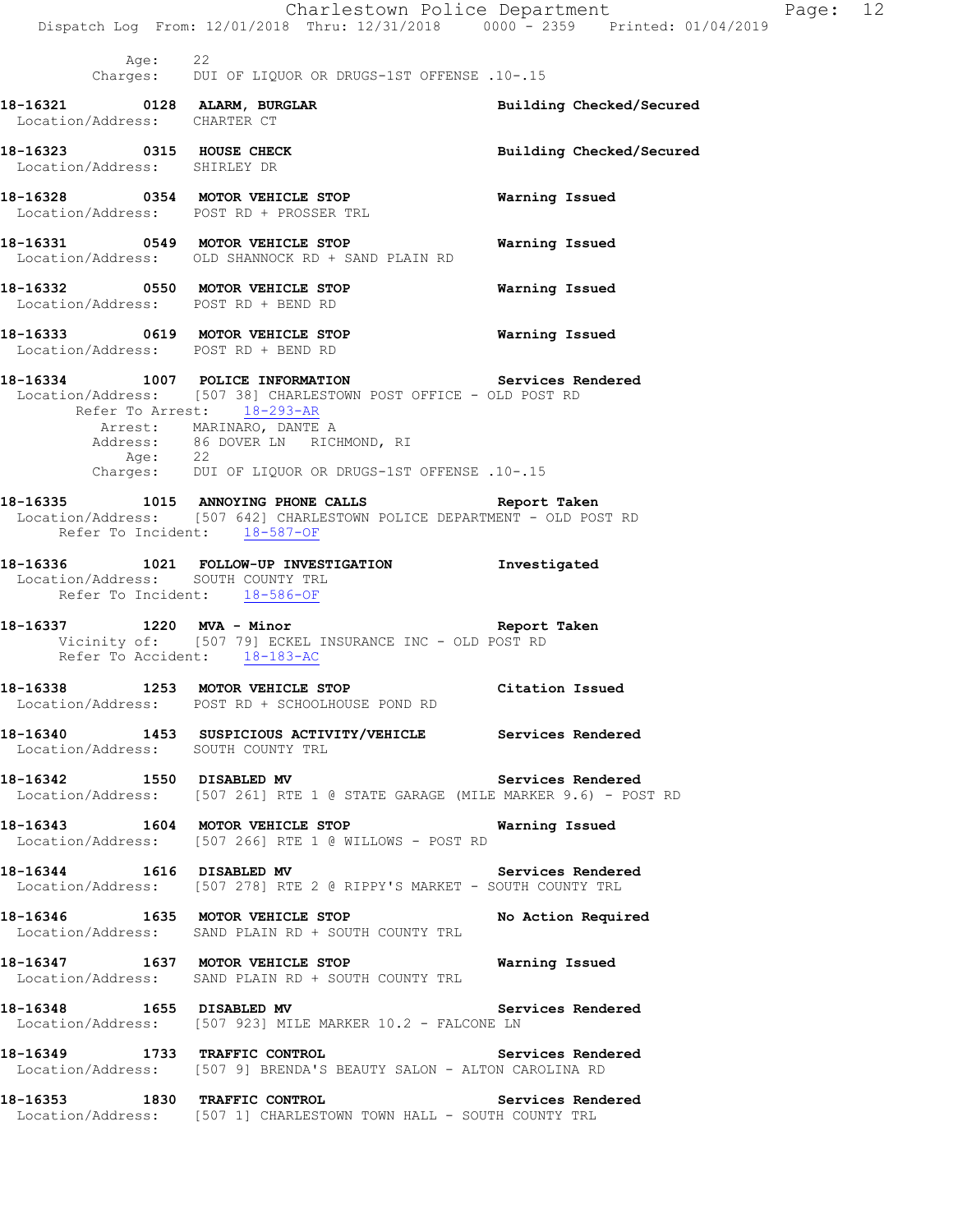**18-16354 1830 ASSIST OTHER TOWN DEPT Services Rendered**  Location/Address: [507 1] CHARLESTOWN TOWN HALL - SOUTH COUNTY TRL

**18-16355 2010 MOTOR VEHICLE STOP Warning Issued**  Location/Address: SOUTH COUNTY TRL + WIITALA DR

**18-16356 2033 MOTOR VEHICLE STOP No Action Required**  Location/Address: SOUTH COUNTY TRL + LAURI DR

**18-16357 2039 MOTOR VEHICLE STOP Warning Issued**  Vicinity of: SHANNOCK RD

**18-16358 2041 MOTOR VEHICLE STOP Warning Issued**  Location/Address: [507 100] RTE 1 @ FIORES (MILE MARKER 8.0) - POST RD

**18-16359 2048 MOTOR VEHICLE STOP Warning Issued**  Location/Address: [507 261] RTE 1 @ STATE GARAGE (MILE MARKER 9.6) - POST RD

**18-16360 2058 MOTOR VEHICLE STOP Warning Issued**  Location/Address: KING'S FACTORY RD + QUAIL LN

**18-16361 2109 MOTOR VEHICLE STOP Warning Issued**  Location/Address: [507 275] RTE 1 @ WESTERLY LINE - POST RD

**18-16364 2329 MOTOR VEHICLE STOP Warning Issued**  Location/Address: POST RD + BEND RD

**18-16365 2353 MOTOR VEHICLE STOP Warning Issued**  Location/Address: DRIVING RANGE - POST RD

#### **For Date: 12/11/2018 - Tuesday**

**18-16367 0018 MOTOR VEHICLE STOP Warning Issued**  Location/Address: POST RD + CROSS MILLS RD **18-16373 0104 MOTOR VEHICLE STOP Warning Issued**  Location/Address: POST RD + BEND RD

**18-16379 0149 MOTOR VEHICLE STOP Warning Issued**  Location/Address: [507 88] EAST WEST MARKET - POST RD

**18-16387 0205 HOUSE CHECK Building Checked/Secured**  Location/Address: [507 803] WHITE TAIL CIR

**18-16388 0209 HOUSE CHECK Building Checked/Secured**  Location/Address: [507 804] BEAVER LN

**18-16389 0214 VANDALISM Investigated**  Location/Address: LAURI DR Refer To Incident: 18-588-OF

**18-16398 0448 MOTOR VEHICLE STOP Warning Issued**  Location/Address: [507 66] WILLOWS RESORT - POST RD

**18-16399 0613 MOTOR VEHICLE STOP Warning Issued**  Location/Address: DRIVING RANGE - POST RD

**18-16400 0652 ALARM, BURGLAR Building Checked/Secured**  Location/Address: BUDDINGTON RD

### **18-16402 0936 FOLLOW-UP INVESTIGATION Services Rendered**  Location/Address: OLD POST RD Refer To Incident: 18-589-OF

**18-16404 1000 MOTOR VEHICLE STOP Warning Issued**  Location/Address: SHANNOCK RD

**18-16405 1009 MOTOR VEHICLE STOP Warning Issued**  Location/Address: WORDEN'S POND RD + SHANNOCK RD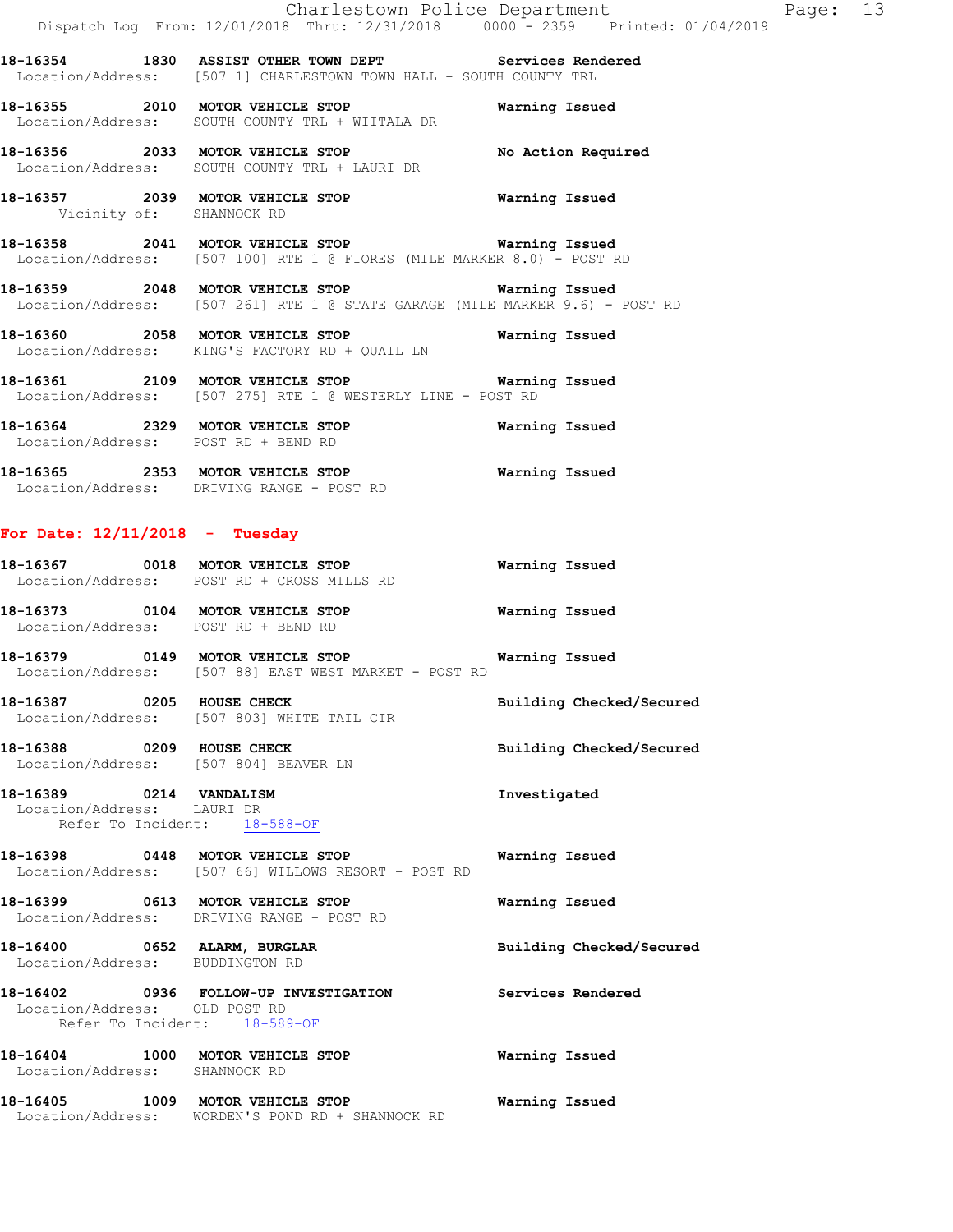**18-16406 1020 MOTOR VEHICLE STOP Warning Issued**  Location/Address: WORDEN'S POND RD + SHANNOCK RD **18-16407 1027 MOTOR VEHICLE STOP Warning Issued** 

 Location/Address: WORDEN'S POND RD **18-16408 1032 MOTOR VEHICLE STOP Warning Issued**  Location/Address: [507 725] SHANNOCK RD

**18-16409 1041 MOTOR VEHICLE STOP No Action Required**  Location/Address: WORDEN'S POND RD

**18-16410 1050 MOTOR VEHICLE STOP Warning Issued**  Location/Address: SOUTH COUNTY TRL + MAPLE LAKE FARM RD

**18-16411 1059 MOTOR VEHICLE STOP Warning Issued**  Location/Address: SOUTH COUNTY TRL + LAURI DR

**18-16412 1106 MOTOR VEHICLE STOP Warning Issued**  Location/Address: [507 374] SAINT MARYS CHURCH - CAROLINA BACK RD

**18-16413 1137 MOTOR VEHICLE STOP Warning Issued**  Location/Address: ALTON CAROLINA RD + HILLTOP DR

18-16414 1153 MOTOR VEHICLE STOP No Action Required Location/Address: OLD MILL RD

**18-16415 1213 MOTOR VEHICLE STOP Citation Issued**  Location/Address: POST RD + SCHOOLHOUSE POND RD

**18-16419 1407 DISABLED MV Services Rendered**  Location/Address: POST RD + ROSS HILL RD

**18-16421 1654 TRAFFIC CONTROL Services Rendered**  Location/Address: ALTON CAROLINA RD

**18-16422 1731 MOTOR VEHICLE STOP Warning Issued**  Location/Address: [507 276] RTE 2 @ RICHMOND LINE - SOUTH COUNTY TRL

**18-16423 1753 VANDALISM Investigated**  Location/Address: LAURI DR Refer To Incident: 18-590-OF

**18-16424 1908 WELL BEING CHECK Investigated**  Location/Address: AUBURN DR

**18-16425 2033 MOTOR VEHICLE COMPLAINT Unfounded**  Location/Address: [507 72] CUMBERLAND FARMS - OLD POST RD

**18-16429 2341 HOUSE CHECK Building Checked/Secured**  Location/Address: SANCTUARY RD

# **For Date: 12/12/2018 - Wednesday**

**18-16448 0256 POLICE INFORMATION Services Rendered**  Location/Address: [507 642] CHARLESTOWN POLICE DEPARTMENT - OLD POST RD

**18-16450 0428 POLICE INFORMATION Services Rendered**  Location/Address: [507 642] CHARLESTOWN POLICE DEPARTMENT - OLD POST RD

**18-16454 0606 MOTOR VEHICLE STOP Warning Issued**  Location/Address: SHUMANKANUC HILL RD + KING'S FACTORY RD

**18-16455 0621 MOTOR VEHICLE STOP Warning Issued**  Location/Address: KING'S FACTORY RD + NARRAGANSETT TRL

18-16456 **0721 MVA - Minor 18-16456** No Action Required Location/Address: [507 257] DUNNS CORNERS FIRE STATION (STATION TWO) - POST RD

**18-16459 0825 MVA - Minor Report Taken**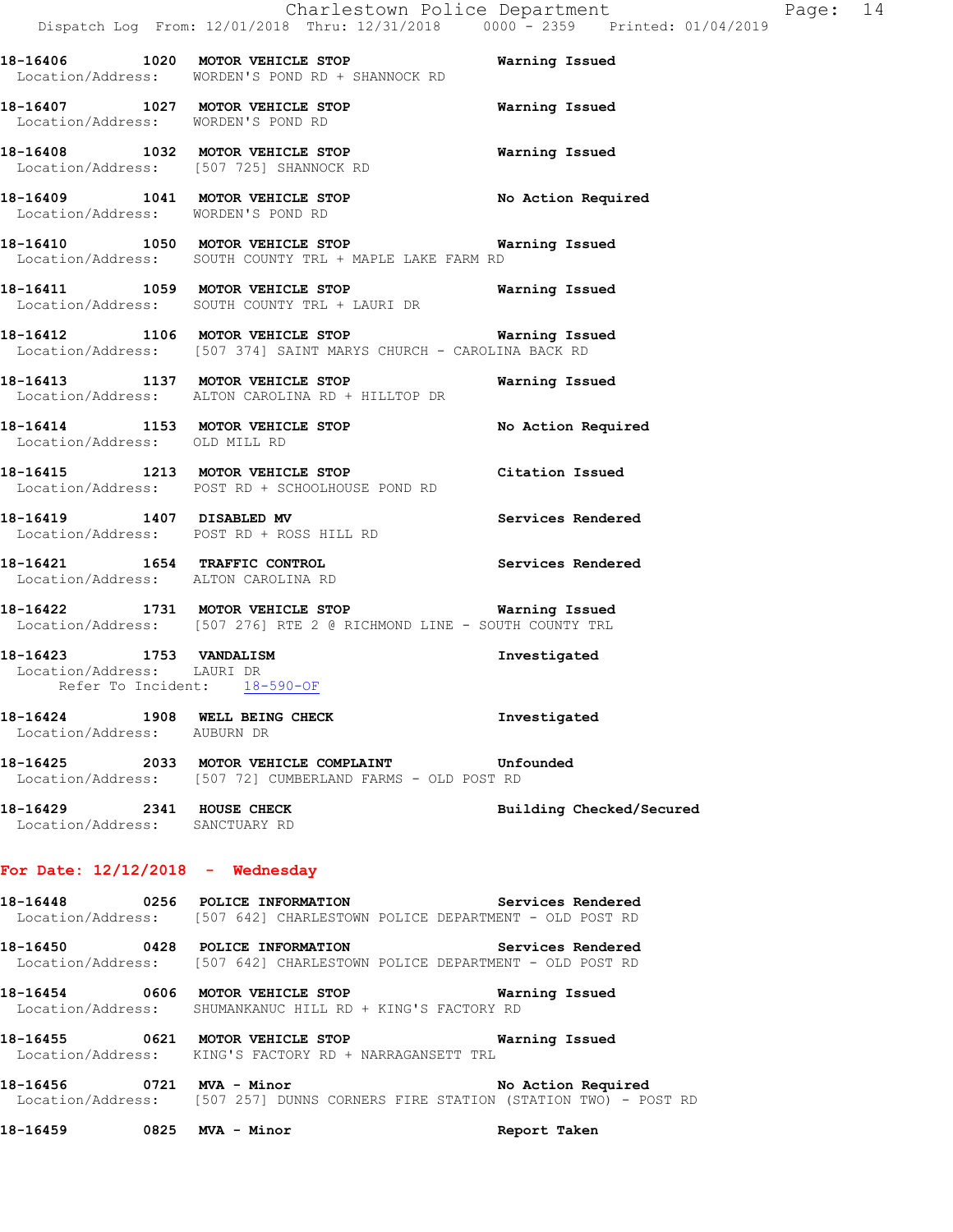|                                                                              | Dispatch Log From: 12/01/2018 Thru: 12/31/2018 0000 <sup>-</sup> 2359 Printed: 01/04/2019                                                                                        | Charlestown Police Department<br>Page: 15 |
|------------------------------------------------------------------------------|----------------------------------------------------------------------------------------------------------------------------------------------------------------------------------|-------------------------------------------|
|                                                                              |                                                                                                                                                                                  |                                           |
| Location/Address: SOUTH COUNTY TRL                                           | Refer To Accident: 18-184-AC                                                                                                                                                     |                                           |
| Location/Address: MOHAWK TRL                                                 | 18-16462 1102 ANIMAL COMPLAINT                                                                                                                                                   | Investigated                              |
|                                                                              | 18-16466 1355 DISABLED MV<br>Location/Address: [507 100] RTE 1 @ FIORES (MILE MARKER 8.0) - POST RD                                                                              | Services Rendered                         |
| 18-16467 1406 MOTOR VEHICLE STOP                                             | Location/Address: [507 303] RTE 1 @ SOUTH SHORE MENTAL HEALTH (MM 9.0) - POST RD<br>Refer To Summons: 18-294-AR<br>Summons: WALSH, NATALIE A                                     | Arrest(s) Made                            |
|                                                                              | Address: 20 CROSSWYNDS DR SAUNDERSTOWN, RI<br>Age: 25<br>Charges: Driving after denial, suspension or revocation of license - 1st Offense                                        |                                           |
|                                                                              | 18-16469 1655 MOTOR VEHICLE STOP<br>Location/Address: POST RD + KING'S FACTORY RD                                                                                                | Warning Issued                            |
| 18-16470 1704 BURGLARY (B & E)                                               | Location/Address: [507 782] COVE POINT EAST RD<br>Refer To Incident: 18-591-OF                                                                                                   | Report Taken                              |
| 18-16471 1719 TRAFFIC CONTROL<br>Location/Address: ALTON CAROLINA RD         | Refer To Incident: 18-591-OF                                                                                                                                                     | Services Rendered                         |
| 18-16472 1826 HOUSE CHECK<br>Location/Address: COVE POINT EAST RD            |                                                                                                                                                                                  | Building Checked/Secured                  |
| Location/Address: OVERLOOK DR                                                | 18-16473 1833 ASSIST OTHER AGENCY                                                                                                                                                | Services Rendered                         |
|                                                                              | 18-16476  2145 MOTOR VEHICLE STOP    Varning Issued<br>Location/Address: [507 303] RTE 1 @ SOUTH SHORE MENTAL HEALTH (MM 9.0) - POST RD                                          |                                           |
| 18-16477 2208 OFFICER WANTED<br>Location/Address: OLD SHANNOCK RD<br>Age: 18 | Refer To Arrest: 18-295-AR<br>Arrest: HEWES, BLAKELY RENEE<br>Address: 75D REUTEMANN RD N STONINGTON, CT<br>Charges: DOMESTIC-DISORDERLY CONDUCT<br>Refer To Incident: 18-592-OF | Arrest(s) Made                            |
|                                                                              | 18-16478 2333 MOTOR VEHICLE STOP<br>Location/Address: POST RD + SCHOOLHOUSE POND RD                                                                                              | Warning Issued                            |
| For Date: $12/13/2018$ - Thursday                                            |                                                                                                                                                                                  |                                           |
|                                                                              | 18-16483 0014 POLICE TRANSPORT<br>Location/Address: [507 647] ACHINBACK FARM - ROSS HILL RD                                                                                      | Services Rendered                         |
|                                                                              | 18-16495 0212 HOUSE CHECK<br>Location/Address: CHARLESTOWN BEACH RD                                                                                                              | Building Checked/Secured                  |
| 18-16501 0227 HOUSE CHECK<br>Location/Address: WALSH RD                      |                                                                                                                                                                                  | Building Checked/Secured                  |
|                                                                              | 18-16502 0305 MOTOR VEHICLE STOP Citation Issued<br>Location/Address: [507 269] RTE 1 @ DRIVING RANGE - POST RD                                                                  |                                           |
| Location/Address: POST RD + BEND RD                                          | 18-16506 0551 MOTOR VEHICLE STOP                                                                                                                                                 | Warning Issued                            |
| 18-16507 0601 HOUSE CHECK<br>Location/Address: KING'S FACTORY RD             |                                                                                                                                                                                  | Building Checked/Secured                  |
|                                                                              | 18-16508 0715 MOTOR VEHICLE STOP                                                                                                                                                 | Warning Issued                            |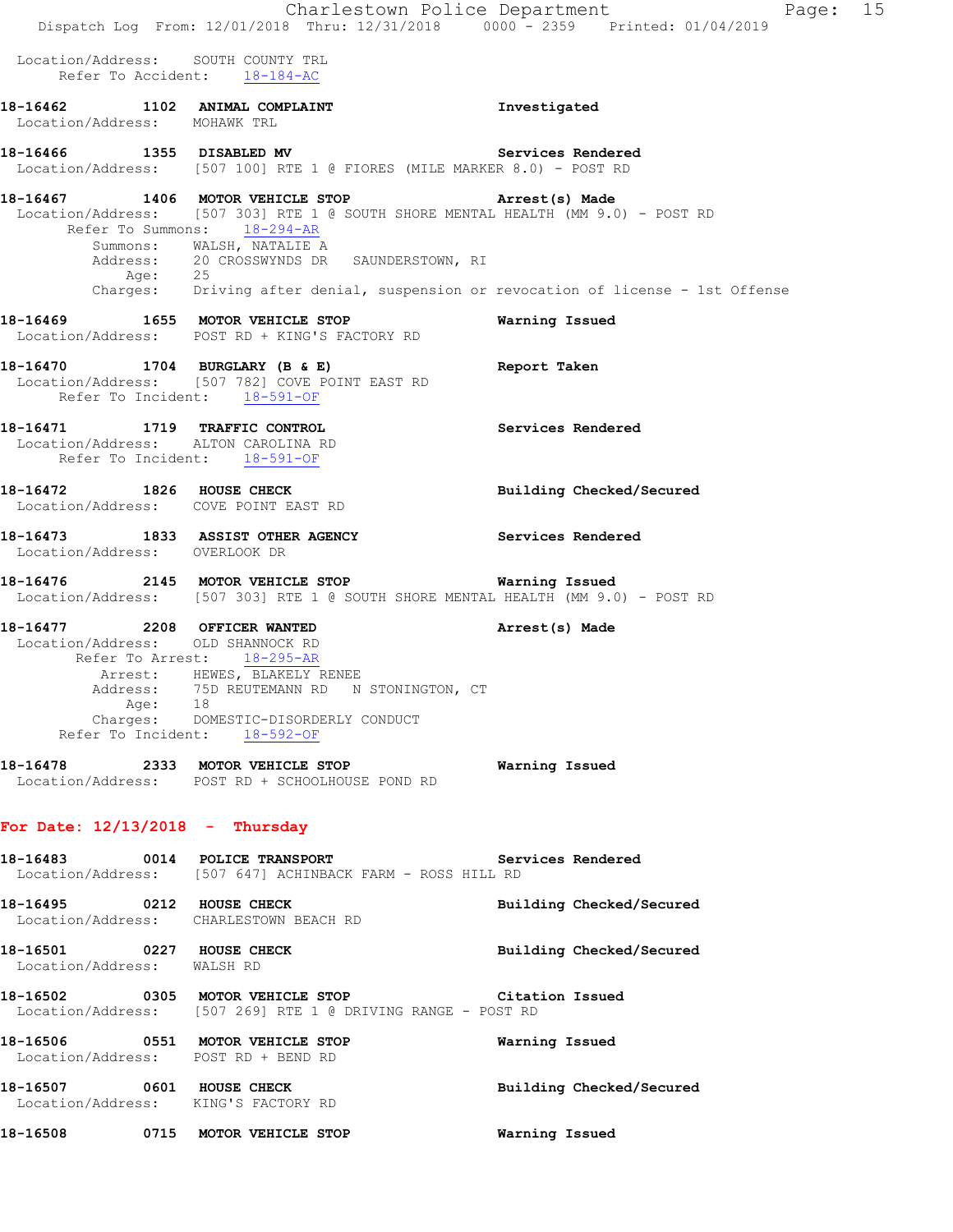|                                                                           | Dispatch Log From: 12/01/2018 Thru: 12/31/2018 0000 - 2359 Printed: 01/04/2019                                                                                                                                                                                  | Charlestown Police Department<br>Page: 16 |  |
|---------------------------------------------------------------------------|-----------------------------------------------------------------------------------------------------------------------------------------------------------------------------------------------------------------------------------------------------------------|-------------------------------------------|--|
|                                                                           | Location/Address: [507 303] RTE 1 @ SOUTH SHORE MENTAL HEALTH (MM 9.0) - POST RD                                                                                                                                                                                |                                           |  |
| Location/Address: PROSSER TRL                                             | 18-16509 0729 MOTOR VEHICLE STOP                                                                                                                                                                                                                                | Warning Issued                            |  |
| Location/Address: EAST SHORE DR                                           | 18-16510 0911 ALARM, BURGLAR                                                                                                                                                                                                                                    | Building Checked/Secured                  |  |
| 18-16512 1218 SEX OFFENSES<br>Location/Address: ALDER RD                  |                                                                                                                                                                                                                                                                 | Investigated                              |  |
| 18-16513 1234 DISABLED MV<br>Vicinity of: SOUTH COUNTY TRL                |                                                                                                                                                                                                                                                                 | No Action Required                        |  |
| 18-16514 1302 COMPLAINT<br>Location/Address: BISCUIT CITY RD              |                                                                                                                                                                                                                                                                 | Investigated                              |  |
| Vicinity of: BURDICKVILLE RD                                              | 18-16516 1356 MOTOR VEHICLE COMPLAINT Could Not Locate                                                                                                                                                                                                          |                                           |  |
| Location/Address: HILLTOP DR                                              | 18-16517 1431 ALARM, BURGLAR                                                                                                                                                                                                                                    | Building Checked/Secured                  |  |
| 18-16518 1509 ANIMAL COMPLAINT<br>Location/Address: ALTON CAROLINA RD     |                                                                                                                                                                                                                                                                 | Taken/Refered to Other A                  |  |
|                                                                           | 18-16519 1544 MOTOR VEHICLE STOP<br>Location/Address: KING'S FACTORY RD + POST RD                                                                                                                                                                               | Citation Issued                           |  |
|                                                                           | 18-16520 1629 MOTOR VEHICLE STOP<br>Location/Address: POST RD + SOUTH COUNTY TRL                                                                                                                                                                                | Warning Issued                            |  |
|                                                                           | 18-16523 1700 TRAFFIC CONTROL Services Rendered<br>Location/Address: [507 9] BRENDA'S BEAUTY SALON - ALTON CAROLINA RD                                                                                                                                          |                                           |  |
|                                                                           | 18-16524 1725 MOTOR VEHICLE STOP<br>Location/Address: POST RD + SCHOOLHOUSE POND RD                                                                                                                                                                             | Warning Issued                            |  |
|                                                                           | 18-16525 1726 MOTOR VEHICLE STOP<br>Vicinity of: W BEACH RD + POST RD                                                                                                                                                                                           | Warning Issued                            |  |
| 18-16526<br>Refer To Summons:<br>Summons:<br>Address:<br>Age:<br>Charges: | 1740 MOTOR VEHICLE STOP<br>Location/Address: [507 307] RTE 1A @ CROSS MILLS LIBRARY - OLD POST RD<br>18-296-AR<br>MERCEDES VARGAS, OLIVER<br>163 E 178TH ST Apt. #4E BRONX, NY<br>20<br>Driving after denial, suspension or revocation of license - 1st Offense | Arrest(s) Made                            |  |
| 18-16527<br>Location/Address:                                             | 2000 ROAD HAZARD/OBSTRUCTION<br>SOUTH COUNTY TRL + NARROW LN                                                                                                                                                                                                    | Removed Hazard                            |  |
| 18-16529                                                                  | 2101 SUSPICIOUS ACTIVITY/VEHICLE Investigated<br>Location/Address: [507 46] WASHINGTON TRUST COMPANY - OLD POST RD                                                                                                                                              |                                           |  |
| 18-16530                                                                  | 2117 MOTOR VEHICLE STOP<br>Location/Address: OLD POST RD + PARK LN                                                                                                                                                                                              | Warning Issued                            |  |

| 18–16531                                | 0008 | MOTOR VEHICLE STOP<br>Location/Address: POST RD + WEST BEACH RD | Warning Issued     |
|-----------------------------------------|------|-----------------------------------------------------------------|--------------------|
| 18–16538<br>Location/Address: NARROW LN | 0058 | HOUSE CHECK                                                     | No Action Required |
| 10 1 <i>c</i> ee <i>c</i>               | 025C | MOROD IRUICIR CROD                                              | Monaine Technic    |

**18-16556 0256 MOTOR VEHICLE STOP Warning Issued**  Location/Address: [507 258] RTE 1 @ SOUTH KINGSTOWN LINE (MM 11.4) - POST RD

**18-16560 0434 MOTOR VEHICLE STOP Warning Issued**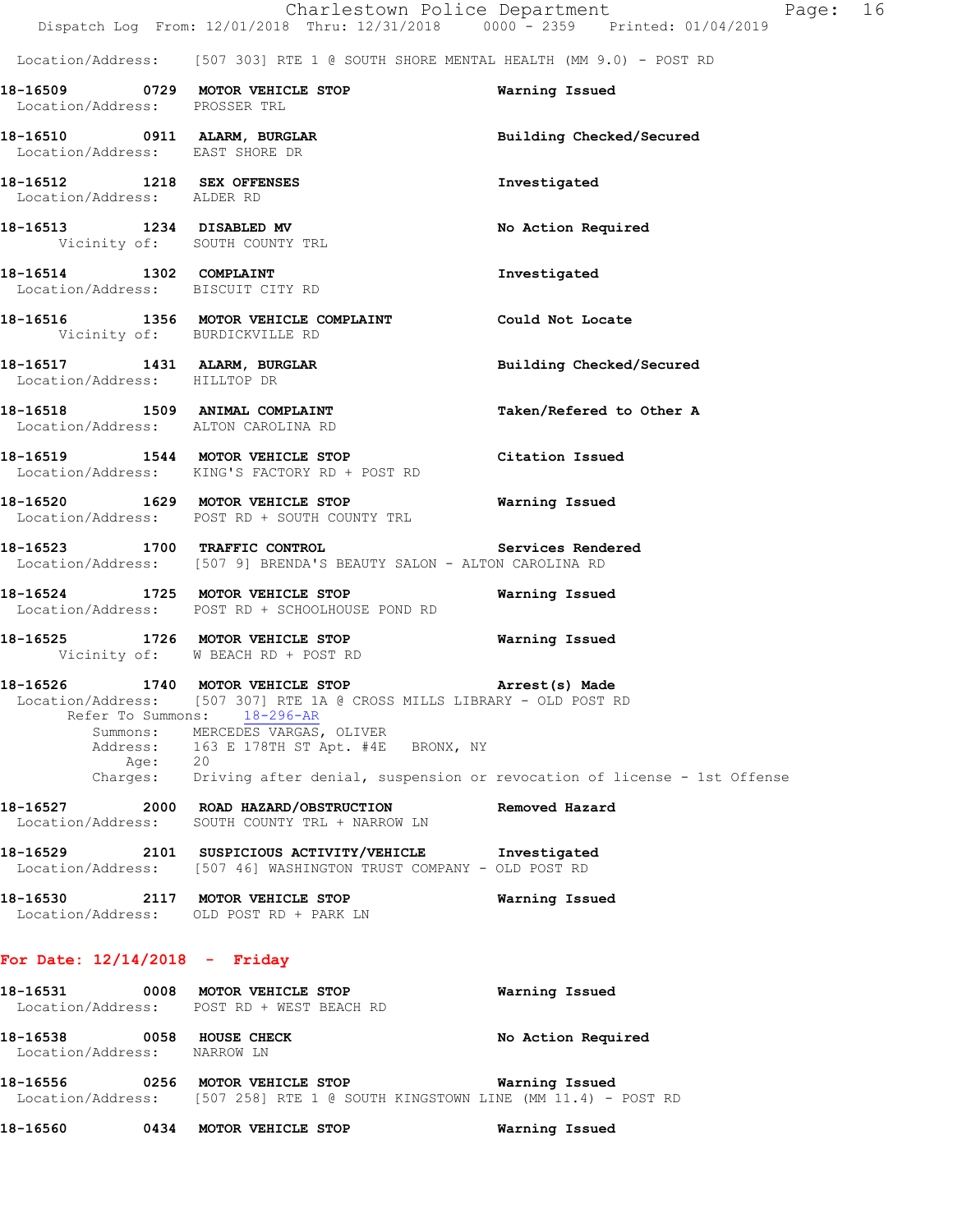|                               |                                                                                                                           | Charlestown Police Department<br>Dispatch Log From: 12/01/2018 Thru: 12/31/2018 0000 - 2359 Printed: 01/04/2019                                                                             | Page: 17 |  |
|-------------------------------|---------------------------------------------------------------------------------------------------------------------------|---------------------------------------------------------------------------------------------------------------------------------------------------------------------------------------------|----------|--|
|                               | Location/Address: POST RD + ROSS HILL RD                                                                                  |                                                                                                                                                                                             |          |  |
|                               | 18-16563 0526 POLICE INFORMATION<br>Location/Address: SOUTH COUNTY TRL                                                    | Investigated                                                                                                                                                                                |          |  |
| Location/Address: MOHAWK TRL  | 18-16565 0847 FIRE, OTHER                                                                                                 | <b>False Alarm</b>                                                                                                                                                                          |          |  |
|                               | 18-16566 0914 MOTOR VEHICLE STOP<br>Vicinity of: ROSS HILL RD                                                             | Warning Issued                                                                                                                                                                              |          |  |
|                               | 18-16567 0924 MOTOR VEHICLE STOP<br>Location/Address: ROSS HILL RD + LAUREL RD                                            | Warning Issued                                                                                                                                                                              |          |  |
|                               | 18-16570 1027 MOTOR VEHICLE STOP<br>Location/Address: POST RD + SOUTH COUNTY TRL                                          | Citation Issued                                                                                                                                                                             |          |  |
|                               | 18-16571 1049 MOTOR VEHICLE STOP<br>Location/Address: ALTON CAROLINA RD + HILLTOP DR                                      | Warning Issued                                                                                                                                                                              |          |  |
|                               | 18-16573 1142 ASSIST CITIZEN<br>Location/Address: [507 737] ASHLEY LN<br>Refer To Incident: 18-595-OF                     | Services Rendered                                                                                                                                                                           |          |  |
|                               |                                                                                                                           | 18-16575 1303 MOTOR VEHICLE STOP Warning Issued<br>Location/Address: [507 258] RTE 1 @ SOUTH KINGSTOWN LINE (MM 11.4) - POST RD                                                             |          |  |
| Location/Address: MOHEGAN RD  | 18-16576 1326 WELL BEING CHECK<br>Refer To Incident: 18-596-OF                                                            | Investigated                                                                                                                                                                                |          |  |
|                               | 18-16577 1348 MOTOR VEHICLE STOP<br>Location/Address: POST RD + SCHOOLHOUSE POND RD                                       | No Action Required                                                                                                                                                                          |          |  |
|                               | 18-16578 1426 WARRANT ARREST<br>Location/Address: SAND PLAIN RD                                                           | Unfounded                                                                                                                                                                                   |          |  |
| Location/Address: BROWNING DR | 18-16579 1432 MVA - Minor<br>Refer To Accident: 18-185-AC                                                                 | Report Taken                                                                                                                                                                                |          |  |
|                               | 18-16580 1448 DOMESTIC/Assault/Diso/Other Report Taken<br>Location/Address: RAM ISLAND RD<br>Refer To Incident: 18-597-OF |                                                                                                                                                                                             |          |  |
| Location/Address: KLONDIKE RD |                                                                                                                           | 18-16581 1604 ANIMAL COMPLAINT Services Rendered                                                                                                                                            |          |  |
|                               |                                                                                                                           | 18-16584 1701 TRAFFIC CONTROL 18-16588 Rendered<br>Location/Address: [507 9] BRENDA'S BEAUTY SALON - ALTON CAROLINA RD                                                                      |          |  |
|                               | 18-16585 1828 MOTOR VEHICLE STOP<br>Location/Address: LAURI DR + SOUTH COUNTY TRL                                         | Warning Issued                                                                                                                                                                              |          |  |
|                               |                                                                                                                           | 18-16586 1838 SUSPICIOUS ACTIVITY/VEHICLE Investigated<br>Location/Address: [507 45] RIPPY'S LIQUOR MART - SOUTH COUNTY TRL                                                                 |          |  |
|                               | 18-16587 1900 MOTOR VEHICLE STOP<br>Location/Address: [507 924] MILE MARKER 10.6 - NARROW LN                              | Warning Issued                                                                                                                                                                              |          |  |
|                               | For Date: $12/15/2018$ - Saturday                                                                                         |                                                                                                                                                                                             |          |  |
|                               | Refer To Accident: 18-186-AC                                                                                              | 18-16604 0520 MVA - Minor Changes of The Study of The Muslim Changes of The Study of The Study of The Theory<br>Location/Address: [507 19] CHARLESTOWN ELEMENTARY SCHOOL - CAROLINA BACK RD |          |  |
|                               |                                                                                                                           |                                                                                                                                                                                             |          |  |

**18-16605 0625 ROAD HAZARD/OBSTRUCTION Could Not Locate**  Location/Address: POST RD + FALCONE LN

**18-16606 0656 MOTOR VEHICLE STOP Citation Issued**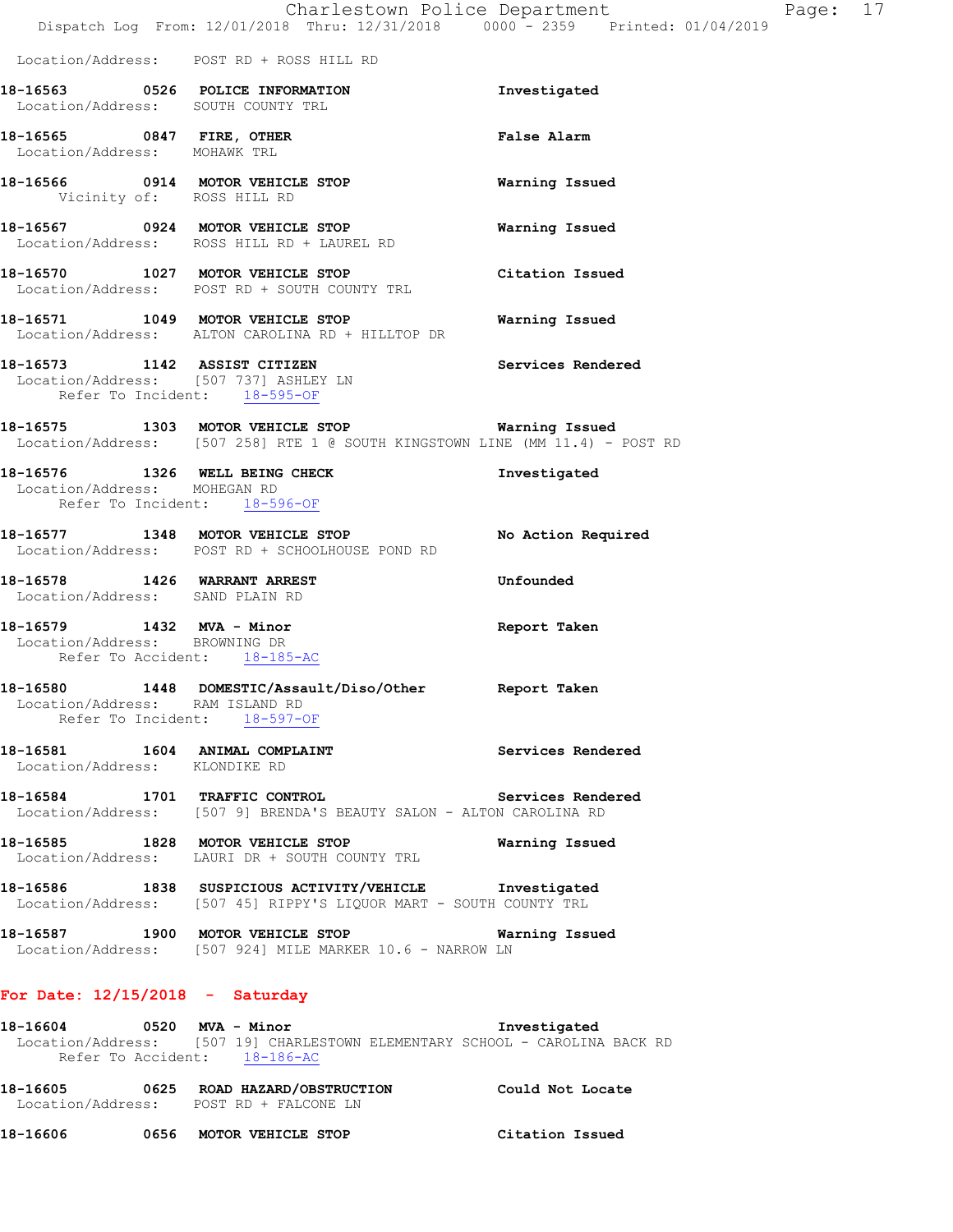Charlestown Police Department Page: 18 Dispatch Log From: 12/01/2018 Thru: 12/31/2018 0000 - 2359 Printed: 01/04/2019 Location/Address: [507 258] RTE 1 @ SOUTH KINGSTOWN LINE (MM 11.4) - POST RD **18-16607 0752 MOTOR VEHICLE STOP Warning Issued**  Vicinity of: NARROW LN **18-16608 0819 MOTOR VEHICLE STOP Warning Issued**  Location/Address: [507 45] RIPPY'S LIQUOR MART - SOUTH COUNTY TRL **18-16609 0836 MOTOR VEHICLE STOP Warning Issued**  Vicinity of: NARROW LN **18-16610 0854 MOTOR VEHICLE STOP Citation Issued**  Location/Address: [507 258] RTE 1 @ SOUTH KINGSTOWN LINE (MM 11.4) - POST RD **18-16611 0937 MOTOR VEHICLE STOP Warning Issued**  Location/Address: [507 258] RTE 1 @ SOUTH KINGSTOWN LINE (MM 11.4) - POST RD **18-16612 0950 MOTOR VEHICLE STOP Warning Issued**  Vicinity of: SOUTH COUNTY TRL **18-16613 0958 MOTOR VEHICLE STOP Warning Issued**  Location/Address: SOUTH COUNTY TRL + SAND PLAIN RD **18-16615 1005 MOTOR VEHICLE STOP Warning Issued**  Location/Address: SOUTH COUNTY TRL + SAND PLAIN RD **18-16616 1006 OFFICER WANTED Investigated**  Location/Address: LEWIS TRL Refer To Incident: 18-598-OF **18-16617 1012 DISABLED MV Services Rendered**  Location/Address: RAMP - SOUTH COUNTY TRL + POST RD **18-16618 1113 FOLLOW-UP INVESTIGATION Investigated**  Location/Address: AUBURN DR **18-16619 1505 HIGHWAY SAFETY - TRAFFIC STOP Citation Issued**  Location/Address: [507 921] MILE MARKER 9.6 - CROSS MILLS RD **18-16620 1515 HIGHWAY SAFETY - TRAFFIC STOP Warning Issued**  Location/Address: OLD POST RD + GENWOOD DR **18-16621 1536 HIGHWAY SAFETY - TRAFFIC STOP Warning Issued**  Location/Address: [507 264] RTE 1 @ WINDSWEPT INN - POST RD **18-16622 1555 HIGHWAY SAFETY - TRAFFIC STOP Warning Issued**  Location/Address: [507 264] RTE 1 @ WINDSWEPT INN - POST RD **18-16623 1604 HIGHWAY SAFETY - TRAFFIC STOP Citation Issued**  Location/Address: [507 264] RTE 1 @ WINDSWEPT INN - POST RD **18-16624 1630 HIGHWAY SAFETY - TRAFFIC STOP Citation Issued**  Location/Address: POST RD + LAKESIDE DR **18-16625 1639 HIGHWAY SAFETY - TRAFFIC STOP Warning Issued**  Location/Address: SOUTH COUNTY TRL + CLARKIN POND RD **18-16626 1700 HIGHWAY SAFETY - TRAFFIC STOP Warning Issued**  Location/Address: [507 914] MILE MARKER 6.8 - WILDFLOWER RD **18-16631 1700 TRAFFIC CONTROL Services Rendered**  Location/Address: [507 9] BRENDA'S BEAUTY SALON - ALTON CAROLINA RD **18-16627 1702 MOTOR VEHICLE STOP Warning Issued**  Location/Address: POST RD + SOUTH COUNTY TRL **18-16628 1749 HIGHWAY SAFETY - TRAFFIC STOP Warning Issued**  Location/Address: [507 910] MILE MARKER 5.6 - EAST BEACH RD **18-16629 1750 MOTOR VEHICLE STOP Warning Issued** 

Location/Address: OLD POST RD + NARROW LN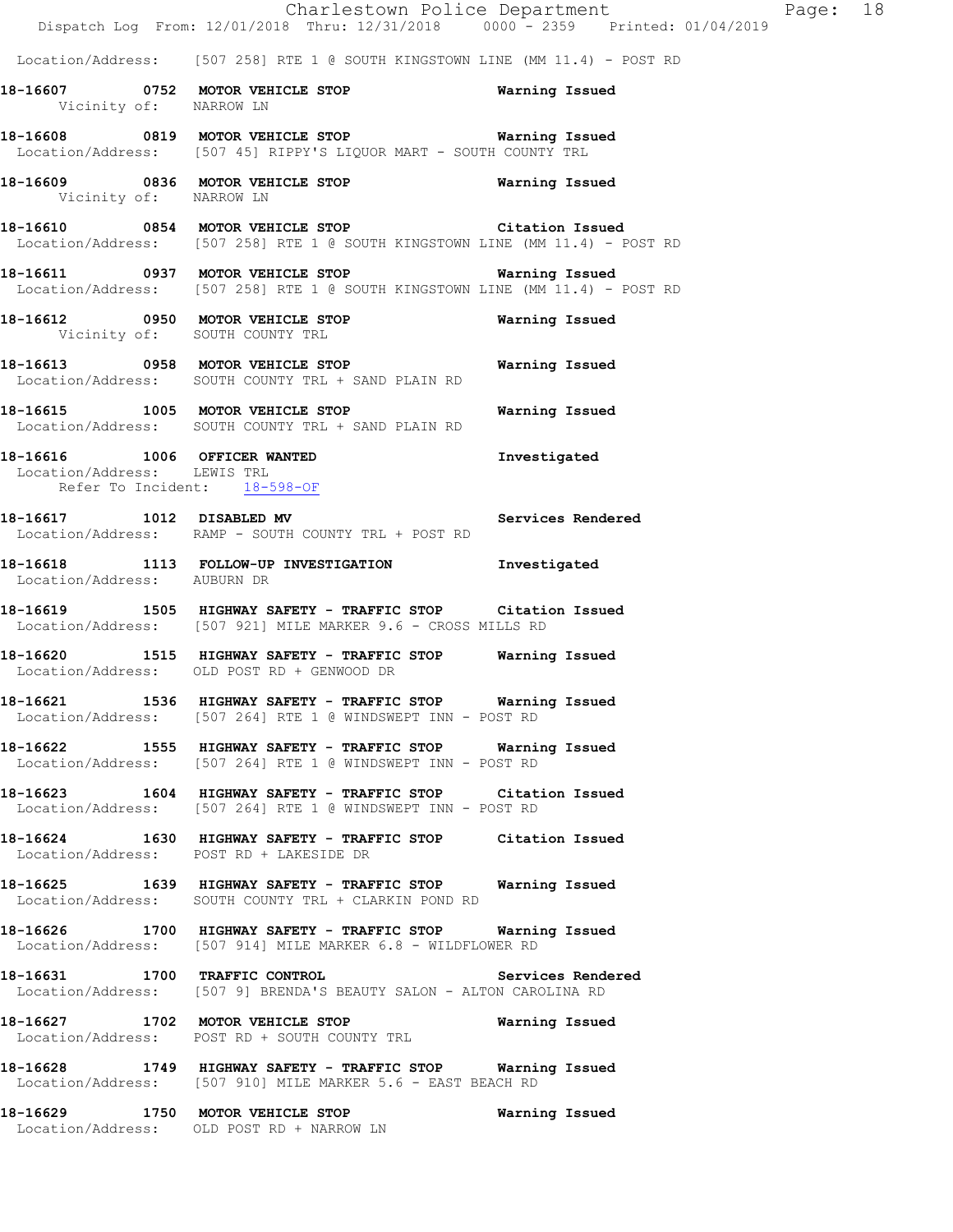Charlestown Police Department Fage: 19 Dispatch Log From: 12/01/2018 Thru: 12/31/2018 0000 - 2359 Printed: 01/04/2019 **18-16630 1808 HIGHWAY SAFETY - TRAFFIC STOP Warning Issued**  Location/Address: [507 915] MILE MARKER 7.0 - BEND RD **18-16632 1839 HIGHWAY SAFETY - TRAFFIC STOP Citation Issued**  Location/Address: SOUTH COUNTY TRL + SHANNOCK RD **18-16633 1909 HIGHWAY SAFETY - TRAFFIC STOP Warning Issued**  Location/Address: POST RD + SOUTH COUNTY TRL **18-16634 1924 HIGHWAY SAFETY - TRAFFIC STOP Warning Issued**  Location/Address: [507 914] MILE MARKER 6.8 - WILDFLOWER RD **18-16635 1931 HIGHWAY SAFETY - TRAFFIC STOP Arrest(s) Made**  Location/Address: [507 266] RTE 1 @ WILLOWS - POST RD Refer To Arrest: 18-297-AR Arrest: YAP, JAMES H<br>Address: 845 SAUGATUCKET RD PEACEDALE, RI Address: 845 SAUGATUCKET RD PEACEDALE, RI Age: 55 Charges: Driving after denial, suspension or revocation of license - 3rd + Offense **18-16636 2015 HIGHWAY SAFETY - TRAFFIC STOP Warning Issued**  Location/Address: [507 264] RTE 1 @ WINDSWEPT INN - POST RD **18-16637 2018 MOTOR VEHICLE STOP Arrest(s) Made**  Location/Address: OLD SHANNOCK RD + CAROLINA BACK RD Refer To Summons: 18-298-AR Summons: GARDINER, ELIZABETH A Address: 122 NORTH RD HOPKINTON, RI Age: 56 Charges: Driving after denial, suspension or revocation of license - 2nd Offense **18-16638 2037 ALARM, BURGLAR Building Checked/Secured**  Location/Address: [507 490] BISCUIT CITY RD **18-16639 2038 HIGHWAY SAFETY - TRAFFIC STOP Arrest(s) Made**  Location/Address: NARROW LN + AUBURN DR Refer To Arrest: 18-299-AR Arrest: DONNELLY, HENRY T JR Address: 1835 VICTORY HWY COVENTRY, RI Age: 69 Charges: DUI OF LIQUOR OR DRUGS-1ST OFFENSE .15/GREATER **18-16640 2215 MOTOR VEHICLE STOP No Action Required**  Location/Address: [507 303] RTE 1 @ SOUTH SHORE MENTAL HEALTH (MM 9.0) - POST RD **18-16643 2313 PSYCHOLOGICAL EMERGENCY Unfounded**  Location/Address: BURLINGAME DR Refer To Incident: 18-599-OF Refer To Incident:  $18-600-OF$ **18-16644 2347 HIGHWAY SAFETY - TRAFFIC STOP Arrest(s) Made**  Vicinity of: KING'S FACTORY RD Refer To Arrest: 18-300-AR Arrest: IAFRATI, GINA M Address: 29 BURLINGAME DR CHARLESTOWN, RI Age: 48 Charges: DUI/DRUGS/ALCOHOL/1ST OFFENSE - B.A.C. UNKNOWN Refusal to Submit to Chemical Test - 1st Violation **18-16645 2354 FOUND/LOST PROPERTY Services Rendered**  Location/Address: [507 642] CHARLESTOWN POLICE DEPARTMENT - OLD POST RD **For Date: 12/16/2018 - Sunday 18-16646 0141 POLICE TRANSPORT Services Rendered**  Location/Address: BURLINGAME DR **18-16665 0258 ALARM, BURGLAR False Alarm**  Location/Address: [507 490] BISCUIT CITY RD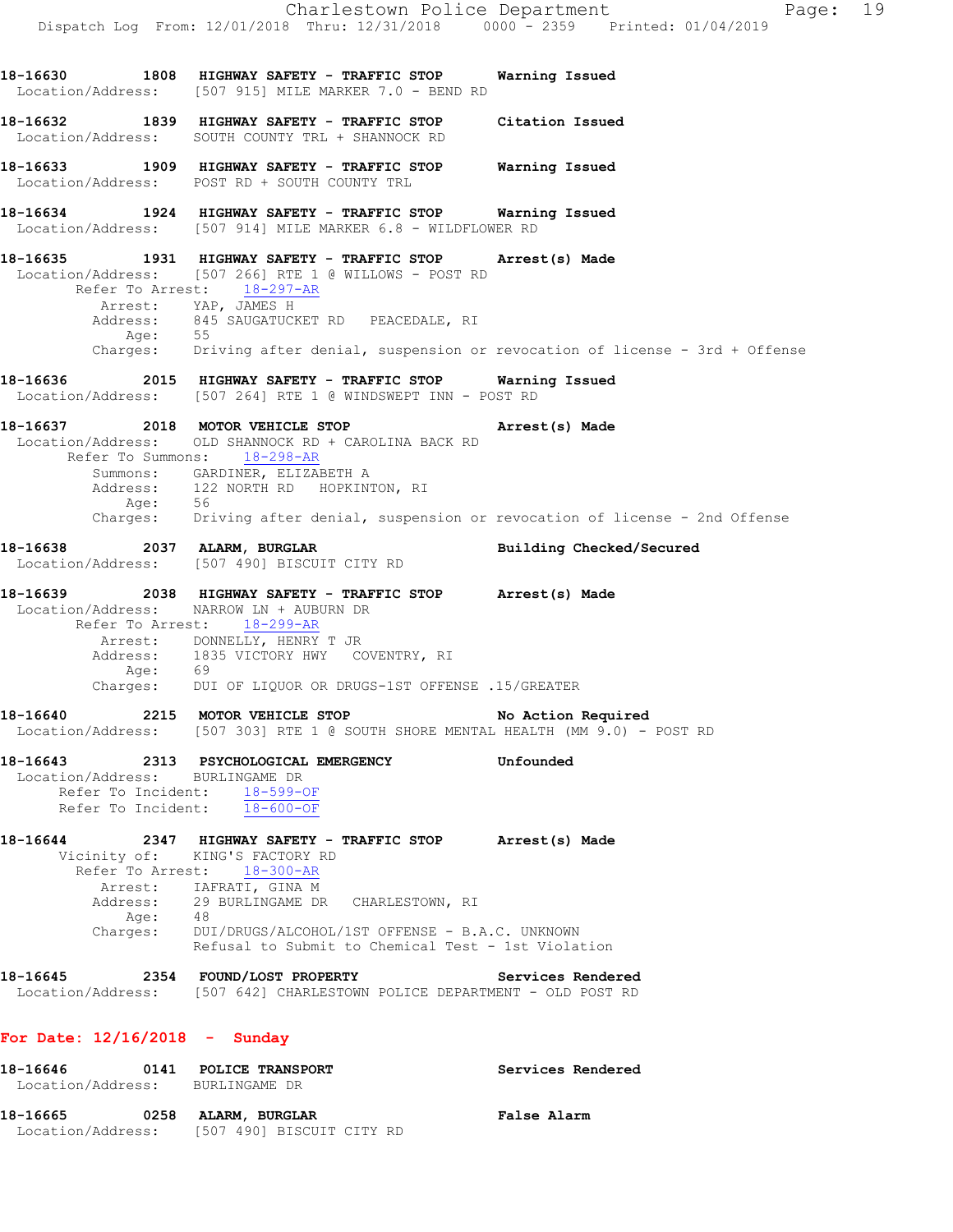**18-16669 0312 ALARM, BURGLAR False Alarm**  Location/Address: [507 490] BISCUIT CITY RD **18-16675 0613 MOTOR VEHICLE STOP Warning Issued**  Location/Address: POST RD + SCHOOLHOUSE POND RD **18-16676 1112 FOUND/LOST PROPERTY Services Rendered**  Location/Address: [507 642] CHARLESTOWN POLICE DEPARTMENT - OLD POST RD **18-16677 1143 FOUND/LOST PROPERTY No Action Required**  Location/Address: [507 642] CHARLESTOWN POLICE DEPARTMENT - OLD POST RD **18-16678 1205 OFFICER WANTED Investigated**  Location/Address: BURNHAM ST **18-16679 1224 POLICE INFORMATION Services Rendered**  Location/Address: [507 38] CHARLESTOWN POST OFFICE - OLD POST RD Refer To Arrest: 18-299-AR Arrest: DONNELLY, HENRY T JR Address: 1835 VICTORY HWY COVENTRY, RI Age: 69 Charges: DUI OF LIQUOR OR DRUGS-1ST OFFENSE .15/GREATER **18-16680 1419 DOMESTIC/Assault/Diso/Other Transported to Hospital**  Location/Address: SCAPA FLOW RD Refer To Incident: 18-601-OF **18-16681 1506 HIGHWAY SAFETY - TRAFFIC STOP Warning Issued**  Location/Address: [507 264] RTE 1 @ WINDSWEPT INN - POST RD **18-16682 1518 HIGHWAY SAFETY - TRAFFIC STOP Warning Issued**  Location/Address: PROSSER TRL + POST RD **18-16683 1535 HIGHWAY SAFETY - TRAFFIC STOP Warning Issued**  Location/Address: [507 264] RTE 1 @ WINDSWEPT INN - POST RD **18-16684 1550 ASSIST OTHER POLICE DEPT Could Not Locate**  Location/Address: LAURI DR **18-16685 1551 HIGHWAY SAFETY - TRAFFIC STOP Citation Issued**  Location/Address: [507 264] RTE 1 @ WINDSWEPT INN - POST RD **18-16686 1627 HIGHWAY SAFETY - TRAFFIC STOP Warning Issued**  Location/Address: [507 261] RTE 1 @ STATE GARAGE (MILE MARKER 9.6) - POST RD **18-16687 1703 TRAFFIC CONTROL Services Rendered**  Location/Address: [507 9] BRENDA'S BEAUTY SALON - ALTON CAROLINA RD **18-16688 1713 HIGHWAY SAFETY - TRAFFIC STOP Warning Issued**  Location/Address: SOUTH COUNTY TRL + SHANNOCK RD **18-16689 1729 HIGHWAY SAFETY - TRAFFIC STOP Warning Issued**  Location/Address: [507 276] RTE 2 @ RICHMOND LINE - SOUTH COUNTY TRL **18-16690 1734 HIGHWAY SAFETY - TRAFFIC STOP Warning Issued**  SOUTH COUNTY TRL + MAPLE LAKE FARM RD **18-16692 1752 HIGHWAY SAFETY - TRAFFIC STOP Citation Issued**  Location/Address: SOUTH COUNTY TRL + SHANNOCK RD **18-16694 1809 HIGHWAY SAFETY - TRAFFIC STOP Warning Issued**  Location/Address: SOUTH COUNTY TRL + SHANNOCK RD **18-16695 1813 MVA - Minor Arrest(s) Made**  Location/Address: SOUTH COUNTY TRL + MAPLE LAKE FARM RD Refer To Arrest: 18-301-AR

Arrest: MCDONALD, KEVIN P Address: 189 OLD COACH RD CHARLESTOWN, RI<br>Age: 32 Age: Charges: DUI/DRUGS/ALCOHOL/2ND OFFENSE - B.A.C. UNKNOWN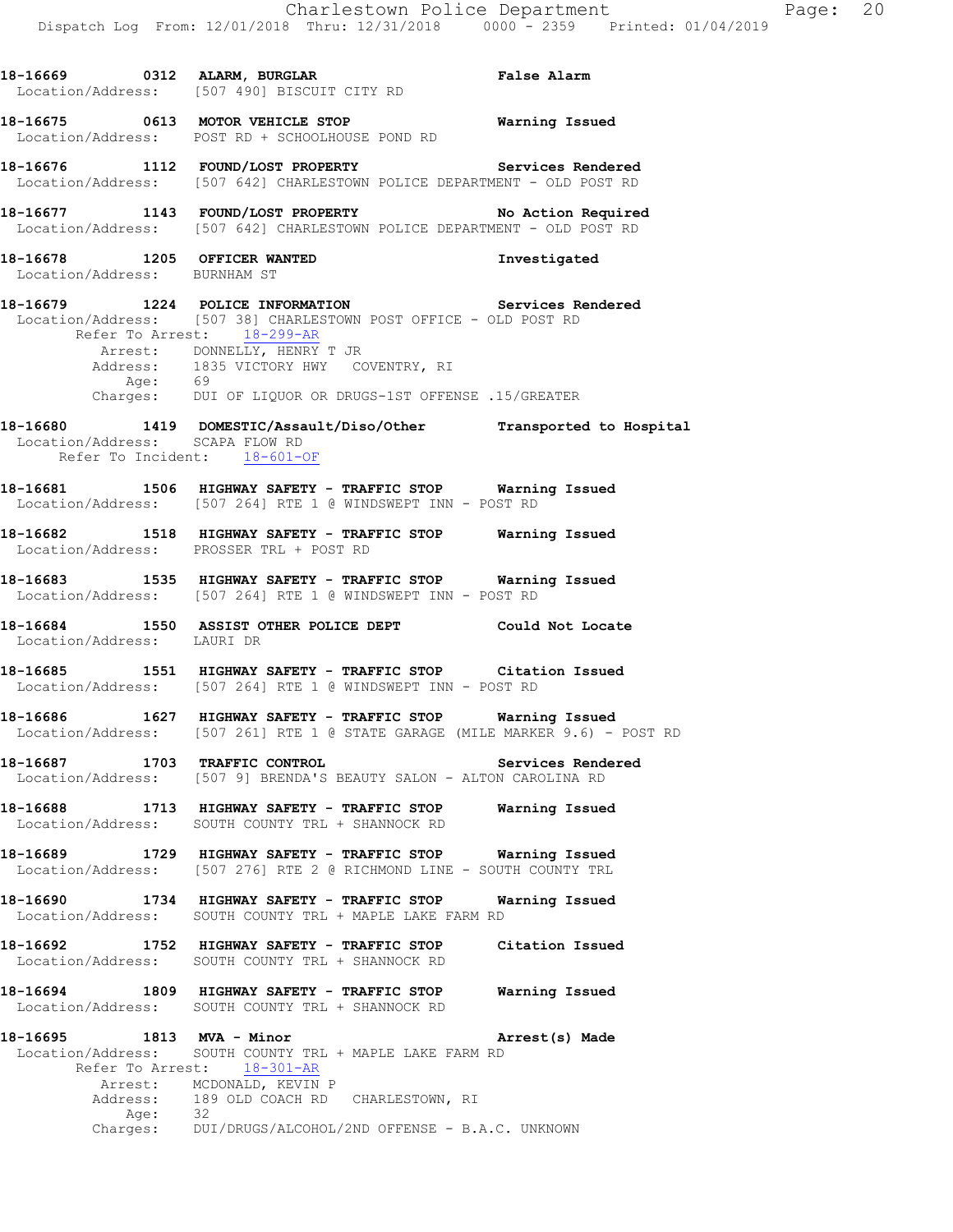Refusal to Submit to Chemical Test - 1st Violation

18-16696 2008 POLICE TRANSPORT Services Rendered Location/Address: [507 642] CHARLESTOWN POLICE DEPARTMENT - OLD POST RD

**18-16697 2017 MOTOR VEHICLE STOP Warning Issued**  Location/Address: [507 261] RTE 1 @ STATE GARAGE (MILE MARKER 9.6) - POST RD

**18-16698 2150 POLICE INFORMATION Could Not Locate**  Location/Address: SAND PLAIN RD

**18-16699 2218 FOLLOW-UP INVESTIGATION Could Not Locate**  Location/Address: LAURI DR

# **For Date: 12/17/2018 - Monday**

**18-16700 0008 MOTOR VEHICLE STOP Warning Issued**  Location/Address: DRIVING RANGE - POST RD 18-16701 0013 MOTOR VEHICLE STOP Citation Issued<br>
Location/Address: RICHMOND LINE - ALTON CAROLINA RD RICHMOND LINE - ALTON CAROLINA RD

**18-16717 0120 MOTOR VEHICLE STOP Warning Issued**  Location/Address: OLD COACH RD

**18-16718 0135 MOTOR VEHICLE STOP Warning Issued**  Location/Address: SK LINE - POST RD

**18-16728 0536 MOTOR VEHICLE STOP Warning Issued**  Location/Address: POST RD + CROSS MILLS RD

**18-16729 0545 MOTOR VEHICLE STOP Warning Issued**  Location/Address: POST RD + GENERAL STANTON LN

**18-16730 0602 MOTOR VEHICLE STOP Warning Issued**  Location/Address: SOUTH COUNTY TRL + CAROLINA BACK RD

**18-16731 0605 MOTOR VEHICLE STOP Warning Issued**  Location/Address: [507 66] WILLOWS RESORT - POST RD

**18-16732 0611 MOTOR VEHICLE STOP Warning Issued**  Location/Address: SOUTH COUNTY TRL + NEW BISCUIT CITY RD

**18-16733 0618 MOTOR VEHICLE STOP Warning Issued**  Location/Address: SOUTH COUNTY TRL + BOTKA DR

**18-16734 0619 MOTOR VEHICLE STOP Warning Issued**  Location/Address: KING'S FACTORY RD

**18-16735 0623 MOTOR VEHICLE STOP Warning Issued**  Location/Address: [507 901] GROUP HOME (BY WHIPPLE DRIVE) - SOUTH COUNTY TRL

**18-16736 0632 MOTOR VEHICLE STOP No Action Required**  Location/Address: [507 66] WILLOWS RESORT - POST RD

**18-16737 0641 OFFICER WANTED Taken/Refered to Other A**  Location/Address: MILL POND DR

**18-16738 0835 POLICE INFORMATION No Action Required**  Location/Address: [507 763] WORDEN'S POND RD

**18-16739 0910 MOTOR VEHICLE STOP Warning Issued**  Location/Address: SHANNOCK RD + ASHLEY LN

**18-16740 0918 PSYCHOLOGICAL EMERGENCY Transported to Hospital** 

Location/Address: OLD POST RD

**18-16741 1009 ROAD HAZARD/OBSTRUCTION Removed Hazard**  Location/Address: OLD COACH RD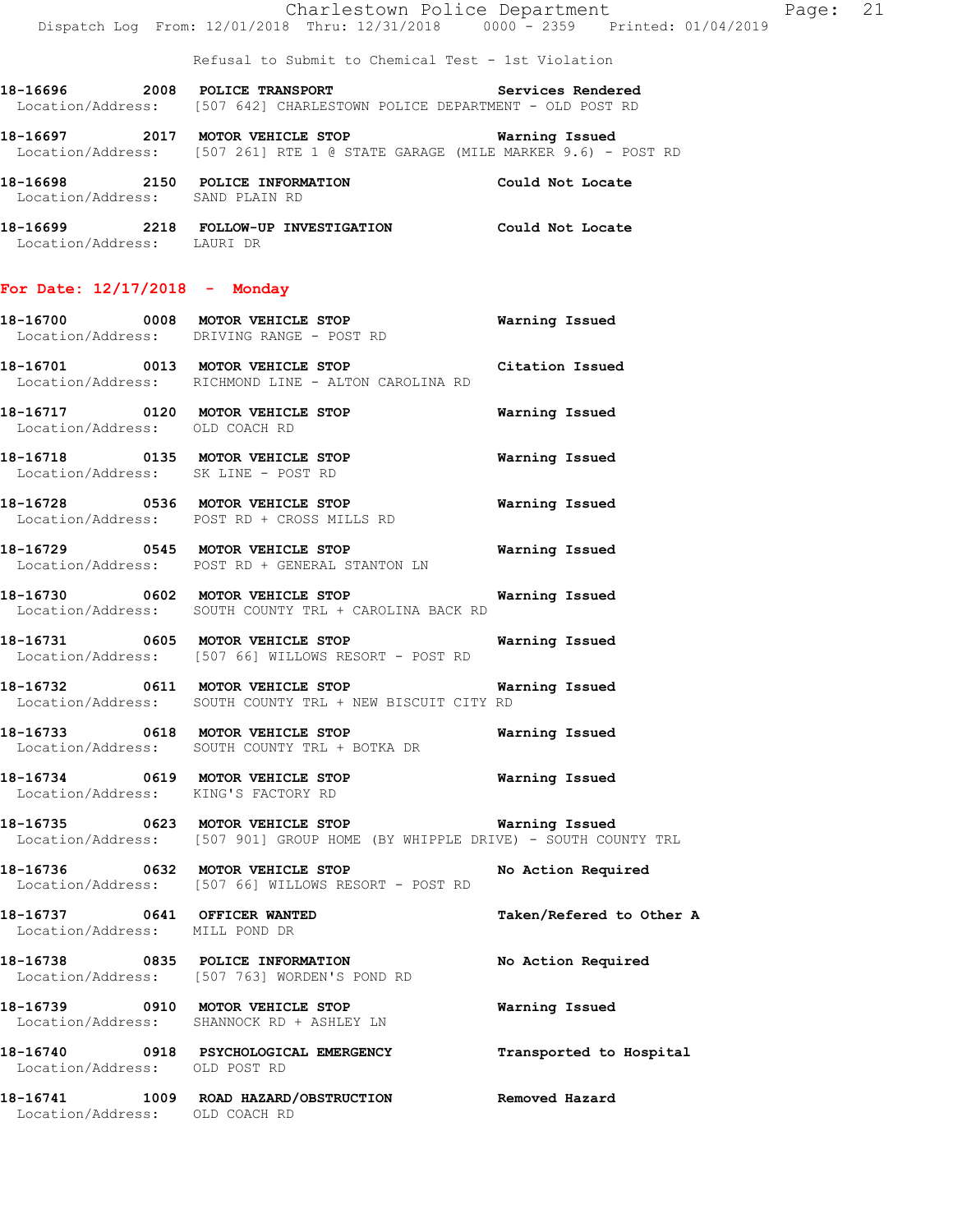**18-16742 1107 MOTOR VEHICLE STOP Warning Issued**  Location/Address: NARROW LN **18-16744 1120 POLICE INFORMATION No Action Required**  Location/Address: [507 763] WORDEN'S POND RD **18-16745 1218 MOTOR VEHICLE STOP Warning Issued**  Location/Address: SOUTH COUNTY TRL + BOTKA DR **18-16746 1224 MOTOR VEHICLE STOP Warning Issued**  Location/Address: SOUTH COUNTY TRL + NEW BISCUIT CITY RD **18-16747 1235 MOTOR VEHICLE STOP Warning Issued**  Location/Address: SAND PLAIN RD **18-16748 1248 MOTOR VEHICLE STOP Warning Issued**  Location/Address: SOUTH COUNTY TRL + SAND PLAIN RD **18-16751 1540 FIRE, OTHER Investigated**  Location/Address: ALTON CAROLINA RD **18-16752 1616 POLICE INFORMATION Arrest(s) Made**  Location/Address: SAND PLAIN RD Refer To Arrest: 18-302-AR Arrest: MACDONALD, DONALD F Address: 74 SAND PLAIN RD CHARLESTOWN, RI Age: 45 Address.<br>Age: 45<br>Charges: BENCH WARRANT ISSUED FROM 4TH DISTRICT COURT **18-16753 1651 POLICE INFORMATION Investigated**  Location/Address: [507 228] PHIL & ANN'S SUNSET MOTEL - OLD POST RD **18-16754 1708 TRAFFIC CONTROL Services Rendered**  Location/Address: ALTON CAROLINA RD **18-16755 1725 SEARCH & RESCUE Investigated**  Location/Address: [507 669] PASTORE LIESURE CENTER - KING'S FACTORY RD Refer To Incident: 18-602-OF **18-16756 2138 POLICE TRANSPORT Taken/Refered to Other A**  Location/Address: [507 642] CHARLESTOWN POLICE DEPARTMENT - OLD POST RD **18-16757 2146 ASSIST OTHER POLICE DEPT Investigated**  Location/Address: ROSS HILL RD **18-16758 2215 POLICE INFORMATION Could Not Locate**  Location/Address: LAURI DR **18-16759 2330 HOUSE CHECK Building Checked/Secured**  Location/Address: SHIRLEY DR **18-16760 2342 HOUSE CHECK Building Checked/Secured**  Location/Address: [507 791] 18 WHITE TAIL CIRCLE - WHITE TAIL CIR **18-16761 2346 HOUSE CHECK Building Checked/Secured**  Location/Address: [507 804] BEAVER LN **For Date: 12/18/2018 - Tuesday 18-16765 0030 SERVE WARRANT Could Not Locate**  Location/Address: [507 763] WORDEN'S POND RD **18-16767 0129 ALARM, BURGLAR False Alarm**  Location/Address: [507 372] SOUTH SHORE MENTAL HEALTH - OLD POST RD **18-16777 0211 HOUSE CHECK Building Checked/Secured**  Location/Address: SANCTUARY RD

**18-16780 0226 POLICE INFORMATION Services Rendered**  Location/Address: [507 642] CHARLESTOWN POLICE DEPARTMENT - OLD POST RD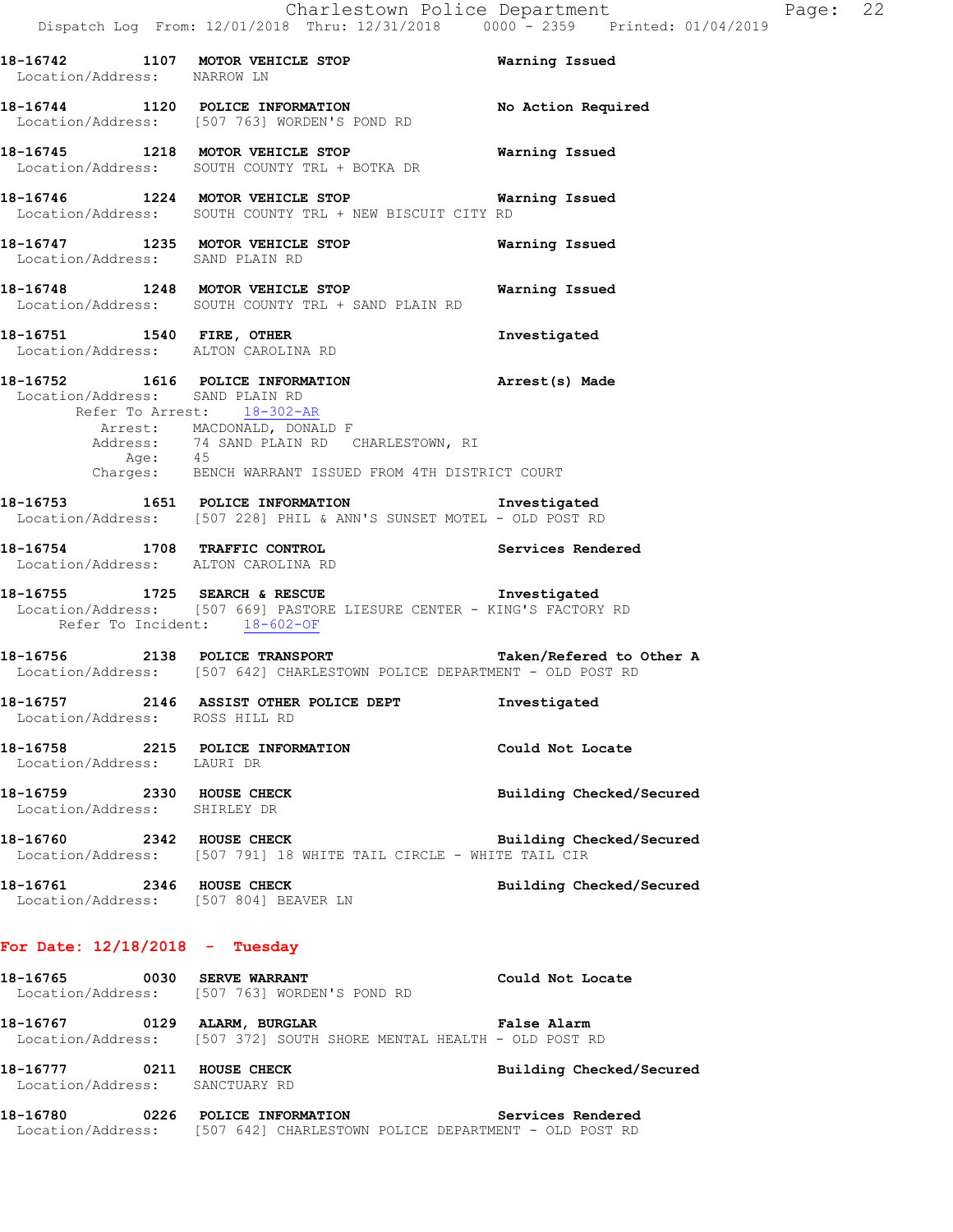| 18-16787 0310 HOUSE CHECK<br>Location/Address: NARROW LN                                             |                                                                                                                                         | Building Checked/Secured |
|------------------------------------------------------------------------------------------------------|-----------------------------------------------------------------------------------------------------------------------------------------|--------------------------|
| 18-16788 0314 HOUSE CHECK<br>Location/Address: NORTH NIANTIC DR                                      |                                                                                                                                         | Building Checked/Secured |
| 18-16789 0319 HOUSE CHECK<br>Location/Address: [507 813] NANCY LN                                    |                                                                                                                                         | Building Checked/Secured |
| 18-16790 0323 HOUSE CHECK<br>Location/Address: CHARLESTOWN BEACH RD                                  |                                                                                                                                         | Building Checked/Secured |
| 18-16792 0329 HOUSE CHECK<br>Location/Address: WALSH RD                                              |                                                                                                                                         | Building Checked/Secured |
|                                                                                                      | 18-16794 0425 ALARM, BURGLAR Investigated<br>Location/Address: [507 38] CHARLESTOWN POST OFFICE - OLD POST RD                           |                          |
|                                                                                                      | 18-16795 0432 MOTOR VEHICLE STOP<br>Location/Address: DRIVING RANGE - POST RD                                                           | Citation Issued          |
| 18-16797 0509 SERVE WARRANT<br>Location/Address: LAURI DR                                            |                                                                                                                                         | Could Not Locate         |
| Location/Address: POST RD                                                                            | 18-16798 0620 MOTOR VEHICLE STOP                                                                                                        | <b>Warning Issued</b>    |
| 18-16800 0803 LARCENY<br>Refer To Incident: 18-603-OF                                                | Location/Address: MATUNUCK SCHOOLHOUSE RD                                                                                               | No Action Required       |
|                                                                                                      | 18-16805 1037 ALARM, BURGLAR Investigated<br>Location/Address: [507 46] WASHINGTON TRUST COMPANY - OLD POST RD                          |                          |
| Location/Address: OLD SHANNOCK RD<br>Refer To Incident: 18-604-OF                                    | 18-16806 1406 POLICE INFORMATION                                                                                                        | Investigated             |
| Location/Address: LAGOON AVE<br>Refer To Incident: 18-606-OF                                         | 18-16808 1531 POLICE INFORMATION                                                                                                        | Investigated             |
| 18-16809 1720 MOTOR VEHICLE STOP<br>Location/Address: WORDEN'S POND RD<br>Refer To Arrest: 18-303-AR | Arrest: BACCARI, ALESSANDRO M                                                                                                           | Arrest(s) Made           |
| Age:                                                                                                 | Address: 1163 WORDEN'S POND RD CHARLESTOWN, RI<br>Age: 25                                                                               |                          |
|                                                                                                      | Charges: BENCH WARRANT ISSUED FROM 6TH DISTRICT COURT<br>Refer To Arrest: 18-304-AR                                                     |                          |
|                                                                                                      | Arrest: MACDONALD, MATTHEW A<br>Address: 46 ELNA ST NORTH KINGSTOWN, RI<br>Age: 27<br>Charges: POSSESSION OF SCHEDULE I, II, III, IV, V |                          |
|                                                                                                      |                                                                                                                                         |                          |
| 18-16810 1733 TRAFFIC CONTROL                                                                        | Location/Address: [507 9] BRENDA'S BEAUTY SALON - ALTON CAROLINA RD                                                                     | Services Rendered        |
| 18-16813 2028 POLICE TRANSPORT                                                                       | Location/Address: [507 642] CHARLESTOWN POLICE DEPARTMENT - OLD POST RD                                                                 | Services Rendered        |
|                                                                                                      | 18-16814 2102 MOTOR VEHICLE STOP<br>Location/Address: POST RD + SCHOOLHOUSE POND RD                                                     | No Action Required       |
| 18-16816                                                                                             | 2325 MOTOR VEHICLE STOP<br>Location/Address: [507 270] RTE 1 @ BURLINGAME (MILE MARKER 6.0) - POST RD                                   | Warning Issued           |
|                                                                                                      | 18-16817 2348 MOTOR VEHICLE STOP<br>Location/Address: POST RD + LAND HARBOR DR<br>Refer To Summons: 18-305-AR                           | Arrest(s) Made           |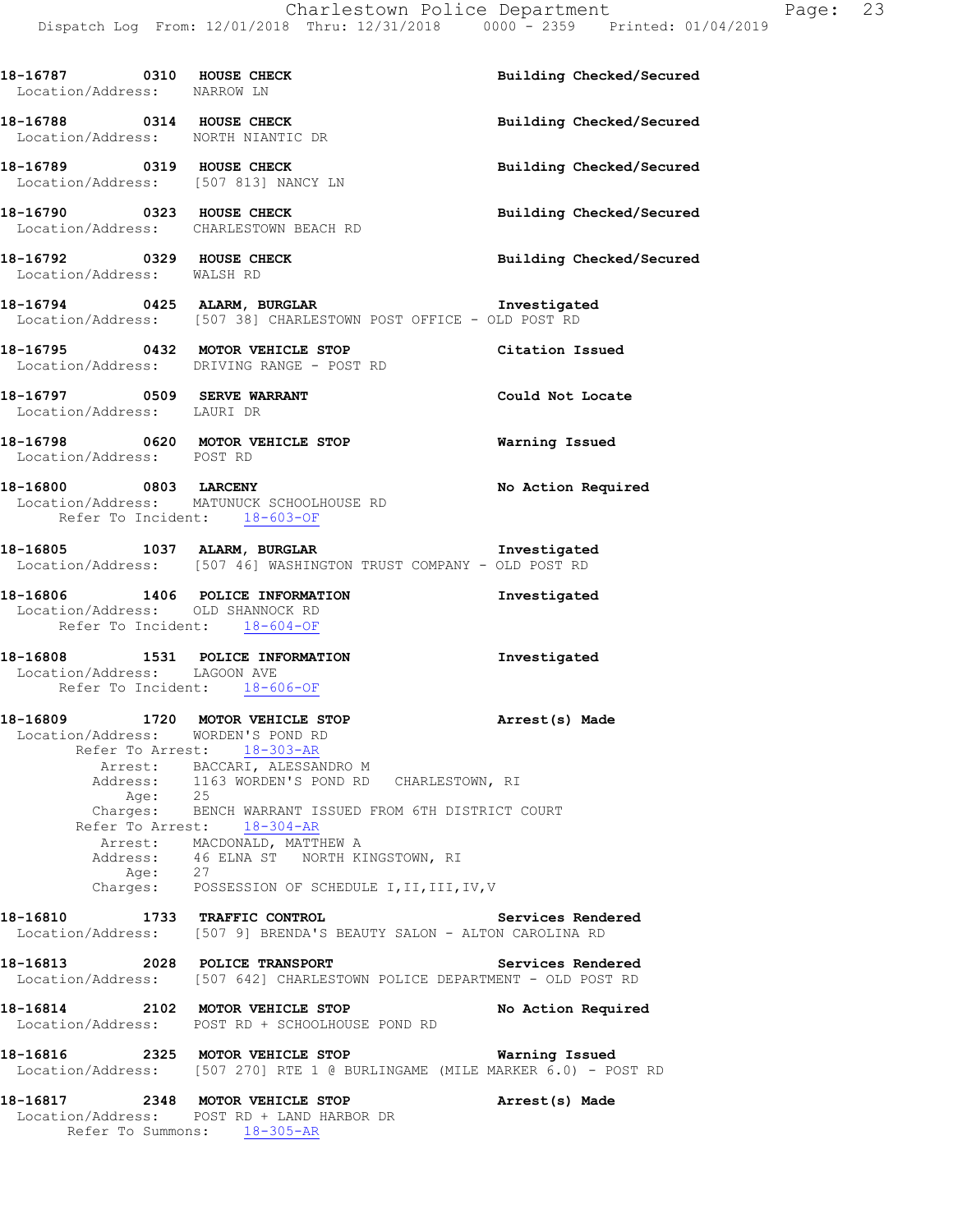|                              | Dispatch Log From: 12/01/2018 Thru: 12/31/2018 0000 - 2359 Printed: 01/04/2019                                                                                                                                                                                                                                  | Charlestown Police Department<br>Page: 24 |  |
|------------------------------|-----------------------------------------------------------------------------------------------------------------------------------------------------------------------------------------------------------------------------------------------------------------------------------------------------------------|-------------------------------------------|--|
| Age: 57                      | Summons: MCKENNA, LISA MARY<br>Address: 144 LAND HARBOR DR Apt. #A CHARLESTOWN, RI<br>Charges: Driving with Expired License - 1st Offense                                                                                                                                                                       |                                           |  |
|                              | 18-16818 2354 MOTOR VEHICLE STOP Citation Issued                                                                                                                                                                                                                                                                |                                           |  |
|                              | Location/Address: [507 313] RTE 1A @ FAMOUS PIZZA - OLD POST RD                                                                                                                                                                                                                                                 |                                           |  |
|                              | For Date: $12/19/2018$ - Wednesday                                                                                                                                                                                                                                                                              |                                           |  |
|                              | 18-16823 0030 MOTOR VEHICLE STOP <b>Exam and SEAL Marning Issued</b><br>Vicinity of: [507 900] RUST RABBIT ANTIQUES - OLD POST RD                                                                                                                                                                               |                                           |  |
|                              | Location/Address: [507 261] RTE 1 @ STATE GARAGE (MILE MARKER 9.6) - POST RD                                                                                                                                                                                                                                    |                                           |  |
|                              | 18-16828   0112   MOTOR VEHICLE STOP   Warning Issued<br>Location/Address:   POST RD + KING'S FACTORY RD                                                                                                                                                                                                        |                                           |  |
| Age: 30                      | 18-16829 0124 MOTOR VEHICLE STOP <b>Example 20 Arrest(s)</b> Made<br>Vicinity of: [507 248] HENRY'S FRUIT STAND - OLD POST RD<br>Refer To Summons: 18-306-AR<br>Summons: ROMILUS, CARLO<br>Address: 60 SANDY LN NORWICH, CT<br>Charges: Driving after denial, suspension or revocation of license - 1st Offense |                                           |  |
|                              | 18-16830 0153 MOTOR VEHICLE STOP Warning Issued<br>Location/Address: [507 925] MILE MARKER 11.0 - POST RD                                                                                                                                                                                                       |                                           |  |
|                              | 18-16831 0250 MOTOR VEHICLE STOP 6 Warning Issued<br>Location/Address: POST RD + SCHOOLHOUSE POND RD                                                                                                                                                                                                            |                                           |  |
|                              | 18-16839 0447 LARCENY 100 1nvestigated<br>Location/Address: [507 72] CUMBERLAND FARMS - OLD POST RD<br>Refer To Incident: 18-605-OF                                                                                                                                                                             |                                           |  |
|                              | 18-16840 0513 MOTOR VEHICLE STOP 6 Warning Issued<br>Location/Address: [507 271] RTE 1 @ MICHAEL'S - POST RD                                                                                                                                                                                                    |                                           |  |
|                              | 18-16841 0527 HOUSE CHECK<br>Location/Address: KING'S FACTORY RD                                                                                                                                                                                                                                                | Building Checked/Secured                  |  |
| Location/Address: LAGOON AVE | 18-16842 0544 ALARM, BURGLAR Communications and Building Checked/Secured                                                                                                                                                                                                                                        |                                           |  |
|                              | 18-16843   0614   MOTOR VEHICLE STOP   Warning Issued<br>Location/Address: [507 269] RTE 1 @ DRIVING RANGE - POST RD                                                                                                                                                                                            |                                           |  |
|                              | 18-16844 0743 ALARM, BURGLAR <b>Example 18 and Solution Checked/Secured</b><br>Location/Address: [507 30] ATLANTIC ANIMAL HOSPITAL - SOUTH COUNTY TRL                                                                                                                                                           |                                           |  |
| 18-16845 0926 THREATS        | Location/Address: OLD MILL RD<br>Refer To Incident: 18-607-OF                                                                                                                                                                                                                                                   | Report Taken                              |  |
| Location/Address: GENWOOD DR | 18-16846 1040 SUSPICIOUS ACTIVITY/VEHICLE Investigated                                                                                                                                                                                                                                                          |                                           |  |
|                              | 18-16847 1113 COMPLAINT<br>Location/Address: LAND HARBOR DR<br>Refer To Incident: 18-608-OF                                                                                                                                                                                                                     | Report Taken                              |  |
|                              | 18-16848 1131 SUSPICIOUS ACTIVITY/VEHICLE Warning Issued<br>Location/Address: [507 937] GEMELLI BISTRO - FALCONE LN                                                                                                                                                                                             |                                           |  |
|                              | 18-16851 1428 MOTOR VEHICLE STOP 6 Warning Issued<br>Location/Address: [507 410] DUNKIN DONUTS - OLD POST RD                                                                                                                                                                                                    |                                           |  |
|                              | 18-16853 1537 SUSPICIOUS ACTIVITY/VEHICLE Services Rendered                                                                                                                                                                                                                                                     |                                           |  |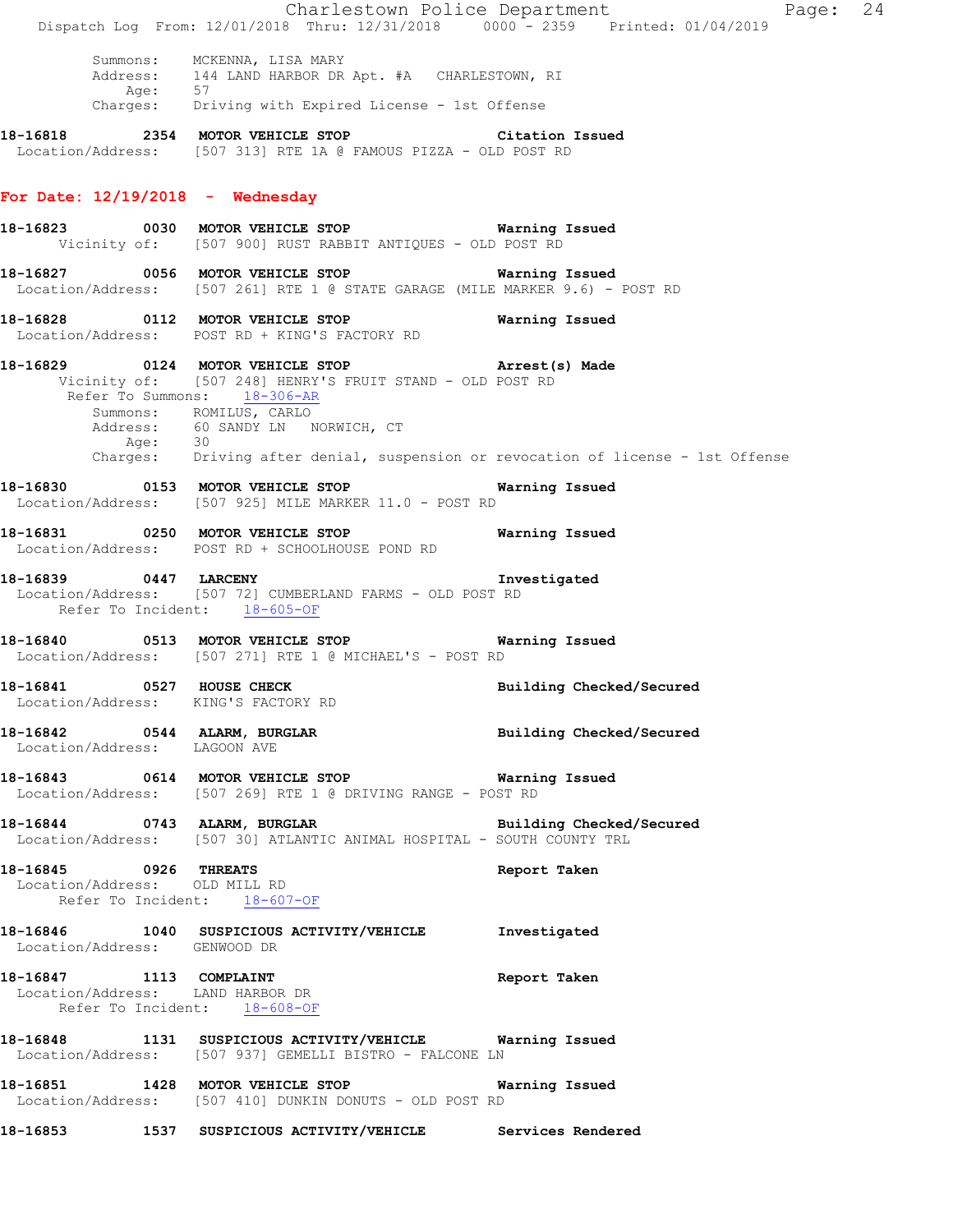|                                     |                                                                                                                                        | Charlestown Police Department | Page: 25 |  |
|-------------------------------------|----------------------------------------------------------------------------------------------------------------------------------------|-------------------------------|----------|--|
|                                     | Dispatch Log From: 12/01/2018 Thru: 12/31/2018 0000 - 2359 Printed: 01/04/2019                                                         |                               |          |  |
| Location/Address: PEQUOT DR         |                                                                                                                                        |                               |          |  |
| Location/Address: LAURI DR          | 18-16854 1540 911 CALLS/False/Hang-Ups/Open Services Rendered                                                                          |                               |          |  |
| Location/Address: ALTON CAROLINA RD | 18-16855 1704 TRAFFIC CONTROL                                                                                                          | Services Rendered             |          |  |
| Location/Address: SKAGERRAK RD      | 18-16856 1935 OFFICER WANTED                                                                                                           | Investigated                  |          |  |
| For Date: $12/20/2018$ - Thursday   |                                                                                                                                        |                               |          |  |
|                                     | 18-16863 0055 HOUSE CHECK<br>Location/Address: [507 791] 18 WHITE TAIL CIRCLE - WHITE TAIL CIR                                         | No Action Required            |          |  |
|                                     | 18-16864 0059 HOUSE CHECK<br>Location/Address: [507 804] BEAVER LN                                                                     | No Action Required            |          |  |
|                                     | 18-16880 0625 MOTOR VEHICLE STOP 6 Warning Issued<br>Location/Address: [507 270] RTE 1 @ BURLINGAME (MILE MARKER 6.0) - POST RD        |                               |          |  |
|                                     | Location/Address: POST RD + CROSS MILLS RD                                                                                             |                               |          |  |
|                                     | 18-16882 0854 MVA - Minor<br>Location/Address: [507 317] RTE 1A @ SOUTH KINGSTOWN LINE - OLD POST RD                                   | Could Not Locate              |          |  |
|                                     | 18-16884 0927 MOTOR VEHICLE STOP Citation Issued<br>Location/Address: [507 362] RTE 2 @ SUNOCO - SOUTH COUNTY TRL                      |                               |          |  |
|                                     | 18-16886 0948 ANIMAL COMPLAINT<br>Location/Address: [507 362] RTE 2 @ SUNOCO - SOUTH COUNTY TRL                                        | Unfounded                     |          |  |
| Location/Address: HAZEN ST          | 18-16887 1005 ALARM, FIRE                                                                                                              | No Action Required            |          |  |
| Refer To Accident: 18-187-AC        | Location/Address: [507 72] CUMBERLAND FARMS - OLD POST RD                                                                              |                               |          |  |
| Location/Address: OLD POST RD       | 18-16889 1111 ANIMAL COMPLAINT No Action Required                                                                                      |                               |          |  |
|                                     | 18-16890 1127 MOTOR VEHICLE STOP Citation Issued<br>Location/Address: [507 492] SOUTH COUNTY TRL                                       |                               |          |  |
|                                     | 18-16891 1144 MOTOR VEHICLE STOP<br>Location/Address: SOUTH COUNTY TRL + POST RD                                                       | Citation Issued               |          |  |
|                                     | 18-16892 1207 MOTOR VEHICLE STOP 6 Warning Issued<br>Location/Address: [507 266] RTE 1 @ WILLOWS - POST RD                             |                               |          |  |
|                                     | 18-16893 1341 MOTOR VEHICLE STOP <b>Warning Issued</b><br>Location/Address: [507 258] RTE 1 @ SOUTH KINGSTOWN LINE (MM 11.4) - POST RD |                               |          |  |
|                                     | 18-16894 1400 MOTOR VEHICLE STOP<br>Location/Address: POST RD + PROSSER TRL                                                            | Warning Issued                |          |  |
|                                     | 18-16895 1415 MOTOR VEHICLE STOP 6 Warning Issued<br>Location/Address: [507 303] RTE 1 @ SOUTH SHORE MENTAL HEALTH (MM 9.0) - POST RD  |                               |          |  |
| Location/Address: OLD POST RD       | 18-16896   1428   COMPLAINT                                                                                                            | Services Rendered             |          |  |
|                                     | 18-16898 1533 ASSIST OTHER AGENCY Services Rendered<br>Location/Address: [507 642] CHARLESTOWN POLICE DEPARTMENT - OLD POST RD         |                               |          |  |
|                                     | 18-16899 1545 DISABLED MV<br>Vicinity of: [507 40] BEACHSIDE AUTO - SOUTH COUNTY TRL                                                   | Services Rendered             |          |  |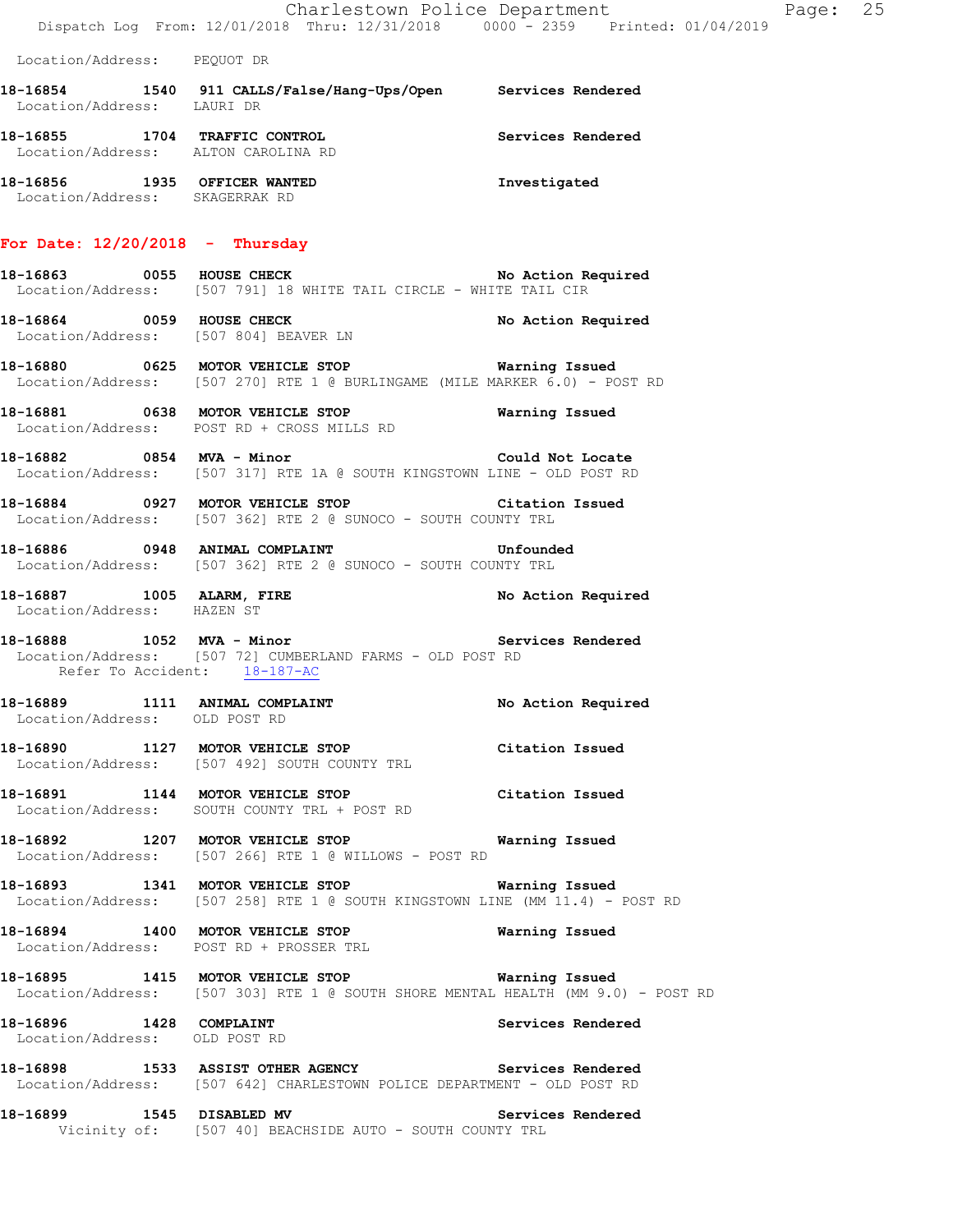**18-16900 1546 COMPLAINT Investigated**  Location/Address: OLD POST RD Refer To Incident: 18-611-OF

**18-16901 1549 MOTOR VEHICLE STOP Warning Issued**  Location/Address: [507 100] RTE 1 @ FIORES (MILE MARKER 8.0) - POST RD

**18-16902 1634 ROAD HAZARD/OBSTRUCTION Removed Hazard**  Location/Address: SOUTH COUNTY TRL + EAST CHARLES ST

**18-16903 1642 MOTOR VEHICLE STOP Warning Issued**  Vicinity of: [507 372] SOUTH SHORE MENTAL HEALTH - OLD POST RD

**18-16904 1702 TRAFFIC CONTROL Services Rendered**  Location/Address: [507 9] BRENDA'S BEAUTY SALON - ALTON CAROLINA RD

18-16905 1721 DISABLED MV **No Action Required** Location/Address: [507 258] RTE 1 @ SOUTH KINGSTOWN LINE (MM 11.4) - POST RD

**18-16906 1726 MOTOR VEHICLE STOP Warning Issued**  Location/Address: [507 100] RTE 1 @ FIORES (MILE MARKER 8.0) - POST RD

**18-16907 1731 MOTOR VEHICLE STOP Warning Issued**  Location/Address: [507 269] RTE 1 @ DRIVING RANGE - POST RD

**18-16908 1742 MOTOR VEHICLE STOP Warning Issued**  Location/Address: [507 923] MILE MARKER 10.2 - FALCONE LN

**18-16909 1949 CIVIL MATTER Report Taken**  Location/Address: [507 642] CHARLESTOWN POLICE DEPARTMENT - OLD POST RD Refer To Incident: 18-612-OF

**18-16910 2112 POLICE INFORMATION Could Not Locate**  Location/Address: LAURI DR

#### **For Date: 12/21/2018 - Friday**

**18-16939 0641 ALARM, BURGLAR Building Checked/Secured**  Location/Address: SCAPA FLOW RD **18-16941 0809 MOTOR VEHICLE STOP Warning Issued**  Location/Address: ALTON CAROLINA RD **18-16942 0816 MOTOR VEHICLE STOP Warning Issued**  Location: [507 469] ALTON CAROLINA ROAD/ RICHMOND LINE **18-16943 0825 TRAFFIC CONTROL Arrest(s) Made**  Location/Address: [507 19] CHARLESTOWN ELEMENTARY SCHOOL - CAROLINA BACK RD Refer To Summons: 18-307-AR Summons: OLEAN, BRUCE F Address: 126 KENYON HILL TRL WYOMING, RI<br>Age: 74 Age:<br>:Charges Driving with Expired License - 1st Offense **18-16944 1032 MOTOR VEHICLE STOP Warning Issued**  Location/Address: POST RD + LAKESIDE DR **18-16945 1040 MOTOR VEHICLE STOP Warning Issued**  Location/Address: POST RD + SCHOOLHOUSE POND RD **18-16946 1045 MOTOR VEHICLE STOP Warning Issued**  Location/Address: [507 100] RTE 1 @ FIORES (MILE MARKER 8.0) - POST RD **18-16947 1049 MOTOR VEHICLE STOP Arrest(s) Made**  Location/Address: PROSSER TRL + POST RD Refer To Arrest: 18-308-AR Arrest: THORNHILL, DONTE O<br>Address: 42 CROSS ST Apt. #2 42 CROSS ST Apt. #2 WESTERLY, RI Age: 22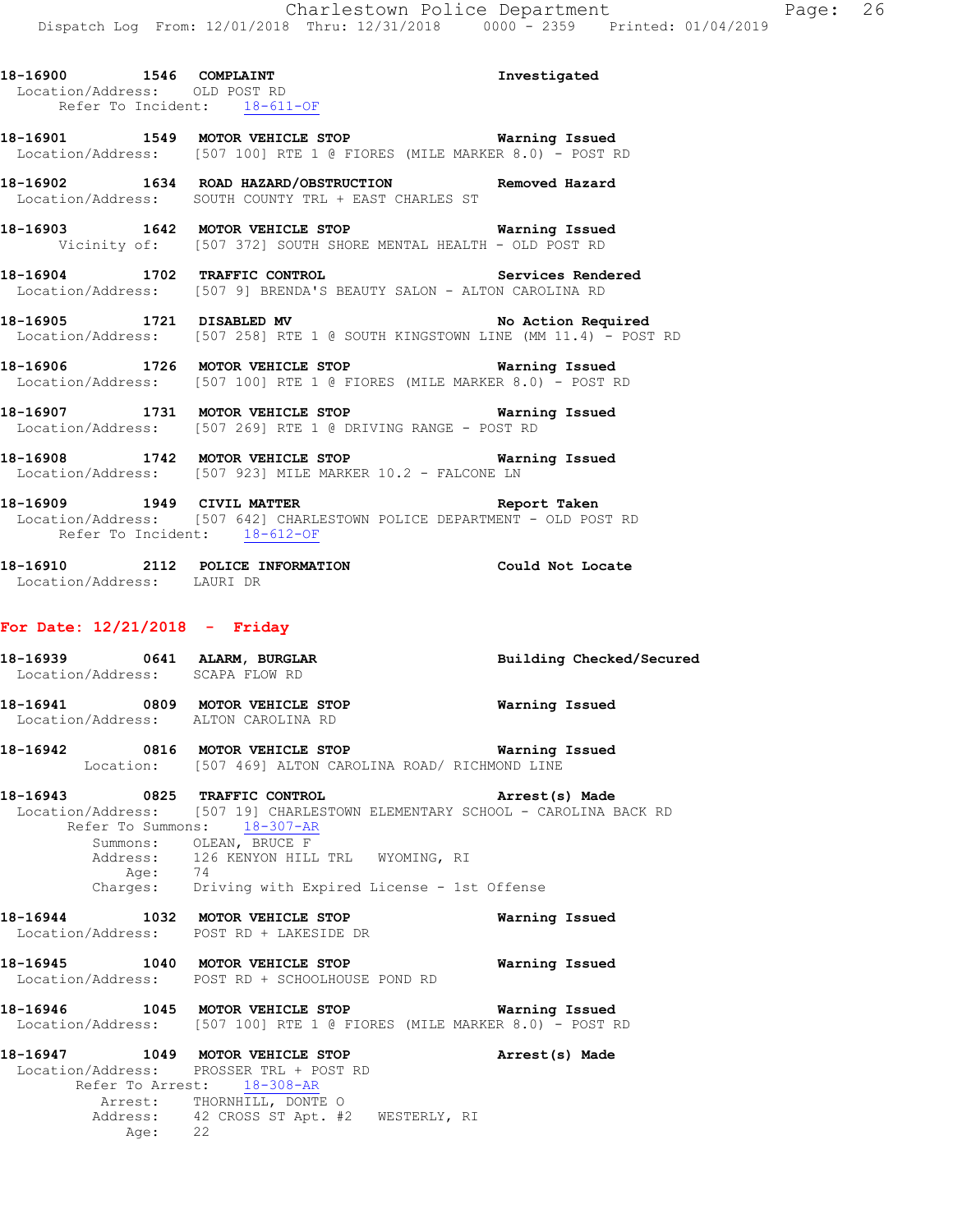|                             | Dispatch Log From: 12/01/2018 Thru: 12/31/2018 0000 - 2359 Printed: 01/04/2019                                                               | Charlestown Police Department<br>Page: 27                                          |  |
|-----------------------------|----------------------------------------------------------------------------------------------------------------------------------------------|------------------------------------------------------------------------------------|--|
|                             |                                                                                                                                              | Charges: Driving after denial, suspension or revocation of license - 3rd + Offense |  |
|                             | 18-16948 1323 MOTOR VEHICLE STOP<br>Location/Address: SOUTH COUNTY TRL + WHIPPLE DR                                                          | Warning Issued                                                                     |  |
|                             | 18-16949 1333 MOTOR VEHICLE STOP 6 Warning Issued<br>Location/Address: SOUTH COUNTY TRL + SHERMAN AVE                                        |                                                                                    |  |
|                             | 18-16950 1351 PHONE CALL                                                                                                                     | Services Rendered                                                                  |  |
|                             | 18-16951 1413 ANIMAL COMPLAINT Services Rendered<br>Location/Address: [507 853] QUONNY BAIT AND TACKLE - OLD POST RD                         |                                                                                    |  |
|                             | 18-16952 1436 ALARM, FIRE<br>Location/Address: OLD SHANNOCK RD                                                                               | Services Rendered                                                                  |  |
| Location/Address: LAUREL RD | 18-16953 1459 HOUSE CHECK                                                                                                                    | Building Checked/Secured                                                           |  |
|                             | 18-16954 1538 OFFICER WANTED<br>Location/Address: OLD SHANNOCK RD                                                                            | Investigated                                                                       |  |
|                             | 18-16955 1616 MOTOR VEHICLE STOP 6 Warning Issued<br>Location/Address: POST RD + SCHOOLHOUSE POND RD                                         |                                                                                    |  |
|                             | 18-16957 1713 TOWN COUNCIL DOCKET DELIVERY Services Rendered<br>Location/Address: [507 642] CHARLESTOWN POLICE DEPARTMENT - OLD POST RD      |                                                                                    |  |
|                             | 18-16958 1716 MOTOR VEHICLE STOP Citation Issued<br>Location/Address: POST RD + SCHOOLHOUSE POND RD                                          |                                                                                    |  |
|                             | 18-16960 1804 MOTOR VEHICLE STOP <b>WATER</b> Warning Issued<br>Location/Address: [507 258] RTE 1 @ SOUTH KINGSTOWN LINE (MM 11.4) - POST RD |                                                                                    |  |
|                             | 18-16961 1846 ALARM, FIRE <b>18-16961</b> False Alarm<br>Location/Address: [507 930] NARRAGANSETT INDIAN HEALTH CENTER - OLD MILL RD         |                                                                                    |  |
|                             | 18-16962 1912 HIGHWAY SAFETY - TRAFFIC STOP Warning Issued<br>Location/Address: POST RD + SCHOOLHOUSE POND RD                                |                                                                                    |  |
|                             | 18-16964 1917 HIGHWAY SAFETY - TRAFFIC STOP Citation Issued<br>Location/Address: [507 264] RTE 1 @ WINDSWEPT INN - POST RD                   |                                                                                    |  |
|                             | 18-16965 1939 MOTOR VEHICLE STOP 6 Warning Issued<br>Location/Address: POST RD + SCHOOLHOUSE POND RD                                         |                                                                                    |  |
|                             | 18-16967 1949 HIGHWAY SAFETY - TRAFFIC STOP Warning Issued<br>Location/Address: [507 100] RTE 1 @ FIORES (MILE MARKER 8.0) - POST RD         |                                                                                    |  |
|                             | 18-16968 1956 MOTOR VEHICLE STOP<br>Location/Address: [507 266] RTE 1 @ WILLOWS - POST RD                                                    | Warning Issued                                                                     |  |
|                             | 18-16969 1958 HIGHWAY SAFETY - TRAFFIC STOP Warning Issued<br>Location/Address: [507 258] RTE 1 @ SOUTH KINGSTOWN LINE (MM 11.4) - POST RD   |                                                                                    |  |
|                             | 18-16970 2015 MOTOR VEHICLE STOP<br>Location/Address: POST RD + SCHOOLHOUSE POND RD                                                          | Warning Issued                                                                     |  |
|                             | 18-16971 2035 HIGHWAY SAFETY - TRAFFIC STOP Warning Issued<br>Location/Address: [507 914] MILE MARKER 6.8 - WILDFLOWER RD                    |                                                                                    |  |
|                             | 18-16972 2051 MOTOR VEHICLE STOP<br>Location/Address: SOUTH COUNTY TRL + BOTKA DR                                                            | No Action Required                                                                 |  |
|                             | 18-16974 2120 HIGHWAY SAFETY - TRAFFIC STOP Services Rendered<br>Location/Address: [507 924] MILE MARKER 10.6 - NARROW LN                    |                                                                                    |  |
|                             | 18-16976 2145 MOTOR VEHICLE STOP 6 Warning Issued<br>Location/Address: [507 258] RTE 1 @ SOUTH KINGSTOWN LINE (MM 11.4) - POST RD            |                                                                                    |  |
|                             | 18-16977 2211 HIGHWAY SAFETY - TRAFFIC STOP Citation Issued                                                                                  |                                                                                    |  |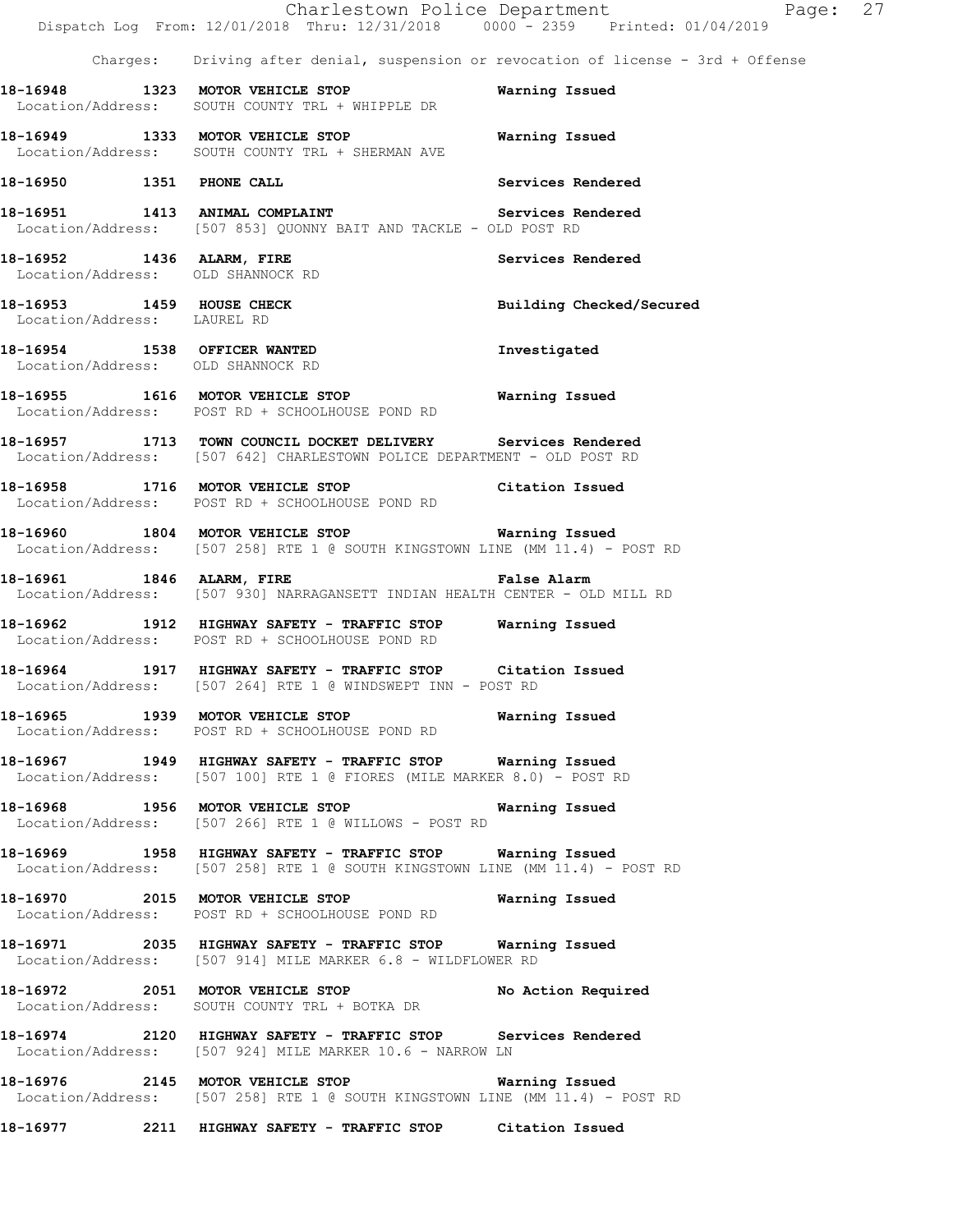Charlestown Police Department The Page: 28 Dispatch Log From: 12/01/2018 Thru: 12/31/2018 0000 - 2359 Printed: 01/04/2019

Location/Address: [507 266] RTE 1 @ WILLOWS - POST RD

**18-16978 2231 HIGHWAY SAFETY - TRAFFIC STOP Arrest(s) Made**  Location/Address: OLD COACH RD + NARROW LN Refer To Summons: 18-309-AR Summons: RUCKDESCHEL, ROBERT E Address: 65 OLD COACH RD CHARLESTOWN, RI Age: 49 Charges: Driving after denial, suspension or revocation of license - 1st Offense

**18-16979 2324 HIGHWAY SAFETY - TRAFFIC STOP Warning Issued**  Location/Address: [507 100] RTE 1 @ FIORES (MILE MARKER 8.0) - POST RD

**18-16980 2335 HIGHWAY SAFETY - TRAFFIC STOP Warning Issued**  Location/Address: [507 258] RTE 1 @ SOUTH KINGSTOWN LINE (MM 11.4) - POST RD

**18-16981 2351 MOTOR VEHICLE STOP Warning Issued**  Location/Address: [507 269] RTE 1 @ DRIVING RANGE - POST RD

### **For Date: 12/22/2018 - Saturday**

- **18-16986 0020 HIGHWAY SAFETY TRAFFIC STOP Warning Issued**  Location/Address: POST RD + SCHOOLHOUSE POND RD **18-16990 0031 HIGHWAY SAFETY - TRAFFIC STOP Warning Issued**
- Location/Address: POST RD + SCHOOLHOUSE POND RD **18-16991 0032 SUSPICIOUS ACTIVITY/VEHICLE Investigated**
- Location/Address: [507 208] HITCHING POST POST RD
- **18-16994 0040 MOTOR VEHICLE STOP Warning Issued**  Location/Address: [507 918] MILE MARKER 8.0 - POST RD
- **18-16997 0101 HIGHWAY SAFETY TRAFFIC STOP Warning Issued**  Location/Address: PROSSER TRL + MONTAUK RD
- **18-17000 0108 HOUSE CHECK Building Checked/Secured**  Location/Address: SANCTUARY RD
- **18-17001 0124 HIGHWAY SAFETY TRAFFIC STOP Warning Issued**  Location/Address: [507 260] RTE 1 @ GENERAL STANTON - POST RD
- **18-17002 0124 MOTOR VEHICLE STOP Warning Issued**  Location/Address: FALCONE LN
- **18-17003 0136 HIGHWAY SAFETY TRAFFIC STOP Warning Issued**  Location/Address: [507 258] RTE 1 @ SOUTH KINGSTOWN LINE (MM 11.4) - POST RD
- **18-17004 0141 MOTOR VEHICLE STOP Warning Issued**  Location/Address: POST RD + KING'S FACTORY RD

**18-17005 0155 MOTOR VEHICLE STOP Warning Issued**  Location/Address: [507 258] RTE 1 @ SOUTH KINGSTOWN LINE (MM 11.4) - POST RD

- **18-17014 0331 HOUSE CHECK Building Checked/Secured Building Checked/Secured Location/Address:** [507 791] 18 WHITE TAIL CIRCLE WHITE TAIL CIR [507 791] 18 WHITE TAIL CIRCLE - WHITE TAIL CIR
- **18-17015 0334 HOUSE CHECK Building Checked/Secured**  Location/Address: [507 804] BEAVER LN
- **18-17016 0621 TRAFFIC CONTROL Warning Issued**  Location/Address: [507 258] RTE 1 @ SOUTH KINGSTOWN LINE (MM 11.4) - POST RD
- **18-17017 0642 MOTOR VEHICLE STOP Warning Issued**  Location/Address: [507 261] RTE 1 @ STATE GARAGE (MILE MARKER 9.6) - POST RD
- **18-17018 0819 MOTOR VEHICLE STOP Warning Issued**  Location/Address: [507 260] RTE 1 @ GENERAL STANTON - POST RD

**18-17019 0824 MOTOR VEHICLE STOP Warning Issued**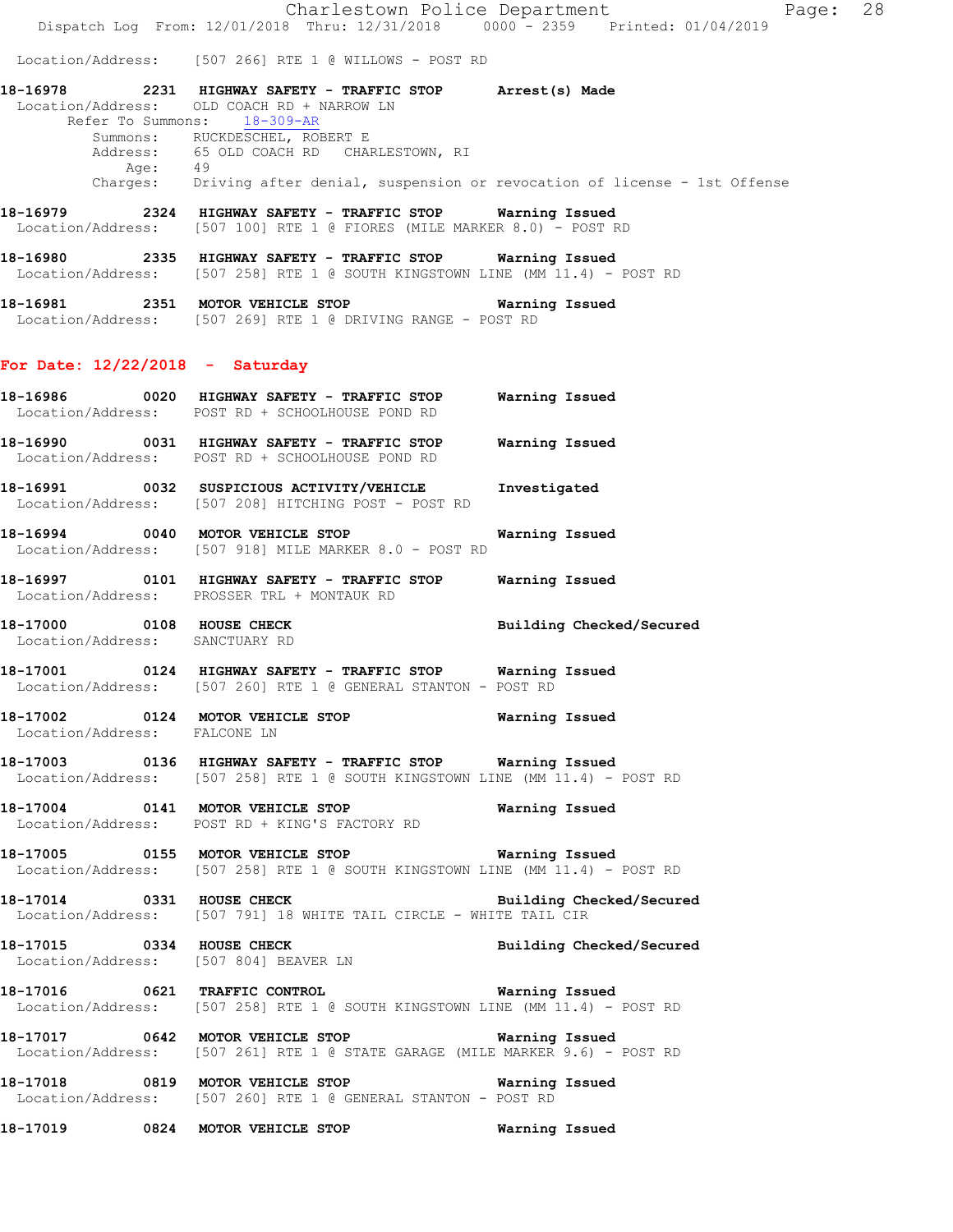|                                    | Dispatch Log From: 12/01/2018 Thru: 12/31/2018 0000 - 2359 Printed: 01/04/2019                                                            | Charlestown Police Department Fage: 29 |  |
|------------------------------------|-------------------------------------------------------------------------------------------------------------------------------------------|----------------------------------------|--|
|                                    | Location/Address: [507 258] RTE 1 @ SOUTH KINGSTOWN LINE (MM 11.4) - POST RD                                                              |                                        |  |
|                                    | 18-17020 0831 MOTOR VEHICLE STOP 6 Warning Issued<br>Location/Address: [507 921] MILE MARKER 9.6 - CROSS MILLS RD                         |                                        |  |
|                                    | 18-17021 0846 MOTOR VEHICLE STOP <b>WATER</b> Warning Issued<br>Location/Address: [507 283] RTE 2 @ GIFT BARN - SOUTH COUNTY TRL          |                                        |  |
|                                    | 18-17022 0858 MOTOR VEHICLE STOP 6 Warning Issued<br>Location/Address: POST RD + SCHOOLHOUSE POND RD                                      |                                        |  |
|                                    | 18-17023 0910 MOTOR VEHICLE STOP Warning Issued<br>Location/Address: POST RD + LAKESIDE DR                                                |                                        |  |
|                                    | 18-17024 1023 POLICE INFORMATION Services Rendered<br>Location/Address: [507 368] CHARLESTOWN RICHMOND FIRE DEPARTMENT - SOUTH COUNTY TRL |                                        |  |
|                                    | 18-17025 1051 MOTOR VEHICLE STOP 6 Warning Issued<br>Location/Address: [507 264] RTE 1 @ WINDSWEPT INN - POST RD                          |                                        |  |
|                                    | 18-17026 1100 MOTOR VEHICLE STOP 6 Warning Issued<br>Location/Address: [507 264] RTE 1 @ WINDSWEPT INN - POST RD                          |                                        |  |
| Refer To Accident: 18-188-AC       | 18-17027 1114 MVA - Minor 18-17027 2014<br>Location/Address: [507 38] CHARLESTOWN POST OFFICE - OLD POST RD                               |                                        |  |
|                                    | 18-17028 1120 MOTOR VEHICLE STOP 6 Warning Issued<br>Location/Address: [507 264] RTE 1 @ WINDSWEPT INN - POST RD                          |                                        |  |
|                                    | 18-17029 1129 MOTOR VEHICLE STOP 6 Warning Issued<br>Location/Address: [507 264] RTE 1 @ WINDSWEPT INN - POST RD                          |                                        |  |
|                                    | 18-17030 1144 MOTOR VEHICLE STOP 6 Warning Issued<br>Location/Address: NARROW LN + AUBURN DR                                              |                                        |  |
|                                    | 18-17031 1151 MOTOR VEHICLE STOP <b>Warning Issued</b><br>Location/Address: SOUTH COUNTY TRL + HONEY LOCUST DR                            |                                        |  |
|                                    | 18-17032 1202 MOTOR VEHICLE STOP 6 Warning Issued<br>Location/Address: [507 266] RTE 1 @ WILLOWS - POST RD                                |                                        |  |
|                                    | 18-17033 1223 ALARM, BURGLAR 18 12 False Alarm<br>Location/Address: [507 556] QUONNY FARM HOUSE, LLC - WEST BEACH RD                      |                                        |  |
|                                    | 18-17036 1329 MOTOR VEHICLE STOP 6 Warning Issued<br>Location/Address: [507 924] MILE MARKER 10.6 - NARROW LN                             |                                        |  |
|                                    | 18-17037 1426 MOTOR VEHICLE STOP 6 Warning Issued<br>Location/Address: [507 264] RTE 1 @ WINDSWEPT INN - POST RD                          |                                        |  |
|                                    | 18-17038 1546 MOTOR VEHICLE STOP 6 Warning Issued<br>Location/Address: [507 72] CUMBERLAND FARMS - OLD POST RD                            |                                        |  |
| Location/Address: SOUTH COUNTY TRL | 18-17039 1555 ROAD HAZARD/OBSTRUCTION Services Rendered                                                                                   |                                        |  |
| Location/Address: ASHLEY LN        | 18-17040 1602 MOTOR VEHICLE STOP No Action Required                                                                                       |                                        |  |
|                                    | 18-17041 1611 MOTOR VEHICLE STOP 6 Warning Issued<br>Location/Address: [507 45] RIPPY'S LIQUOR MART - SOUTH COUNTY TRL                    |                                        |  |
|                                    | 18-17042 1622 MOTOR VEHICLE STOP 6 Warning Issued<br>Location/Address: SOUTH COUNTY TRL + SAND PLAIN RD                                   |                                        |  |
| Vicinity of: ROSS HILL RD          | 18-17043 1627 MOTOR VEHICLE STOP Citation Issued                                                                                          |                                        |  |
|                                    | 18-17044 1640 MOTOR VEHICLE STOP 6 Warning Issued<br>Location/Address: [507 276] RTE 2 @ RICHMOND LINE - SOUTH COUNTY TRL                 |                                        |  |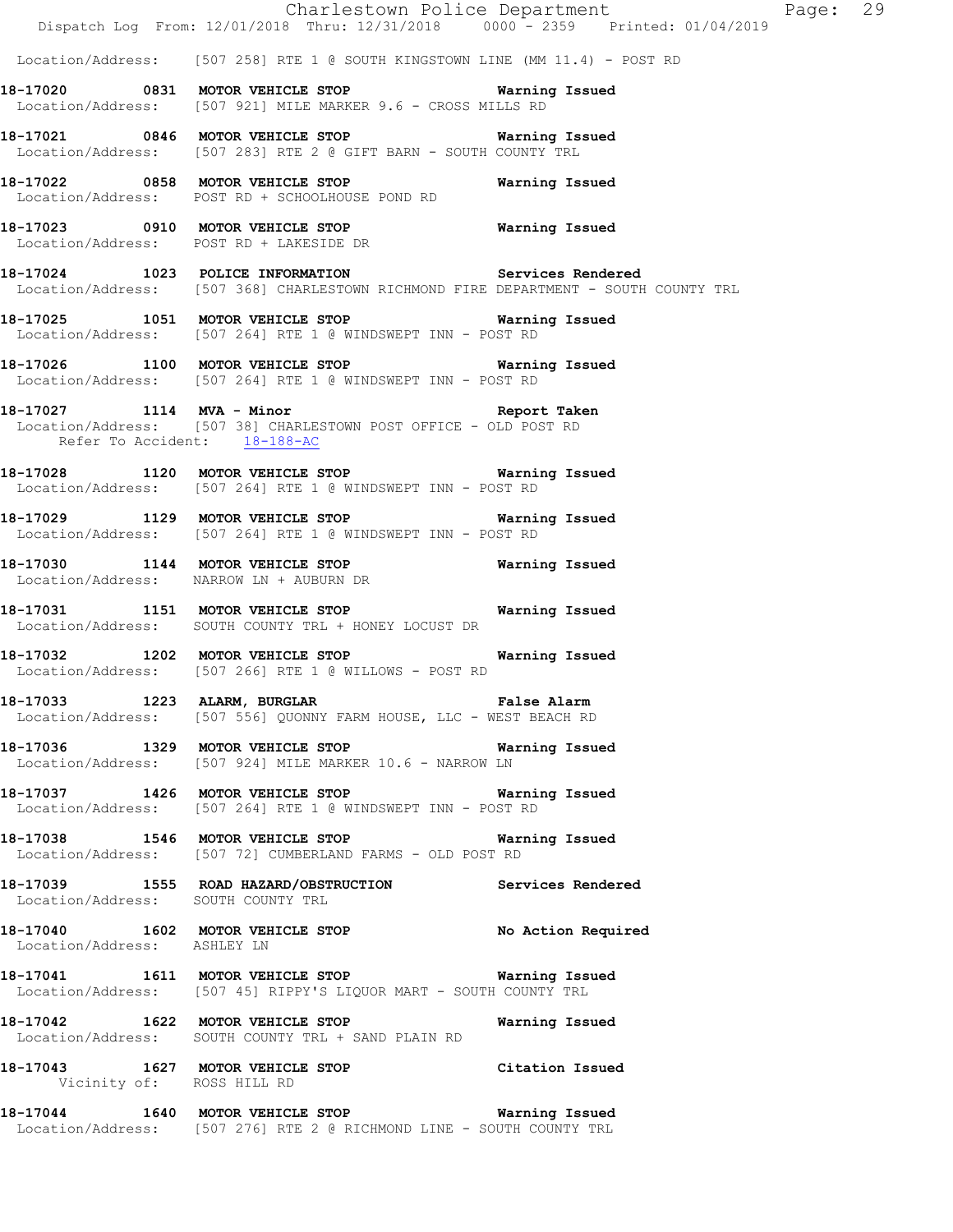**18-17045 1641 MOTOR VEHICLE STOP Warning Issued**  Location/Address: OLD POST RD + EAST ARNOLDA DR

**18-17046 1643 MOTOR VEHICLE STOP Warning Issued**  Location/Address: [507 275] RTE 1 @ WESTERLY LINE - POST RD

**18-17047 1645 MOTOR VEHICLE STOP Citation Issued**  Location/Address: [507 276] RTE 2 @ RICHMOND LINE - SOUTH COUNTY TRL

**18-17048 1700 TRAFFIC CONTROL Services Rendered**  Location/Address: [507 9] BRENDA'S BEAUTY SALON - ALTON CAROLINA RD

**18-17049 1700 SUSPICIOUS ACTIVITY/VEHICLE Could Not Locate**  Vicinity of: [507 258] RTE 1 @ SOUTH KINGSTOWN LINE (MM 11.4) - POST RD

**18-17050 1837 MOTOR VEHICLE STOP Citation Issued**  Location/Address: POST RD + WILDFLOWER RD

**18-17051 1844 MOTOR VEHICLE STOP Warning Issued**  Location/Address: KING'S FACTORY RD + PROSSER TRL

**18-17052 1914 HIGHWAY SAFETY - TRAFFIC STOP Warning Issued**  Location/Address: [507 258] RTE 1 @ SOUTH KINGSTOWN LINE (MM 11.4) - POST RD

**18-17053 1922 SUSPICIOUS ACTIVITY/VEHICLE Investigated**  Location/Address: [507 864] STATE OF RHODE ISLAND DOT GARAGE - CROSS MILLS RD

**18-17054 1926 HIGHWAY SAFETY - TRAFFIC STOP No Action Required**  Vicinity of: [507 258] RTE 1 @ SOUTH KINGSTOWN LINE (MM 11.4) - POST RD

**18-17055 1933 MOTOR VEHICLE STOP No Action Required**  Location/Address: POST RD + SCHOOLHOUSE POND RD

**18-17057 1950 HIGHWAY SAFETY - TRAFFIC STOP Warning Issued**  Location/Address: [507 260] RTE 1 @ GENERAL STANTON - POST RD

**18-17058 2001 MOTOR VEHICLE STOP Warning Issued** Location/Address: NARROW LN + ENNIS LN Location/Address:

**18-17059 2002 MOTOR VEHICLE STOP Warning Issued**  Vicinity of: SHANNOCK RD

**18-17060 2012 MOTOR VEHICLE STOP Citation Issued**  Location/Address: POST RD + FALCONE LN

**18-17061 2029 HIGHWAY SAFETY - TRAFFIC STOP Warning Issued**  Location/Address: [507 269] RTE 1 @ DRIVING RANGE - POST RD

**18-17062 2029 MOTOR VEHICLE STOP Warning Issued**  Location/Address: NARROW LN + OLD COACH RD

**18-17063 2054 HIGHWAY SAFETY - TRAFFIC STOP Warning Issued**  Location/Address: PROSSER TRL + MONTAUK RD

**18-17065 2113 HIGHWAY SAFETY - TRAFFIC STOP Warning Issued**  Location/Address: POST RD + SCHOOLHOUSE POND RD

**18-17066 2122 HIGHWAY SAFETY - TRAFFIC STOP Warning Issued**  Location/Address: POST RD + BEND RD

**18-17067 2136 HIGHWAY SAFETY - TRAFFIC STOP Warning Issued**  Location/Address: [507 261] RTE 1 @ STATE GARAGE (MILE MARKER 9.6) - POST RD

**18-17069 2155 HIGHWAY SAFETY - TRAFFIC STOP Warning Issued**  Location/Address: [507 269] RTE 1 @ DRIVING RANGE - POST RD

**18-17070 2255 MOTOR VEHICLE STOP Warning Issued**  Location/Address: DRIVING RANGE - POST RD

**18-17071 2300 MOTOR VEHICLE STOP Warning Issued**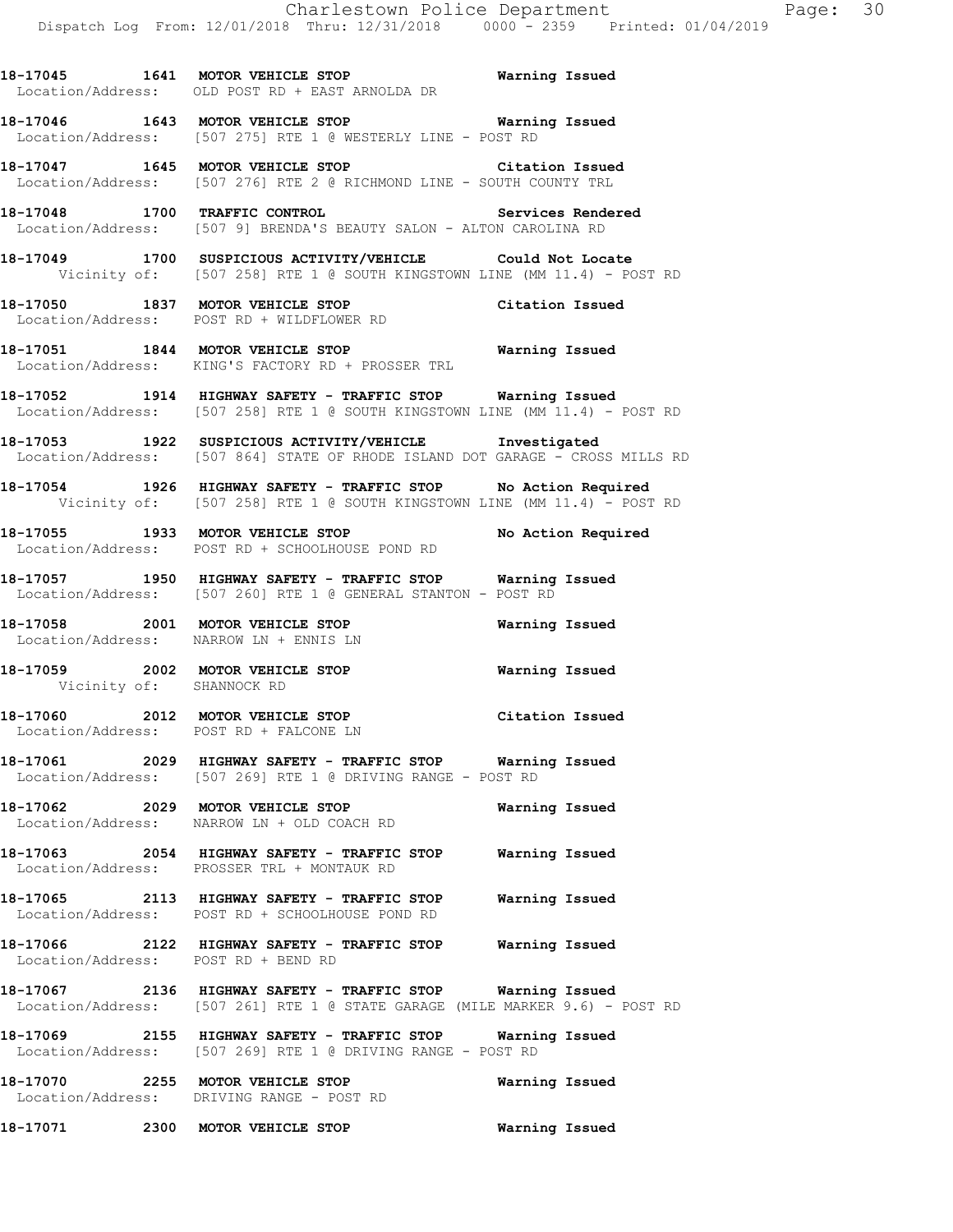**18-17072 2341 SUSPICIOUS ACTIVITY/VEHICLE Investigated**  Location/Address: [507 46] WASHINGTON TRUST COMPANY - OLD POST RD

**18-17073 2352 MOTOR VEHICLE STOP No Action Required**  Location/Address: POST RD + KING'S FACTORY RD

**18-17074 2358 MOTOR VEHICLE STOP Warning Issued**  Location/Address: NARROW LN + MOHAWK TRL

#### **For Date: 12/23/2018 - Sunday**

**18-17075 0005 MOTOR VEHICLE STOP Warning Issued**  Location/Address: [507 100] RTE 1 @ FIORES (MILE MARKER 8.0) - POST RD

**18-17076 0030 MOTOR VEHICLE STOP Warning Issued**  Location/Address: POST RD + SOUTH COUNTY TRL

**18-17080 0047 MOTOR VEHICLE STOP Citation Issued**  Location/Address: SHANNOCK RD + WORDEN'S POND RD

**18-17083 0103 MOTOR VEHICLE STOP Warning Issued**  Location/Address: SOUTH SHORE - POST RD

**18-17103 0307 MOTOR VEHICLE STOP Warning Issued**  Location/Address: SOUTH COUNTY TRL + SHANNOCK RD

**18-17107 0721 OFFICER WANTED Investigated**  Location/Address: CAROLINA BACK RD

**18-17108 0821 MOTOR VEHICLE STOP Warning Issued**  Location/Address: [507 1] CHARLESTOWN TOWN HALL - SOUTH COUNTY TRL

**18-17109 0833 MOTOR VEHICLE STOP Warning Issued**  Location/Address: SOUTH COUNTY TRL + MAPLE LAKE FARM RD

**18-17110 0839 MOTOR VEHICLE STOP Warning Issued**  Location/Address: SOUTH COUNTY TRL + NEW BISCUIT CITY RD

**18-17111 0845 FOUND/LOST PROPERTY Report Taken**  Location/Address: KEITH DR Refer To Incident: 18-613-OF

**18-17112 0850 MOTOR VEHICLE STOP Warning Issued**  Location/Address: SOUTH COUNTY TRL + NEW BISCUIT CITY RD

**18-17113 0905 MOTOR VEHICLE STOP Warning Issued**  Location/Address: SOUTH COUNTY TRL + MAPLE LAKE FARM RD

**18-17114 0911 MOTOR VEHICLE STOP Warning Issued**  Location/Address: SOUTH COUNTY TRL + MAPLE LAKE FARM RD

**18-17115 0914 MOTOR VEHICLE STOP Warning Issued**  Location/Address: SOUTH COUNTY TRL + NEW BISCUIT CITY RD

**18-17116 0923 MOTOR VEHICLE STOP Warning Issued**  Location/Address: SOUTH COUNTY TRL + MAPLE LAKE FARM RD

**18-17117 0930 MOTOR VEHICLE STOP Citation Issued**  Location/Address: SOUTH COUNTY TRL + MAPLE LAKE FARM RD

**18-17118 0940 MOTOR VEHICLE STOP Warning Issued**  Location/Address: SOUTH COUNTY TRL + MAPLE LAKE FARM RD

**18-17119 0951 MOTOR VEHICLE STOP Warning Issued**  Location/Address: SOUTH COUNTY TRL + MAPLE LAKE FARM RD

**18-17120 0956 MOTOR VEHICLE STOP Warning Issued**  Location/Address: SOUTH COUNTY TRL + NEW BISCUIT CITY RD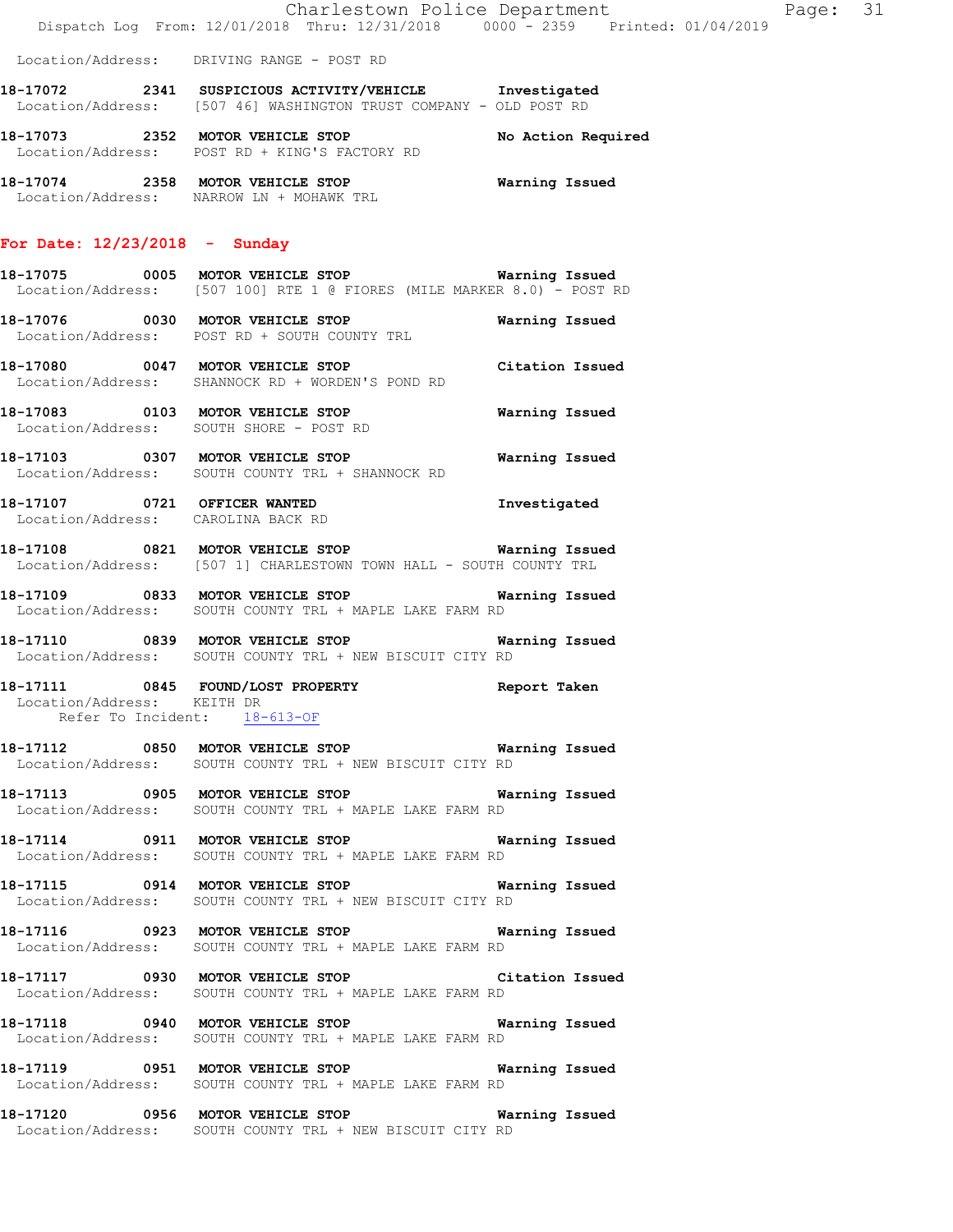Charlestown Police Department Fage: 32 Dispatch Log From: 12/01/2018 Thru: 12/31/2018 0000 - 2359 Printed: 01/04/2019 **18-17121 1008 MOTOR VEHICLE STOP No Action Required**  Location/Address: SOUTH COUNTY TRL + MAPLE LAKE FARM RD **18-17122 1010 MOTOR VEHICLE STOP Warning Issued**  Location/Address: SOUTH COUNTY TRL + MAPLE LAKE FARM RD **18-17123 1014 MOTOR VEHICLE STOP Warning Issued**  Location/Address: MAPLE LAKE FARM RD **18-17124 1020 MOTOR VEHICLE STOP Warning Issued**  Location/Address: MAPLE LAKE FARM RD + SOUTH COUNTY TRL **18-17125 1030 MOTOR VEHICLE STOP Warning Issued**  Location/Address: SOUTH COUNTY TRL + MAPLE LAKE FARM RD **18-17126 1037 MOTOR VEHICLE STOP Warning Issued**  Location/Address: MAPLE LAKE FARM RD + SOUTH COUNTY TRL **18-17127 1041 MOTOR VEHICLE STOP Warning Issued**  Location/Address: MAPLE LAKE FARM RD + SOUTH COUNTY TRL **18-17129 1046 MOTOR VEHICLE STOP Arrest(s) Made**  Location/Address: SOUTH COUNTY TRL + MAPLE LAKE FARM RD Refer To Summons: 18-310-AR Summons: SANCHEZ, OSVALDO Address: 92 HARRISON ST Apt. #3C PAWTUCKET, RI Age: 39 Charges: Driving after denial, suspension or revocation of license - 1st Offense 18-17131 1131 DISABLED MV No Action Required Location/Address: POST RD + SOUTH COUNTY TRL **18-17132 1228 WELL BEING CHECK Investigated**  Location/Address: ROCKY ACRES DR **18-17135 1652 ALARM, BURGLAR Building Checked/Secured**  Location/Address: [507 490] BISCUIT CITY RD **18-17136 1654 TRAFFIC CONTROL Services Rendered**  Location/Address: ALTON CAROLINA RD **18-17137 1700 MOTOR VEHICLE STOP Warning Issued**  Location/Address: [507 45] RIPPY'S LIQUOR MART - SOUTH COUNTY TRL 18-17139 **1725 TRAFFIC CONTROL 18-17139** No Action Required Location/Address: ROSS HILL RD **18-17138 1729 POLICE INFORMATION Investigated**  Location/Address: [507 415] FRANCIS C CARTER MEMORIAL PRESERVE - CAROLINA BACK RD **18-17140 1746 ASSIST OTHER AGENCY Investigated**  Location/Address: [507 531] NARRAGANSETT INDIAN TRIBAL ADMN BUILDING - SOUTH COUNTY TRL **18-17141 1756 MOTOR VEHICLE STOP Citation Issued**  Location/Address: POST RD + TAMANACO DR **18-17142 1827 DISABLED MV Services Rendered**  Location/Address: PROSSER TRL + KING'S FACTORY RD **18-17143 1832 MOTOR VEHICLE STOP Warning Issued**  Location/Address: POST RD + LAKESIDE DR **18-17144 1838 MOTOR VEHICLE STOP No Action Required**  Location/Address: POST RD + KING'S FACTORY RD **18-17145 2025 MOTOR VEHICLE STOP Warning Issued**  Location/Address: POST RD + KING'S FACTORY RD

**18-17147 2039 MOTOR VEHICLE STOP No Action Required**  Location/Address: SHANNOCK RD + MAPLE LAKE FARM RD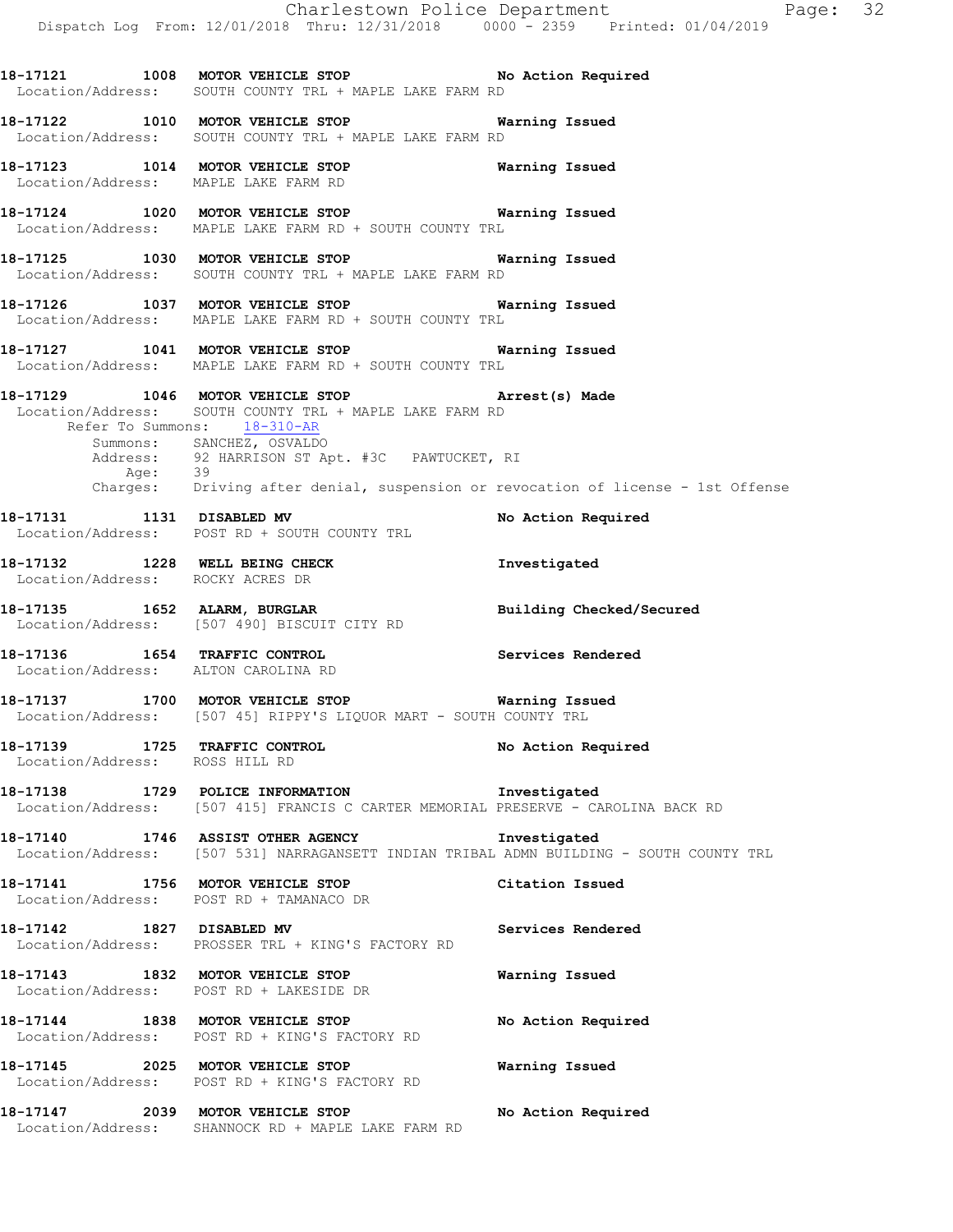| 18-17148 |      | 2046 MVA - Minor               | Services Rendered |
|----------|------|--------------------------------|-------------------|
|          |      | Location/Address: ROSS HILL RD |                   |
|          |      | Refer To Accident: 18-189-AC   |                   |
| 18-17149 | 2119 | MOTOR VEHICLE STOP             | Warning Issued    |

 Location/Address: POST RD + KING'S FACTORY RD **18-17150 2124 LARCENY Investigated**  Location/Address: CAROLINA BACK RD

Refer To Incident: 18-614-OF

**18-17152 2321 MOTOR VEHICLE STOP Warning Issued**  Location/Address: DRIVING RANGE - POST RD

**18-17154 2338 PSYCHOLOGICAL EMERGENCY Transported to Hospital**  Location/Address: [507 372] SOUTH SHORE MENTAL HEALTH - OLD POST RD Refer To Incident: 18-615-OF

### **For Date: 12/24/2018 - Monday**

Location/Address: SOUTH COUNTY TRL + NARROW LN

| 18-17157 | 0003 | SUSPICIOUS ACTIVITY/VEHICLE<br>Location/Address: [507 20] NINIGRET PARK - PARK LN | Investigated   |
|----------|------|-----------------------------------------------------------------------------------|----------------|
| 18-17158 | 0044 | MOTOR VEHICLE STOP<br>Location/Address: POST RD + SOUTH COUNTY TRL                | Warning Issued |
| 18-17164 | 0111 | SUSPICIOUS ACTIVITY/VEHICLE                                                       | Investigated   |

**18-17170 0126 HOUSE CHECK Building Checked/Secured**  Location/Address: SHIRLEY DR

**18-17173 0200 POLICE TRANSPORT Services Rendered**  Location/Address: OLD COACH RD

**18-17174 0203 SUSPICIOUS ACTIVITY/VEHICLE Investigated**  Location/Address: [507 323] NORTH CAMP - BUCKEYE BROOK RD

**18-17179 0253 POLICE INFORMATION Services Rendered**  Location/Address: [507 642] CHARLESTOWN POLICE DEPARTMENT - OLD POST RD

**18-17180 0342 ALARM, BURGLAR Building Checked/Secured**  Location/Address: [507 216] SOUTH SHORE FAMILY PRACTICE - OLD POST RD

**18-17181 0400 POLICE INFORMATION Services Rendered**  Location/Address: [507 642] CHARLESTOWN POLICE DEPARTMENT - OLD POST RD

**18-17182 0606 MOTOR VEHICLE STOP Warning Issued**  Location/Address: POST RD + CROSS MILLS RD

**18-17183 0805 ANIMAL COMPLAINT Investigated**  Location/Address: SHERMAN AVE + SOUTH COUNTY TRL

18-17184 1041 WELL BEING CHECK Could Not Locate Location/Address: LAURI DR

**18-17188 1552 MOTOR VEHICLE STOP Warning Issued**  Location/Address: POST RD + LAKESIDE DR

**18-17189 1657 TRAFFIC CONTROL No Action Required**  Location/Address: [507 9] BRENDA'S BEAUTY SALON - ALTON CAROLINA RD

**18-17190 1909 TRAFFIC CONTROL Services Rendered**  Location/Address: [507 9] BRENDA'S BEAUTY SALON - ALTON CAROLINA RD

**18-17191 2107 MVA - Minor Investigated**  Location/Address: MAPLE LAKE FARM RD

**18-17192 2115 MOTOR VEHICLE COMPLAINT Investigated**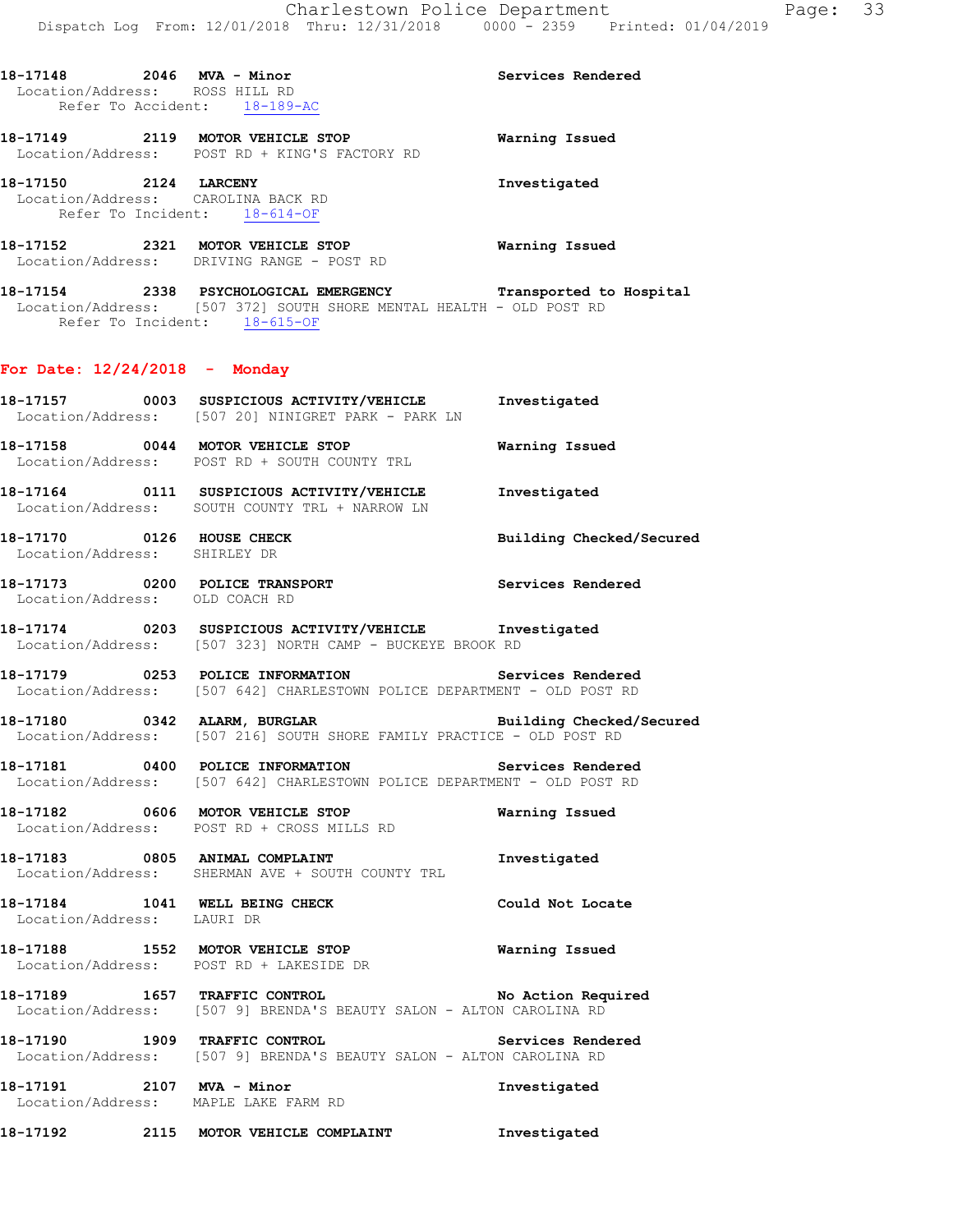|                                                          | Dispatch Log From: 12/01/2018 Thru: 12/31/2018 0000 - 2359 Printed: 01/04/2019                                                  | Charlestown Police Department | Page: 34 |  |
|----------------------------------------------------------|---------------------------------------------------------------------------------------------------------------------------------|-------------------------------|----------|--|
|                                                          | Location/Address: ALTON CAROLINA RD                                                                                             |                               |          |  |
|                                                          | 18-17193 2123 DISTURBANCE/Music/Noise Investigated<br>Location/Address: ALTON CAROLINA RD                                       |                               |          |  |
|                                                          | 18-17194 2137 FOLLOW-UP INVESTIGATION Investigated<br>Location/Address: MAPLE LAKE FARM RD                                      |                               |          |  |
| For Date: $12/25/2018$ - Tuesday                         |                                                                                                                                 |                               |          |  |
|                                                          | 18-17203 0045 MOTOR VEHICLE STOP 6 Warning Issued<br>Location/Address: [507 269] RTE 1 @ DRIVING RANGE - POST RD                |                               |          |  |
|                                                          | 18-17223 0849 ALARM, BURGLAR<br>Location/Address: [507 631] CROSSPATCH RD                                                       | Building Checked/Secured      |          |  |
|                                                          | 18-17224 0908 HOUSE CHECK<br>Location/Address: KING'S FACTORY RD                                                                | Building Checked/Secured      |          |  |
|                                                          | 18-17226 0952 ASSIST CITIZEN<br>Location/Address: ALTON CAROLINA RD                                                             | Building Checked/Secured      |          |  |
|                                                          | 18-17227 1009 MOTOR VEHICLE STOP Warning Issued<br>Location/Address: [507 261] RTE 1 @ STATE GARAGE (MILE MARKER 9.6) - POST RD |                               |          |  |
|                                                          | 18-17228 1040 FIRE, OTHER 18-17228<br>Location/Address: [507 210] THAYER'S SAWMILL - OLD SHANNOCK RD                            |                               |          |  |
| Location/Address: WEST BEACH RD                          | 18-17229 1229 MOTOR VEHICLE STOP 6 Warning Issued                                                                               |                               |          |  |
| Location/Address: SHANNOCK RD                            | 18-17230 1238 ANIMAL COMPLAINT Taken/Refered to Other A                                                                         |                               |          |  |
| For Date: $12/26/2018$ - Wednesday                       |                                                                                                                                 |                               |          |  |
|                                                          | 18-17258 6205 MOTOR VEHICLE STOP 6 Warning Issued<br>Location/Address: POST RD + SCHOOLHOUSE POND RD                            |                               |          |  |
|                                                          | 18-17266 0300 SUSPICIOUS ACTIVITY/VEHICLE <b>Investigated</b><br>Location/Address: ARBUTUS TRL + BLACK POND RD                  |                               |          |  |
|                                                          | 18-17267 0321 HOUSE CHECK<br>Location/Address: NORTH NIANTIC DR                                                                 | Building Checked/Secured      |          |  |
|                                                          | 18-17268 0328 HOUSE CHECK<br>Location/Address: [507 813] NANCY LN                                                               | Building Checked/Secured      |          |  |
|                                                          | 18-17269 0334 HOUSE CHECK<br>Location/Address: CHARLESTOWN BEACH RD                                                             | Building Checked/Secured      |          |  |
| 18-17270 0337 HOUSE CHECK<br>Location/Address: WALSH RD  |                                                                                                                                 | Building Checked/Secured      |          |  |
| 18-17271 0341 HOUSE CHECK<br>Location/Address: NARROW LN |                                                                                                                                 | Building Checked/Secured      |          |  |
|                                                          | 18-17275 0911 ALARM, BURGLAR<br>Location/Address: [507 631] CROSSPATCH RD                                                       | Building Checked/Secured      |          |  |
|                                                          | 18-17276 0928 MOTOR VEHICLE STOP<br>Location/Address: POST RD + SOUTH COUNTY TRL                                                | Warning Issued                |          |  |
|                                                          | 18-17277 1038 ANIMAL COMPLAINT<br>Location/Address: POST RD + ROSS HILL RD                                                      | Investigated                  |          |  |
|                                                          | 18-17278 1104 MOTOR VEHICLE STOP<br>Location/Address: POST RD + KING'S FACTORY RD                                               | Warning Issued                |          |  |
|                                                          |                                                                                                                                 |                               |          |  |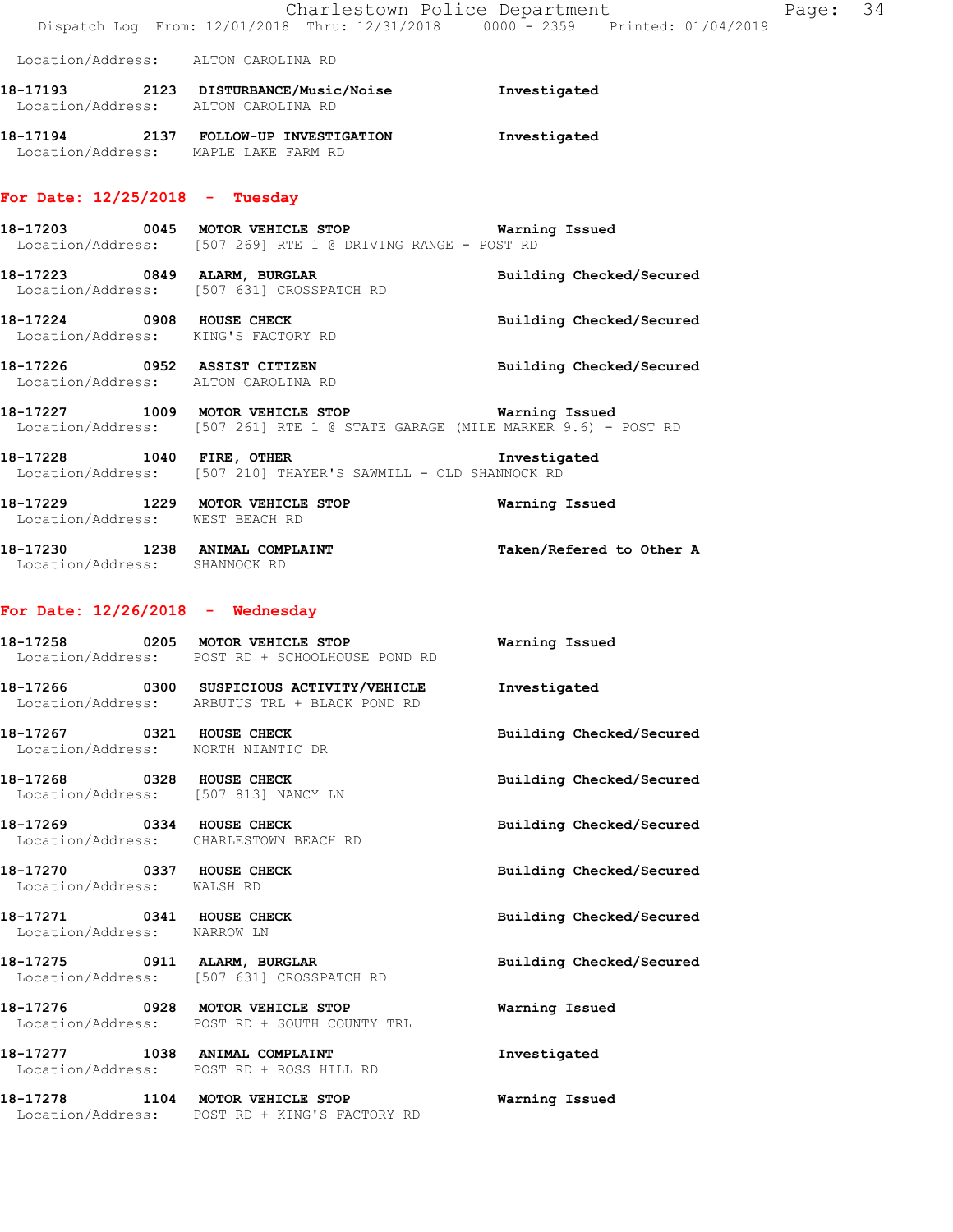|                                   | Dispatch Log From: 12/01/2018 Thru: 12/31/2018 0000 - 2359 Printed: 01/04/2019                                                                                      | Charlestown Police Department | Page: 35 |  |
|-----------------------------------|---------------------------------------------------------------------------------------------------------------------------------------------------------------------|-------------------------------|----------|--|
|                                   | 18-17279 1143 MOTOR VEHICLE STOP Citation Issued                                                                                                                    |                               |          |  |
| 18-17280 1210 OFFICER WANTED      | Location/Address: SOUTH COUNTY TRL + OLD MILL RD<br>Could Not Locate                                                                                                |                               |          |  |
| Location/Address: BOTKA DR        | Location/Address: [507 20] NINIGRET PARK - PARK LN<br>18-17281 1313 OFFICER WANTED Services Rendered<br>Refer To Incident: 18-616-OF                                |                               |          |  |
|                                   | 18-17282 1339 MOTOR VEHICLE STOP 6 Warning Issued<br>Location/Address: [507 100] RTE 1 @ FIORES (MILE MARKER 8.0) - POST RD                                         |                               |          |  |
|                                   | 18-17283 1345 MOTOR VEHICLE STOP 6 Warning Issued<br>Location/Address: [507 266] RTE 1 @ WILLOWS - POST RD                                                          |                               |          |  |
|                                   | 18-17284 1440 MOTOR VEHICLE STOP 6 Warning Issued<br>Location/Address: POST RD + PROSSER TRL                                                                        |                               |          |  |
|                                   | 18-17285 1516 ALARM, BURGLAR Services Rendered<br>Location/Address: [507 930] NARRAGANSETT INDIAN HEALTH CENTER - OLD MILL RD                                       |                               |          |  |
| Location/Address: NARROW LN       | 18-17286 1558 OFFICER WANTED<br>Refer To Incident: 18-617-OF                                                                                                        | Report Taken                  |          |  |
|                                   | 18-17287 1651 TRAFFIC CONTROL<br>Location/Address: [507 9] BRENDA'S BEAUTY SALON - ALTON CAROLINA RD                                                                | Services Rendered             |          |  |
|                                   | 18-17288   1652   MOTOR VEHICLE STOP   Warning Issued Location/Address:   NARROW LN + MOHAWK TRL                                                                    |                               |          |  |
|                                   | 18-17290 1703 MOTOR VEHICLE STOP 6 Warning Issued<br>Location/Address: [507 100] RTE 1 @ FIORES (MILE MARKER 8.0) - POST RD                                         |                               |          |  |
|                                   | 18-17291 1707 MOTOR VEHICLE STOP 6 Warning Issued<br>Location/Address: SAND PLAIN RD + SOUTH COUNTY TRL                                                             |                               |          |  |
|                                   | 18-17292 1736 SUSPICIOUS ACTIVITY/VEHICLE Investigated<br>Location/Address: [507 415] FRANCIS C CARTER MEMORIAL PRESERVE - CAROLINA BACK RD                         |                               |          |  |
|                                   | 18-17293 1739 MOTOR VEHICLE STOP<br>Location/Address: [507 287] RTE 112 @ CHARLESTOWN ELEMENTARY SCHOOL - CAROLINA BACK RD                                          | Warning Issued                |          |  |
|                                   | 18-17294 1740 MOTOR VEHICLE STOP Citation Issued<br>Location/Address: [507 266] RTE 1 @ WILLOWS - POST RD<br>18-17295 1757 MOTOR VEHICLE STOP <b>Warning Issued</b> |                               |          |  |
| 18-17296 1901 OFFICER WANTED      | Location/Address: [507 258] RTE 1 @ SOUTH KINGSTOWN LINE (MM 11.4) - POST RD                                                                                        | Report Taken                  |          |  |
| Location/Address: BISCUIT CITY RD | Refer To Incident: 18-618-OF                                                                                                                                        |                               |          |  |
|                                   | 18-17297 1914 MOTOR VEHICLE STOP<br>Location/Address: WORDEN'S POND RD + BISCUIT CITY RD                                                                            | Warning Issued                |          |  |
|                                   | 18-17298 1946 ANIMAL COMPLAINT<br>Location/Address: SOUTH COUNTY TRL                                                                                                | Taken to Family/Guardian      |          |  |
|                                   | 18-17300 2120 MOTOR VEHICLE STOP Warning Issued<br>Location/Address: MATUNUCK SCHOOLHOUSE RD + ATLANTIS DR                                                          |                               |          |  |
|                                   | 18-17301 2140 MOTOR VEHICLE STOP<br>Location/Address: POST RD + SCHOOLHOUSE POND RD                                                                                 | Warning Issued                |          |  |
| Location/Address: TARPON LN       | 18-17302 2148 SUSPICIOUS ACTIVITY/VEHICLE Investigated                                                                                                              |                               |          |  |

**For Date: 12/27/2018 - Thursday**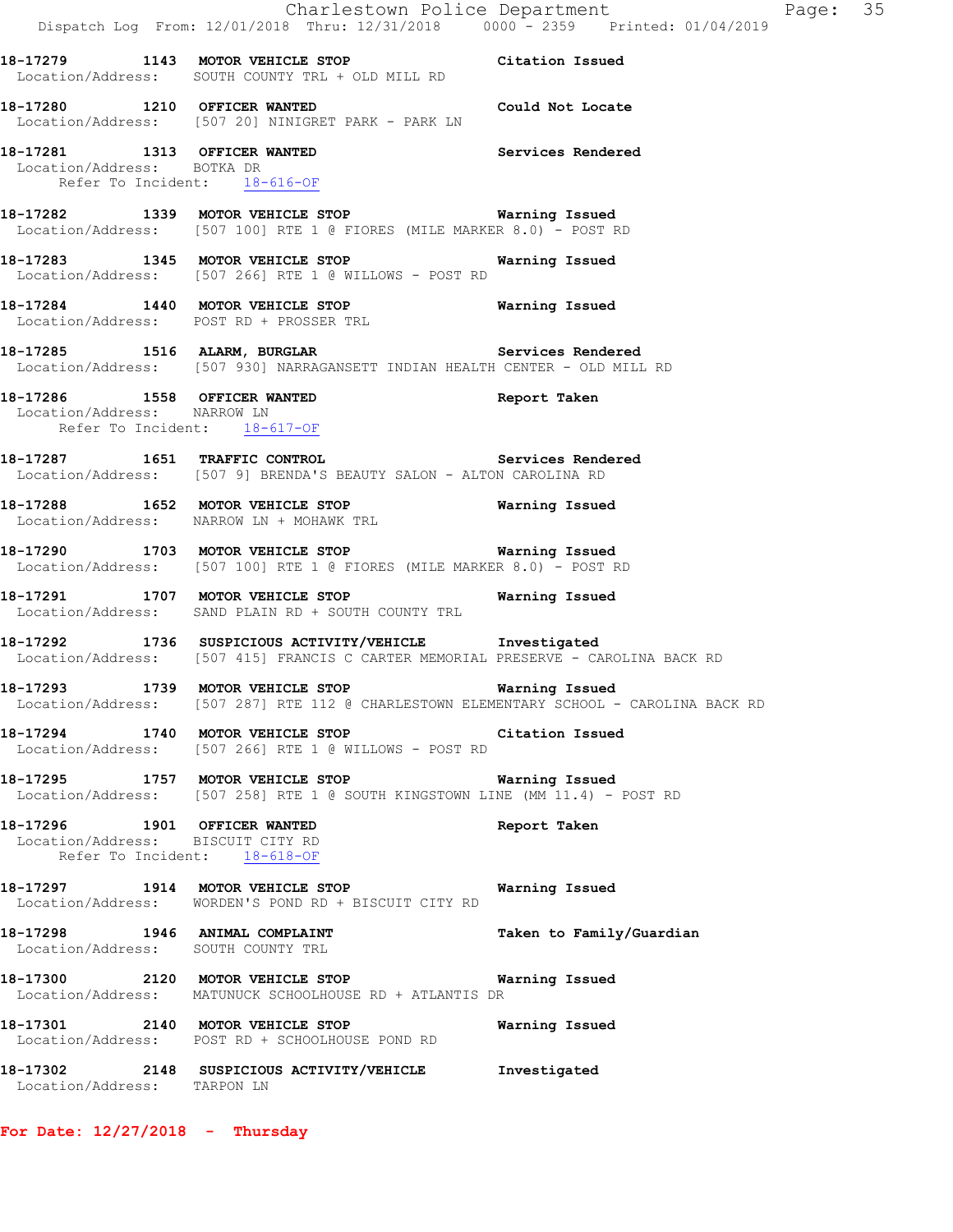|                                                              | Dispatch Log From: 12/01/2018 Thru: 12/31/2018 0000 - 2359 Printed: 01/04/2019                                                                                                                                                                                          | Charlestown Police Department | Page: 36 |  |
|--------------------------------------------------------------|-------------------------------------------------------------------------------------------------------------------------------------------------------------------------------------------------------------------------------------------------------------------------|-------------------------------|----------|--|
|                                                              | 18-17327 0745 MOTOR VEHICLE STOP 6 Warning Issued<br>Location/Address: [507 303] RTE 1 @ SOUTH SHORE MENTAL HEALTH (MM 9.0) - POST RD                                                                                                                                   |                               |          |  |
|                                                              | 18-17328 0750 MOTOR VEHICLE STOP Warning Issued<br>Location/Address: [507 309] RTE 1A @ CROSS MILLS FIRE DEPARTMENT - OLD POST RD                                                                                                                                       |                               |          |  |
|                                                              | 18-17329 0759 MOTOR VEHICLE STOP Warning Issued<br>Location/Address: [507 100] RTE 1 @ FIORES (MILE MARKER 8.0) - POST RD                                                                                                                                               |                               |          |  |
|                                                              | 18-17330 0804 POLICE INFORMATION<br>Vicinity of: FLORENCE RD                                                                                                                                                                                                            | Services Rendered             |          |  |
|                                                              | 18-17331 0822 MOTOR VEHICLE STOP<br>Location/Address: FALCONE LN + POST RD                                                                                                                                                                                              | Warning Issued                |          |  |
| Refer To Arrest: 18-311-AR                                   | 18-17332 0913 MOTOR VEHICLE STOP <b>Arrest</b> (s) Made<br>Location/Address: [507 100] RTE 1 @ FIORES (MILE MARKER 8.0) - POST RD<br>Arrest: DORSEY, CHARLES R<br>Address: 105 HOLLY RD SOUTH KINGSTOWN, RI                                                             |                               |          |  |
|                                                              | Age: 35<br>Charges: DRIVING-DENIAL, SUS/REV-LICENSE-FOR CERTAIN VIOL                                                                                                                                                                                                    |                               |          |  |
|                                                              | 18-17334 1034 MOTOR VEHICLE STOP <b>Warning Issued</b><br>Location/Address: [507 266] RTE 1 @ WILLOWS - POST RD                                                                                                                                                         |                               |          |  |
| Location/Address: ROSS HILL RD                               | 18-17335 1113 SUSPICIOUS ACTIVITY/VEHICLE No Action Required                                                                                                                                                                                                            |                               |          |  |
|                                                              | 18-17336 1144 MOTOR VEHICLE COMPLAINT Could Not Locate<br>Location/Address: [507 642] CHARLESTOWN POLICE DEPARTMENT - OLD POST RD                                                                                                                                       |                               |          |  |
|                                                              | 18-17337 1241 MOTOR VEHICLE STOP <b>Warning Issued</b><br>Location/Address: [507 100] RTE 1 @ FIORES (MILE MARKER 8.0) - POST RD                                                                                                                                        |                               |          |  |
|                                                              | 18-17338 1245 ALARM, BURGLAR No Action Required Location/Address: [507 539] OLD POST RD                                                                                                                                                                                 |                               |          |  |
|                                                              | 18-17339 1315 MOTOR VEHICLE STOP 6 Warning Issued<br>Location/Address: [507 36] CHARLESTOWN MINI-SUPER - OLD POST RD                                                                                                                                                    |                               |          |  |
| 18-17340 1331 OFFICER WANTED<br>Refer To Incident: 18-619-OF | Location/Address: [507 642] FLORENCE RD                                                                                                                                                                                                                                 | Services Rendered             |          |  |
|                                                              | 18-17342 1542 MOTOR VEHICLE STOP <b>Warning Issued</b><br>Location/Address: SOUTH COUNTY TRL + SHANNOCK RD                                                                                                                                                              |                               |          |  |
|                                                              | 18-17343 1549 MOTOR VEHICLE STOP<br>Location/Address: [507 276] RTE 2 @ RICHMOND LINE - SOUTH COUNTY TRL                                                                                                                                                                | Warning Issued                |          |  |
|                                                              | 18-17344 1556 MOTOR VEHICLE STOP 6 Warning Issued<br>Location/Address: [507 276] RTE 2 @ RICHMOND LINE - SOUTH COUNTY TRL                                                                                                                                               |                               |          |  |
|                                                              | 18-17345 1600 MOTOR VEHICLE STOP 6 Warning Issued<br>Location/Address: [507 276] RTE 2 @ RICHMOND LINE - SOUTH COUNTY TRL                                                                                                                                               |                               |          |  |
|                                                              | 18-17346   1601   DISABLED MV<br>Location/Address: [507 100] RTE 1 @ FIORES (MILE MARKER 8.0) - POST RD                                                                                                                                                                 | Investigated                  |          |  |
| 18-17347 1632 MOTOR VEHICLE STOP                             | Location/Address: [507 924] MILE MARKER 10.6 - NARROW LN<br>Refer To Summons: 18-312-AR<br>Summons: CAPEZZA, ALEXANDRIA A<br>Address: 230 CURTIS CORNER RD WAKEFIELD, RI<br>Age: 31<br>Charges: Driving after denial, suspension or revocation of license - 1st Offense | Arrest(s) Made                |          |  |
| 18-17348 1651 TRAFFIC CONTROL                                |                                                                                                                                                                                                                                                                         | Services Rendered             |          |  |

Location/Address: [507 9] BRENDA'S BEAUTY SALON - ALTON CAROLINA RD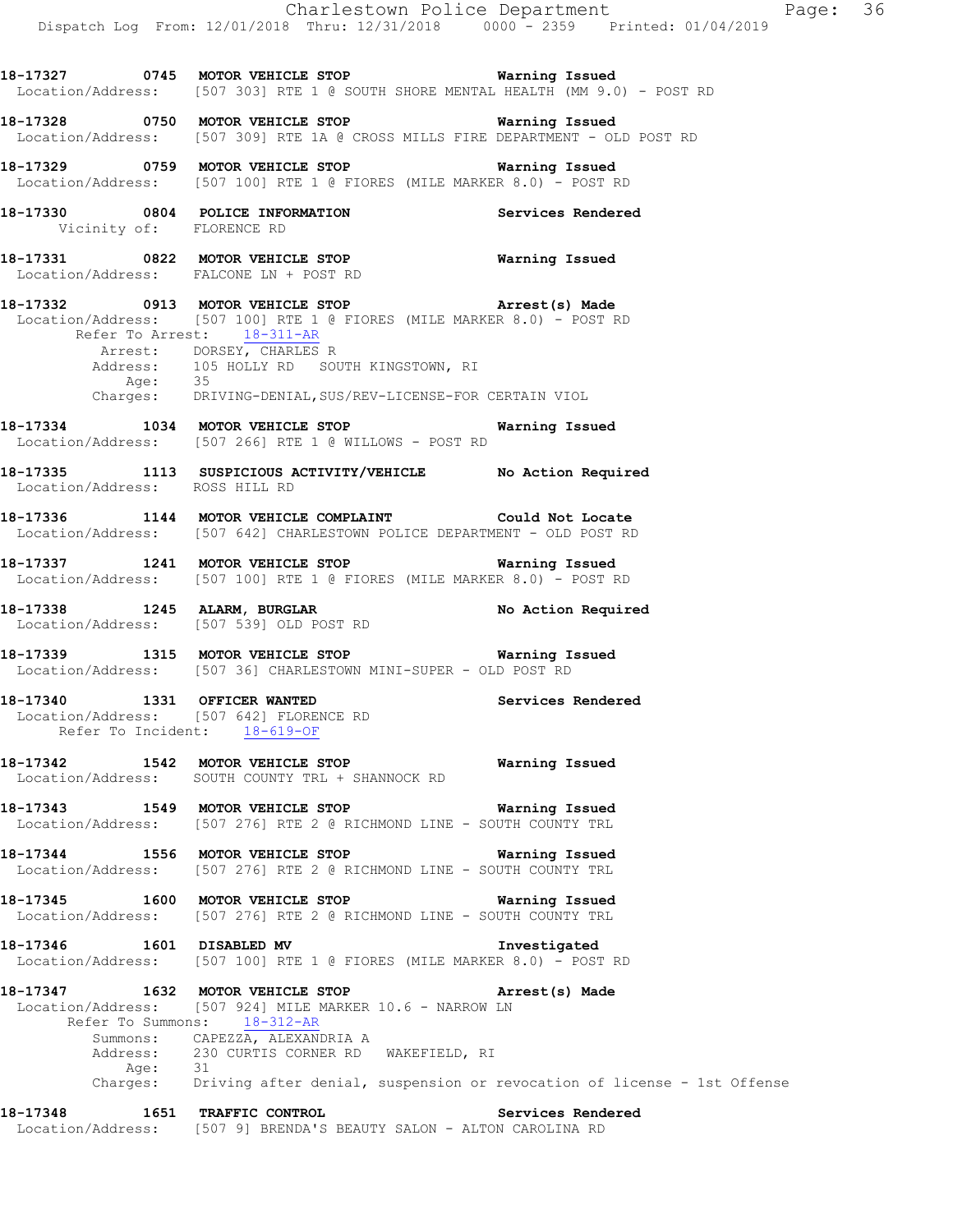**18-17351 1744 FIREWORKS/Possession/Use/Other Investigated**  Location/Address: CRESTWOOD LN

**18-17352 1943 THREATS No Action Required**  Location/Address: OLD RD

**18-17353 2025 MOTOR VEHICLE STOP Warning Issued**  Location/Address: [507 266] RTE 1 @ WILLOWS - POST RD

- **18-17356 2049 MOTOR VEHICLE STOP Warning Issued**  Location/Address: [507 864] STATE OF RHODE ISLAND DOT GARAGE - CROSS MILLS RD
- **18-17359 2126 MOTOR VEHICLE STOP Warning Issued**  Location/Address: [507 258] RTE 1 @ SOUTH KINGSTOWN LINE (MM 11.4) - POST RD

**18-17360 2214 DISABLED MV Services Rendered**  Location/Address: LADD CENTER - KING'S FACTORY RD

**18-17361 2226 POLICE INFORMATION No Action Required**  Vicinity of: SAND PLAIN RD

#### **For Date: 12/28/2018 - Friday**

Location/Address: SOUTH SHORE - POST RD

**18-17392 0256 HOUSE CHECK Building Checked/Secured**  Location/Address: SHIRLEY DR **18-17395 0602 MOTOR VEHICLE STOP Warning Issued** 

**18-17396 0614 TRAFFIC CONTROL No Action Required**  Location/Address: RT 1. @ SK LINE - POST RD

**18-17397 0815 POLICE INFORMATION Could Not Locate**  Location/Address: [507 642] CHARLESTOWN POLICE DEPARTMENT - OLD POST RD

**18-17399 0948 MOTOR VEHICLE STOP Warning Issued**  Location/Address: SOUTH COUNTY TRL + NEW BISCUIT CITY RD

**18-17400 0954 MOTOR VEHICLE STOP Warning Issued**  Location/Address: SOUTH COUNTY TRL + MAPLE LAKE FARM RD

**18-17401 1000 MOTOR VEHICLE STOP Citation Issued**  Location/Address: SOUTH COUNTY TRL + MAPLE LAKE FARM RD

**18-17402 1016 MOTOR VEHICLE STOP Warning Issued**  Location/Address: [507 279] RTE 2 @ CHARLESTOWN TOWN HALL - SOUTH COUNTY TRL

**18-17403 1023 MOTOR VEHICLE STOP Warning Issued**  Location/Address: SOUTH COUNTY TRL + HONEY LOCUST DR

**18-17404 1031 MOTOR VEHICLE STOP Warning Issued**  Location/Address: SOUTH COUNTY TRL + NARROW LN

**18-17405 1040 DISABLED MV Services Rendered**  Location/Address: POST RD + SOUTH COUNTY TRL

**18-17406 1043 MOTOR VEHICLE STOP Warning Issued**  Location/Address: POST RD + SCHOOLHOUSE POND RD

**18-17408 1055 MOTOR VEHICLE STOP Warning Issued**  Location/Address: POST RD + SCHOOLHOUSE POND RD

**18-17409 1100 MOTOR VEHICLE STOP Warning Issued**  Location/Address: POST RD + KING'S FACTORY RD

**18-17410 1101 POLICE INFORMATION Services Rendered**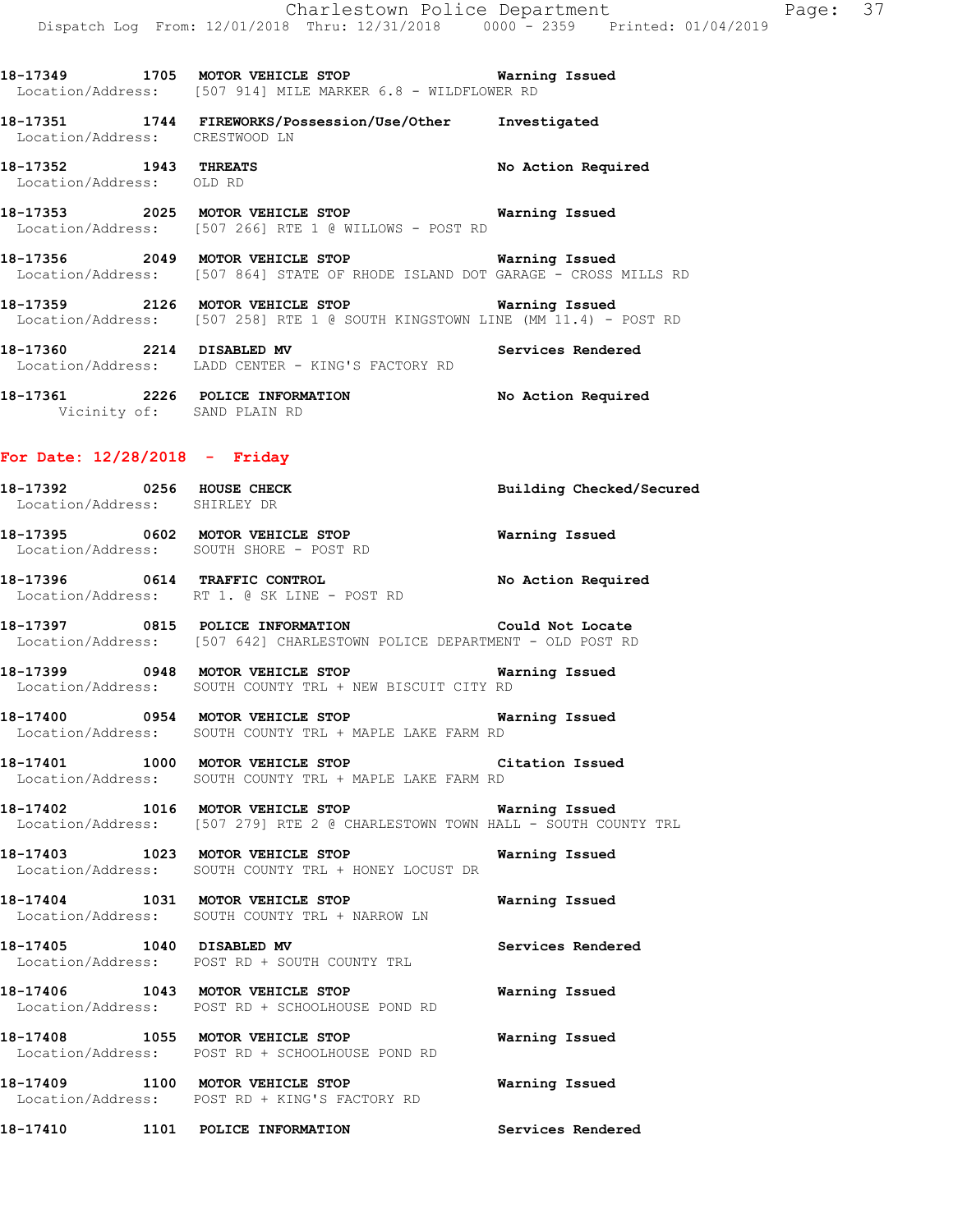|                                                              | Dispatch Log From: 12/01/2018 Thru: 12/31/2018 0000 <sup>-</sup> 2359 Printed: 01/04/2019                                          | Charlestown Police Department | Page: 38 |  |
|--------------------------------------------------------------|------------------------------------------------------------------------------------------------------------------------------------|-------------------------------|----------|--|
| Location/Address: HOXSIE AVE                                 |                                                                                                                                    |                               |          |  |
|                                                              | 18-17411 1108 MOTOR VEHICLE STOP 6 Warning Issued<br>Location/Address: [507 100] RTE 1 @ FIORES (MILE MARKER 8.0) - POST RD        |                               |          |  |
|                                                              | 18-17412 1115 MOTOR VEHICLE STOP<br>Location/Address: POST RD + SCHOOLHOUSE POND RD                                                | Warning Issued                |          |  |
| Vicinity of: NARROW LN                                       | 18-17413 1125 MOTOR VEHICLE STOP 6 Warning Issued                                                                                  |                               |          |  |
|                                                              | 18-17414 1134 MOTOR VEHICLE STOP 6 Warning Issued<br>Vicinity of: [507 29] ARROWHEAD DENTAL - SOUTH COUNTY TRL                     |                               |          |  |
|                                                              | 18-17415 1140 MOTOR VEHICLE STOP 6 Warning Issued<br>Location/Address: [507 864] STATE OF RHODE ISLAND DOT GARAGE - CROSS MILLS RD |                               |          |  |
|                                                              | 18-17417 1148 MOTOR VEHICLE STOP<br>Location/Address: POST RD + SCHOOLHOUSE POND RD                                                | Warning Issued                |          |  |
|                                                              | 18-17418 1152 MOTOR VEHICLE STOP 6 Warning Issued<br>Location/Address: POST RD + KING'S FACTORY RD                                 |                               |          |  |
|                                                              | 18-17419 1156 MOTOR VEHICLE STOP Warning Issued<br>Location/Address: [507 261] RTE 1 @ STATE GARAGE (MILE MARKER 9.6) - POST RD    |                               |          |  |
| Location/Address: NARROW LN                                  | 18-17421 1541 FOLLOW-UP INVESTIGATION Services Rendered                                                                            |                               |          |  |
|                                                              | 18-17422 1656 TRAFFIC CONTROL 2008 Services Rendered<br>Location/Address: [507 9] BRENDA'S BEAUTY SALON - ALTON CAROLINA RD        |                               |          |  |
| Vicinity of: CAROLINA BACK RD                                | 18-17423 1907 OFFICER WANTED                                                                                                       | Services Rendered             |          |  |
| Location/Address: RICK'S RD                                  | 18-17424 1942 ALARM, BURGLAR 18-17424 False Alarm                                                                                  |                               |          |  |
|                                                              | 18-17430 2134 OFFICER WANTED 18-17430<br>Location/Address: [507 40] BEACHSIDE AUTO - SOUTH COUNTY TRL                              |                               |          |  |
| 18-17431 2140 MOTOR VEHICLE STOP                             | Location/Address: [507 279] RTE 2 @ CHARLESTOWN TOWN HALL - SOUTH COUNTY TRL                                                       | Warning Issued                |          |  |
| 18-17432                                                     | 2313 MOTOR VEHICLE STOP<br>Location/Address: POST RD + SCHOOLHOUSE POND RD                                                         | No Action Required            |          |  |
| 18-17433 2322 MOTOR VEHICLE STOP                             | Location/Address: POST RD + GENERAL STANTON LN                                                                                     | Citation Issued               |          |  |
| 18-17434 2327 MOTOR VEHICLE STOP                             | Location/Address: RUSTY RABBIT - POST RD<br>Refer To Arrest: 18-313-AR                                                             | Arrest(s) Made                |          |  |
| Age: 31                                                      | Arrest: DUNN, KYLE S<br>Address: 366 MAIN ST Apt. #3 PASCOAG, RI                                                                   |                               |          |  |
|                                                              | Charges: DUI/DRUGS/ALCOHOL/1ST OFFENSE - B.A.C. UNKNOWN<br>Refusal to Submit to Chemical Test - 1st Violation                      |                               |          |  |
| 18-17435 2348 FIRE, OTHER<br>Location/Address: RAM ISLAND RD |                                                                                                                                    | Investigated                  |          |  |
| For Date: $12/29/2018$ - Saturday                            |                                                                                                                                    |                               |          |  |
| 18-17436                                                     | 0023 MOTOR VEHICLE STOP<br>Location/Address: NARROW LN + MOHAWK TRL                                                                | Warning Issued                |          |  |

**18-17437 0034 MOTOR VEHICLE STOP Warning Issued**  Location/Address: SK LINE - POST RD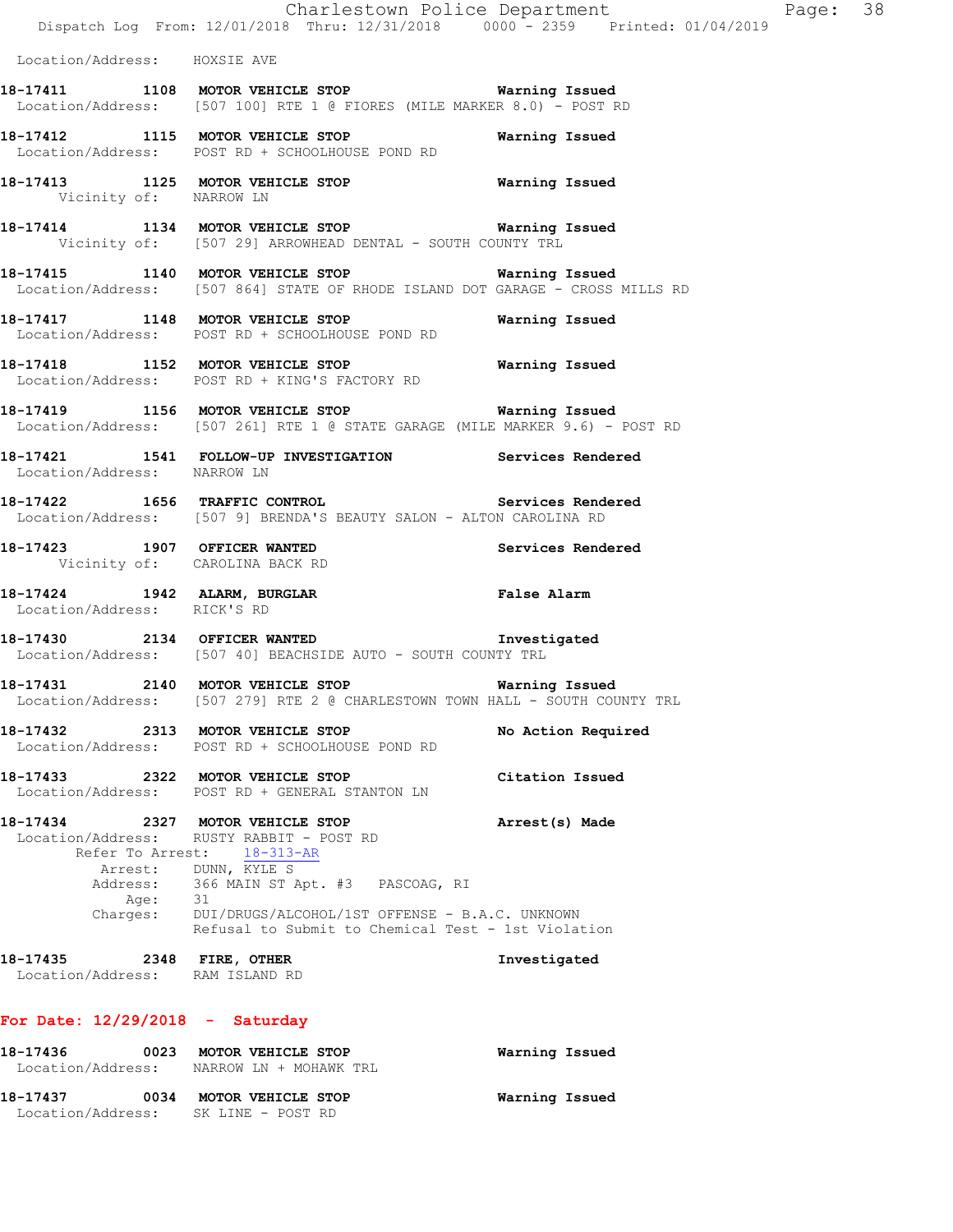|                                                                                |  | Charlestown Police Department |  |  | Page: 39 |  |
|--------------------------------------------------------------------------------|--|-------------------------------|--|--|----------|--|
| Dispatch Log From: 12/01/2018 Thru: 12/31/2018 0000 - 2359 Printed: 01/04/2019 |  |                               |  |  |          |  |

|                                                            | Charlestown Police Department<br>Dispatch Log From: 12/01/2018 Thru: 12/31/2018  0000 - 2359  Printed: 01/                              |                 |
|------------------------------------------------------------|-----------------------------------------------------------------------------------------------------------------------------------------|-----------------|
|                                                            | 18-17441 0243 MOTOR VEHICLE STOP<br>Location/Address: OLD POST RD + RIDGEWOOD RD                                                        | Warning Issued  |
| Location/Address: SANCTUARY RD                             | 18-17457 0540 HOUSE CHECK Building Checked/Secured                                                                                      |                 |
|                                                            | 18-17458 0616 MOTOR VEHICLE STOP Warning Issued<br>Location/Address: POST RD + GENERAL STANTON LN                                       |                 |
| Location/Address: KING'S FACTORY RD                        | 18-17459 0739 ANIMAL COMPLAINT                                                                                                          | Investigated    |
| Location/Address: BURDICKVILLE RD                          | 18-17460 1009 WELL BEING CHECK                                                                                                          | Investigated    |
|                                                            | 18-17462 1115 MOTOR VEHICLE STOP Warning Issued<br>Location/Address: CHARLESTOWN BEACH RD + POND ST                                     |                 |
|                                                            | 18-17465 1142 MOTOR VEHICLE STOP Warning Issued<br>Location/Address: [507 7] BREACHWAY BAIT AND TACKLE - CHARLESTOWN BEACH RD           |                 |
|                                                            | 18-17468 1353 SUSPICIOUS ACTIVITY/VEHICLE Services Rendered<br>Location/Address: [507 364] CROTTY AND SONS AUTO BODY - SOUTH COUNTY TRL |                 |
|                                                            | 18-17469   1431   NOTIFICATION   Services Rendered<br>Location/Address: [507 642] CHARLESTOWN POLICE DEPARTMENT - OLD POST RD           |                 |
|                                                            | 18-17471 1632 MOTOR VEHICLE STOP Warning Issued<br>Location/Address: SOUTH COUNTY TRL + WHIPPLE DR                                      |                 |
|                                                            | 18-17472 1650 MOTOR VEHICLE STOP <b>Warning Issued</b><br>Location/Address: SOUTH COUNTY TRL + CAROLINA BACK RD                         |                 |
|                                                            | 18-17473 1704 TRAFFIC CONTROL 18-17473<br>Location/Address: ALTON CAROLINA RD                                                           |                 |
| Location/Address: ALDER RD<br>Refer To Incident: 18-620-OF | 18-17474 1725 ANNOYING PHONE CALLS <b>Report Taken</b>                                                                                  |                 |
| 18-17475 2033 DISABLED MV                                  | Location/Address: POST RD + PROSSER TRL                                                                                                 | Investigated    |
| 18-17476                                                   | 2043 MOTOR VEHICLE STOP<br>Location/Address: ALTON CAROLINA RD + CAROLINA BACK RD                                                       | Warning Issued  |
| 18-17478 2050 MOTOR VEHICLE STOP                           | Location/Address: POST RD + SCHOOLHOUSE POND RD                                                                                         | Warning Issued  |
| 18-17479 2129 MOTOR VEHICLE STOP                           | Location/Address: POST RD + KING'S FACTORY RD                                                                                           | Citation Issued |
| Location/Address: GRAY'S POINT RD                          | 18-17480 2225 SUSPICIOUS ACTIVITY/VEHICLE                                                                                               | Warning Issued  |
| For Date: $12/30/2018$ - Sunday                            |                                                                                                                                         |                 |

- **18-17489 0036 HOUSE CHECK Building Checked/Secured**  Location/Address: [507 791] 18 WHITE TAIL CIRCLE - WHITE TAIL CIR
- **18-17490 0041 HOUSE CHECK Building Checked/Secured**  Location/Address: [507 804] BEAVER LN
- **18-17491 0049 SUSPICIOUS ACTIVITY/VEHICLE Investigated**  Location/Address: [507 28] SIMPLE PEASURES - SOUTH COUNTY TRL
- **18-17493 0142 MOTOR VEHICLE STOP Warning Issued**  Location/Address: RUSTY RABBIT - POST RD
- **18-17499 0226 MOTOR VEHICLE STOP Warning Issued**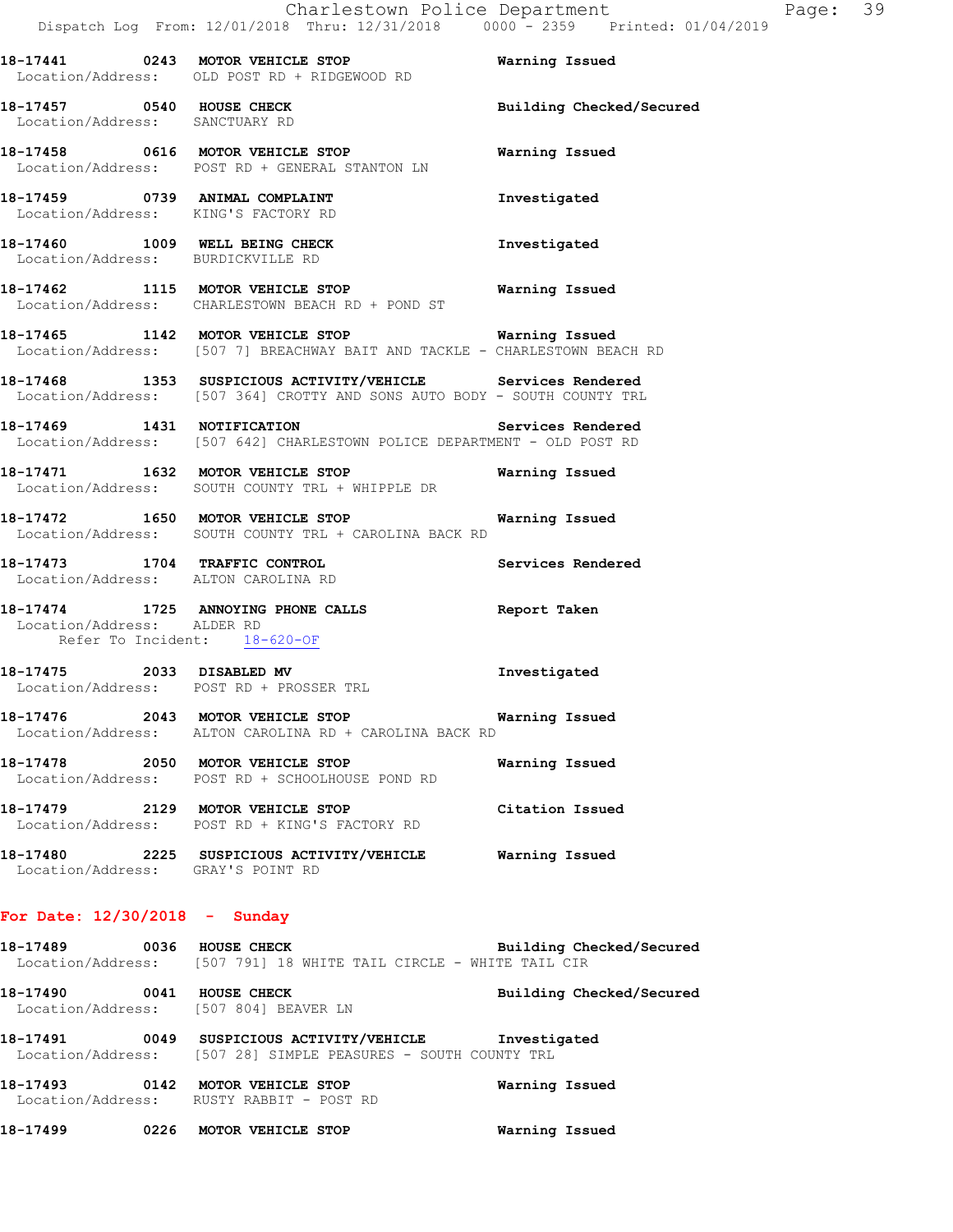|                             |                                                                                                                                                                                                                                                         | Charlestown Police Department<br>Page: 40                                                   |  |
|-----------------------------|---------------------------------------------------------------------------------------------------------------------------------------------------------------------------------------------------------------------------------------------------------|---------------------------------------------------------------------------------------------|--|
|                             | Dispatch Log From: 12/01/2018 Thru: 12/31/2018 0000 - 2359 Printed: 01/04/2019                                                                                                                                                                          |                                                                                             |  |
|                             | Location/Address: POST RD + KING'S FACTORY RD                                                                                                                                                                                                           |                                                                                             |  |
|                             | 18-17502 0338 POLICE INFORMATION Services Rendered<br>Location/Address: [507 642] CHARLESTOWN POLICE DEPARTMENT - OLD POST RD                                                                                                                           |                                                                                             |  |
|                             | 18-17503 0341 MOTOR VEHICLE STOP<br>Location/Address: RICHMOND LINE - ALTON CAROLINA RD                                                                                                                                                                 | Warning Issued                                                                              |  |
|                             | 18-17511 0605 MOTOR VEHICLE STOP<br>Location/Address: [507 254] GALAPAGOS COLLECTION - OLD POST RD                                                                                                                                                      | No Action Required                                                                          |  |
|                             | 18-17512 0834 MOTOR VEHICLE STOP Citation Issued<br>Location/Address: POST RD + GENERAL STANTON LN                                                                                                                                                      |                                                                                             |  |
|                             | 18-17513 0854 MOTOR VEHICLE STOP<br>Location/Address: POST RD + SCHOOLHOUSE POND RD<br>Refer To Arrest: 18-314-AR                                                                                                                                       | Arrest(s) Made                                                                              |  |
| Age: 23                     | Arrest: TUCKER, RYAN A<br>Address: 660 DEVILS FOOT RD NORTH KINGSTOWN, RI                                                                                                                                                                               |                                                                                             |  |
|                             |                                                                                                                                                                                                                                                         | Charges: Driving after denial, suspension or revocation of license - 3rd + Offense          |  |
| Location/Address: MARION DR | 18-17517 1238 MOTOR VEHICLE STOP                                                                                                                                                                                                                        | Citation Issued                                                                             |  |
|                             | 18-17519 1314 MOTOR VEHICLE STOP<br>Location/Address: CROSS MILLS - POST RD                                                                                                                                                                             | Warning Issued                                                                              |  |
|                             | 18-17520 1656 MOTOR VEHICLE STOP<br>Location/Address: SOUTH COUNTY TRL + SHANNOCK RD                                                                                                                                                                    | Warning Issued                                                                              |  |
|                             | 18-17521 1713 TRAFFIC CONTROL<br>Vicinity of: [507 9] BRENDA'S BEAUTY SALON - ALTON CAROLINA RD                                                                                                                                                         | Services Rendered                                                                           |  |
|                             | 18-17523 1847 MOTOR VEHICLE STOP<br>Location/Address: SOUTH COUNTY TRL<br>Refer To Arrest: 18-315-AR<br>Arrest: BOCK, ROBERT L<br>Address: 19 LAURI DR Apt. #A CHARLESTOWN, RI<br>Age: 43<br>Charges: FORGERY AND COUNTERFEITING OF REGISTRATION PLATES | Arrest(s) Made<br>Driving after denial, suspension or revocation of license - 3rd + Offense |  |
|                             | 18-17524 2140 WELL BEING CHECK 1 Investigated<br>Location/Address: [507 64] RATHSKELLER RESTAURANT - OLD COACH RD                                                                                                                                       |                                                                                             |  |
|                             | For Date: $12/31/2018$ - Monday                                                                                                                                                                                                                         |                                                                                             |  |
|                             | 18-17539 0108 MOTOR VEHICLE STOP 6 Warning Issued<br>Location/Address: [507 260] RTE 1 @ GENERAL STANTON - POST RD                                                                                                                                      |                                                                                             |  |
|                             | 18-17542 0121 MOTOR VEHICLE STOP <b>WATER</b> Warning Issued<br>Location/Address: [507 261] RTE 1 @ STATE GARAGE (MILE MARKER 9.6) - POST RD                                                                                                            |                                                                                             |  |
| Vicinity of: POST RD        | 18-17543 0137 MOTOR VEHICLE STOP                                                                                                                                                                                                                        | Warning Issued                                                                              |  |
|                             | 18-17545 0223 HOUSE CHECK<br>Location/Address: NORTH NIANTIC DR                                                                                                                                                                                         | Building Checked/Secured                                                                    |  |
|                             | 18-17546 0230 HOUSE CHECK<br>Location/Address: [507 813] NANCY LN                                                                                                                                                                                       | Building Checked/Secured                                                                    |  |
|                             | 18-17548 0233 HOUSE CHECK<br>Location/Address: CHARLESTOWN BEACH RD                                                                                                                                                                                     | Building Checked/Secured                                                                    |  |
| Location/Address: NARROW LN | 18-17550 0239 HOUSE CHECK                                                                                                                                                                                                                               | Building Checked/Secured                                                                    |  |
|                             | 18-17551 0245 HOUSE CHECK                                                                                                                                                                                                                               | Building Checked/Secured                                                                    |  |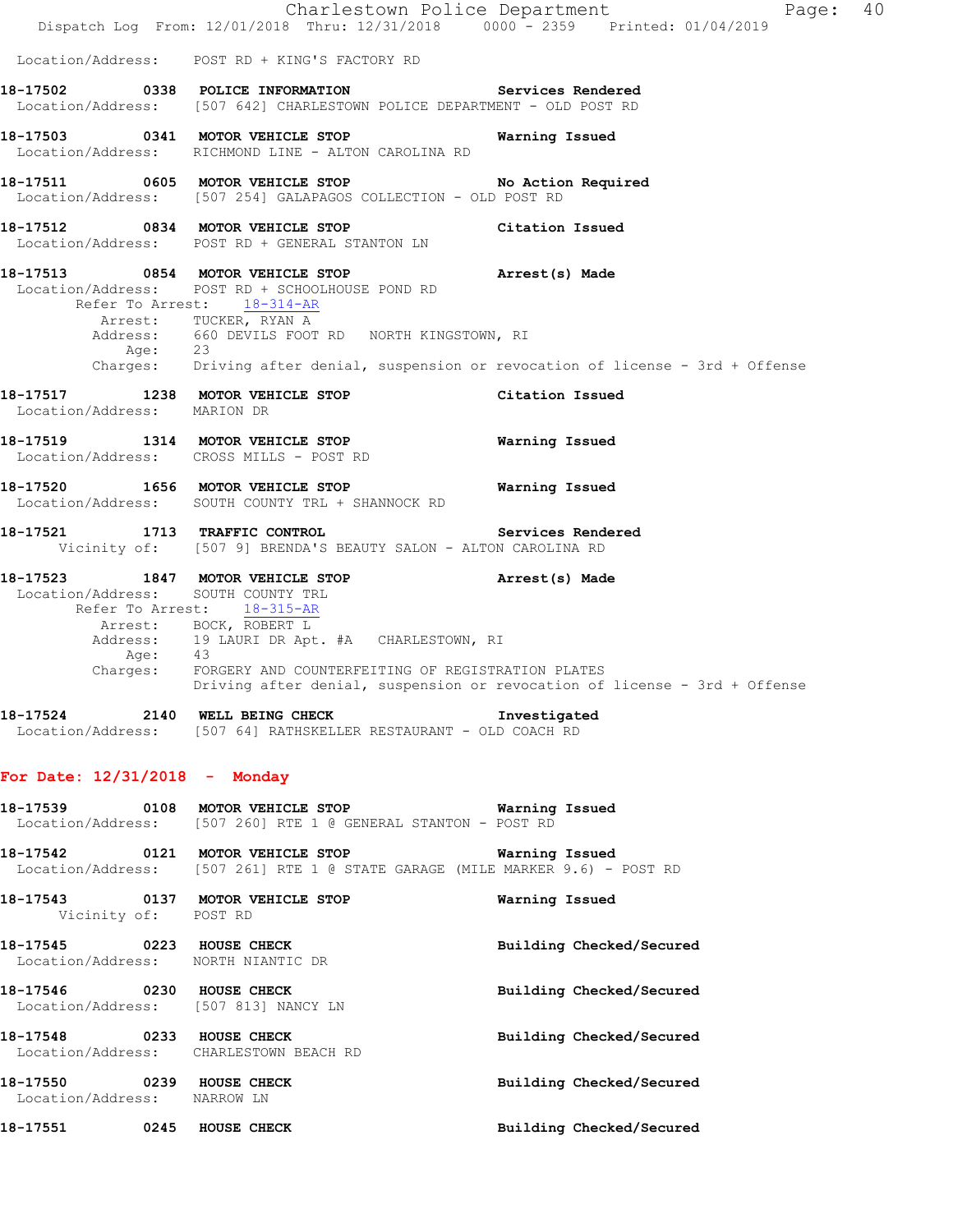|                                                                   | Dispatch Log From: 12/01/2018 Thru: 12/31/2018 0000 <sup>-</sup> 2359 Printed: 01/04/2019                                                                                                                | Charlestown Police Department | Page: 41 |  |
|-------------------------------------------------------------------|----------------------------------------------------------------------------------------------------------------------------------------------------------------------------------------------------------|-------------------------------|----------|--|
| Location/Address: WALSH RD                                        |                                                                                                                                                                                                          |                               |          |  |
| Location/Address: EAST BEACH RD                                   | 18-17554 1200 DUMPING VIOLATIONS                                                                                                                                                                         | Investigated                  |          |  |
|                                                                   | 18-17556 1558 MOTOR VEHICLE STOP <b>WATILE RESEASE A</b> Marning Issued<br>Location/Address: POST RD + SCHOOLHOUSE POND RD                                                                               |                               |          |  |
|                                                                   | 18-17557 1603 MOTOR VEHICLE STOP 18 Warning Issued<br>Location/Address: [507 100] RTE 1 @ FIORES (MILE MARKER 8.0) - POST RD                                                                             |                               |          |  |
|                                                                   | 18-17558 1609 MOTOR VEHICLE STOP 18 Warning Issued<br>Location/Address: [507 298] RTE 1A @ WILLOWS RESORT - OLD POST RD                                                                                  |                               |          |  |
| Location/Address: TARPON LN                                       | 18-17561 1629 ASSIST OTHER POLICE DEPT No Action Required                                                                                                                                                |                               |          |  |
|                                                                   | 18-17560 1632 ASSIST OTHER TOWN DEPT<br>Location/Address: [507 20] NINIGRET PARK - PARK LN                                                                                                               | Services Rendered             |          |  |
| 18-17562 1652 ALARM, BURGLAR<br>Location/Address: OCEAN VIEW AVE  |                                                                                                                                                                                                          | Investigated                  |          |  |
|                                                                   | 18-17563 1701 TRAFFIC CONTROL 18 Services Rendered<br>Location/Address: [507 9] BRENDA'S BEAUTY SALON - ALTON CAROLINA RD                                                                                |                               |          |  |
|                                                                   | 18-17564 1719 ANIMAL COMPLAINT<br>Location/Address: [507 20] NINIGRET PARK - PARK LN                                                                                                                     | Taken/Refered to Other A      |          |  |
|                                                                   | 18-17565 1729 ALARM, BURGLAR<br>Location/Address: [507 461] KICKAPOO RUN                                                                                                                                 | Investigated                  |          |  |
| Location/Address: WEST CASTLE WAY                                 | 18-17566 1758 PSYCHOLOGICAL EMERGENCY Transported to Hospital                                                                                                                                            |                               |          |  |
|                                                                   | 18-17567 1824 TRAFFIC CONTROL No Action Required<br>Location/Address: [507 864] STATE OF RHODE ISLAND DOT GARAGE - CROSS MILLS RD                                                                        |                               |          |  |
|                                                                   | 18-17569 1923 HIGHWAY SAFETY - TRAFFIC STOP Citation Issued<br>Location/Address: [507 900] RUST RABBIT ANTIQUES - OLD POST RD                                                                            |                               |          |  |
| 18-17571                                                          | 1933 HIGHWAY SAFETY - TRAFFIC STOP Warning Issued<br>Location/Address: [507 275] RTE 1 @ WESTERLY LINE - POST RD                                                                                         |                               |          |  |
|                                                                   | 18-17572   1956 HIGHWAY SAFETY - TRAFFIC STOP       Warning Issued<br>Location/Address: [507 212] SURFSIDE MOTOR INN - NARROW LN                                                                         |                               |          |  |
|                                                                   | 18-17573 2001 MOTOR VEHICLE STOP<br>Location/Address: POST RD + SCHOOLHOUSE POND RD                                                                                                                      | Warning Issued                |          |  |
|                                                                   | 18-17574 2011 MOTOR VEHICLE STOP 6 Warning Issued<br>Location/Address: [507 100] RTE 1 @ FIORES (MILE MARKER 8.0) - POST RD                                                                              |                               |          |  |
| Location/Address: SHANNOCK RD                                     | 18-17575 2024 HIGHWAY SAFETY - TRAFFIC STOP Warning Issued                                                                                                                                               |                               |          |  |
| Location/Address: SHANNOCK RD                                     | 18-17577 2050 HIGHWAY SAFETY - TRAFFIC STOP Citation Issued                                                                                                                                              |                               |          |  |
| 18-17578 2123 ALARM, BURGLAR<br>Location/Address: LADY SLIPPER DR |                                                                                                                                                                                                          | Investigated                  |          |  |
| Location/Address: SOUTH COUNTY TRL                                | 18-17579 2133 ASSIST CITIZEN                                                                                                                                                                             | Services Rendered             |          |  |
| Age: 23                                                           | 18-17580 2206 MOTOR VEHICLE STOP<br>Location/Address: OLD MILL RD + SOUTH COUNTY TRL<br>Refer To Arrest: 18-316-AR<br>Arrest: CHENETTE, LOGAN<br>Address: 62 COLUMBIA HEIGHTS RD Apt. #B CHARLESTOWN, RI | Arrest(s) Made                |          |  |
|                                                                   |                                                                                                                                                                                                          |                               |          |  |